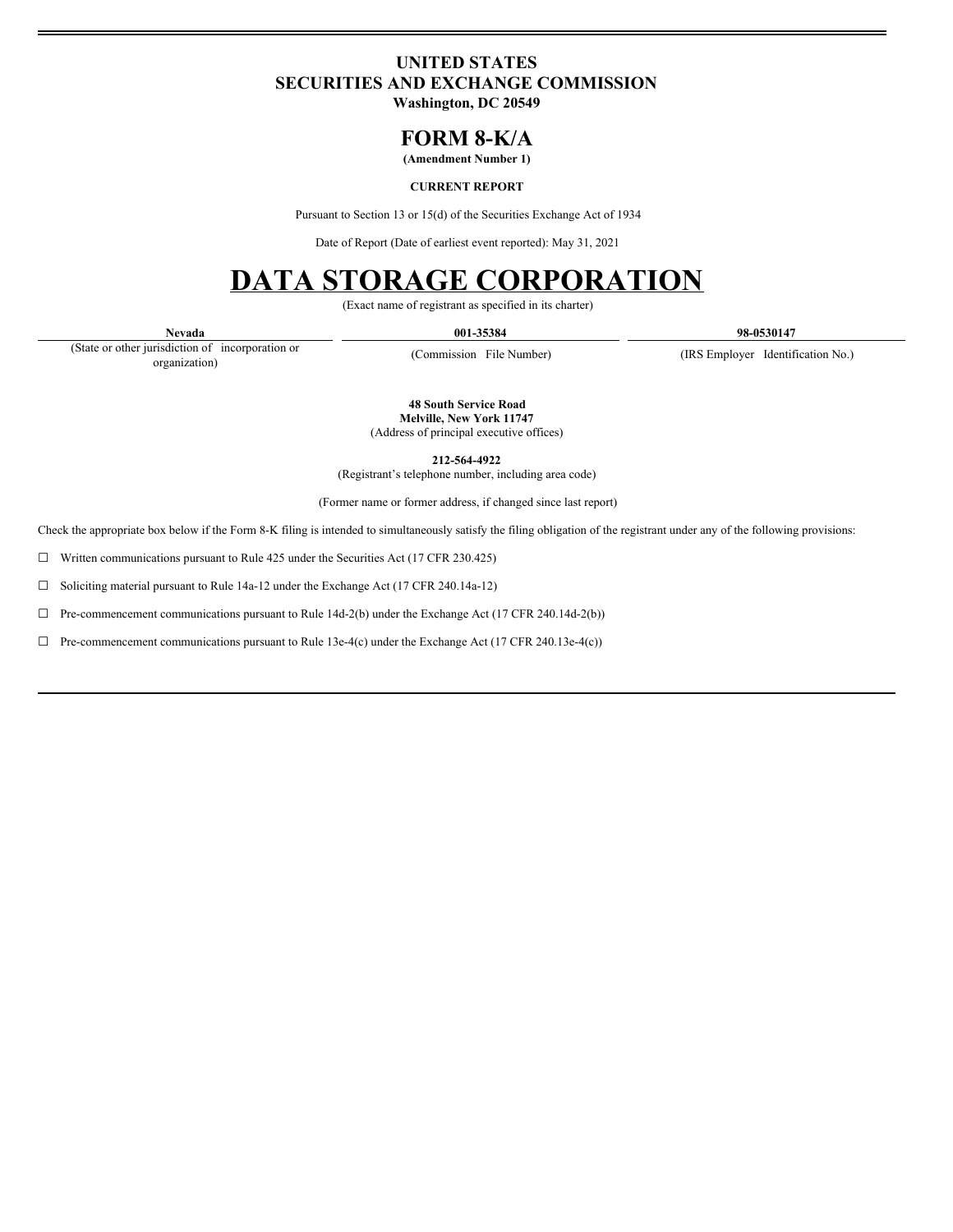| Title of each class                                                                                                       | Trading Svmbol(s)           | Name of each exchange on which<br>registered           |
|---------------------------------------------------------------------------------------------------------------------------|-----------------------------|--------------------------------------------------------|
| Common Stock, par value \$0.001 per share<br>Warrants to purchase shares of Common Stock, par value<br>\$0.001 per shares | <b>DTST</b><br><b>DTSTW</b> | The Nasdag Capital Market<br>The Nasdag Capital Market |

Indicate by check mark whether the registrant is an emerging growth company as defined in Rule 405 of the Securities Act of 1933 (§230.405 of this chapter) or Rule 12b-2 of the Securities Exchange Act of 1934 (§240.12b-2 of this chapter).

Emerging growth company  $\Box$ 

If an emerging growth company, indicate by check mark if the registrant has elected not to use the extended transition period for complying with any new or revised financial accounting standards provided pursuant to Section 13(a) of the Exchange Act.  $\Box$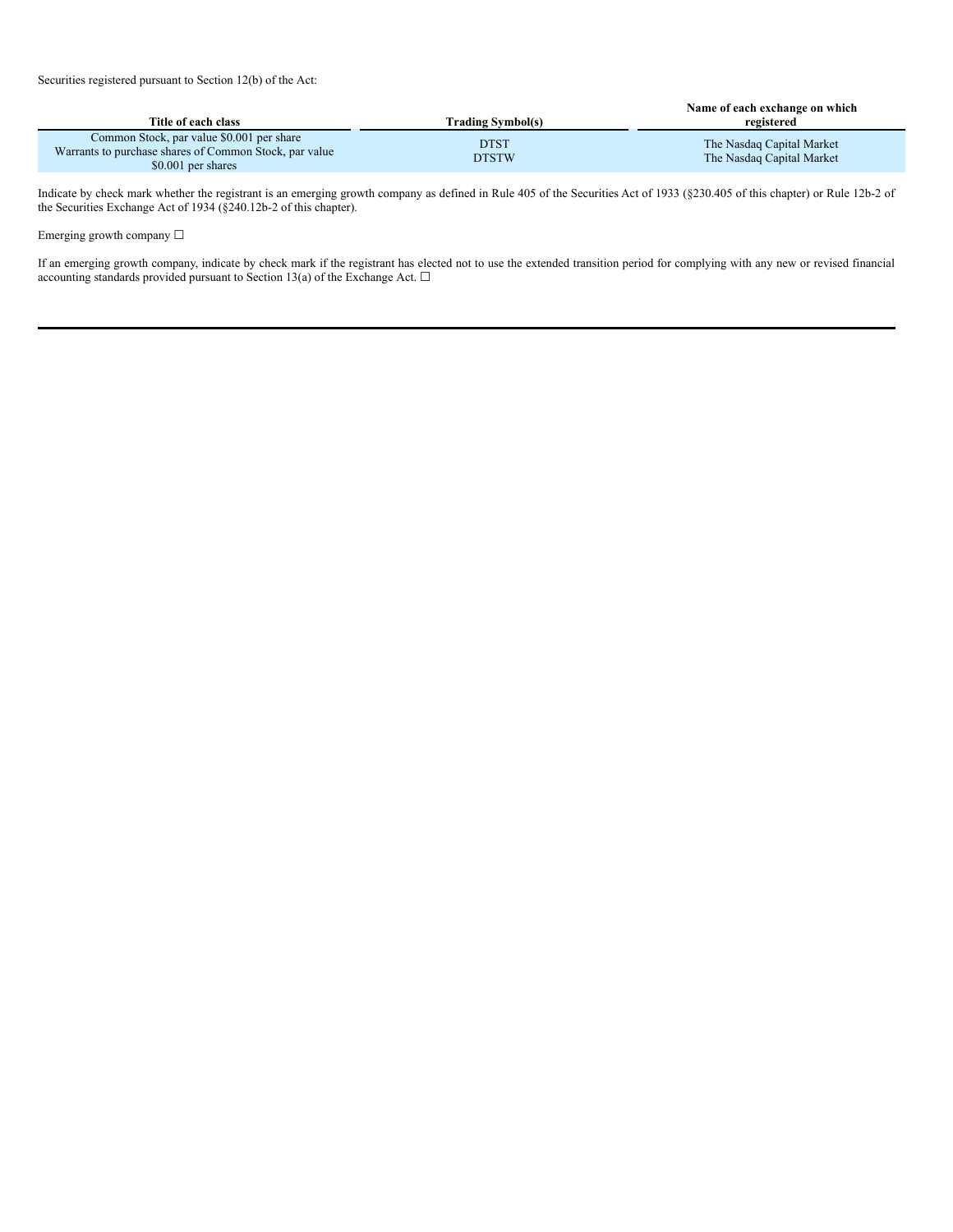#### **Explanatory Note**

On June 3, 2021, Data Storage Corporation (the "Company") filed a Current Report on Form 8-K (the "Original Filing") to report the completion of the merger (the "Merger") contemplated by that certain Agreement and Plan of Merger with Data Storage FL, LLC, a Florida limited liability company and the Company's wholly-owned subsidiary (the "Merger Sub"), Flagship Solutions, LLC, a Florida limited liability company ("Flagship"), and the owners of all of the issued and outstanding limited liability company membership interests in Flagship, pursuant to which the Company acquired Flagship through the merger of Merger Sub with and into Flagship, with Flagship being the surviving company in the Merger and becoming, as a result, the Company's wholly-owned subsidiary.

In the Original Filing, the Company stated that the required historical financial statements of Flagship and pro forma financial information would be filed with the Securities and Exchange Commission within the requisite filing period. This Current Report on Form 8-K/A is being filed to amend the Original Filing to provide the required historical financial statements of Flagship and the pro forma financial information described under Item 9.01 below. These financial statements and information are filed as Exhibit 99.1 and 99.2.

#### **Item 9.01. Financial Statements and Exhibits.**

#### *(a) Financial Statements of Business Acquired*

The unaudited consolidated financial statements of Flagship as of and for the three months ended March 31, 2021 and the audited financial statements of Flagship for the years ended December 31, 2020 and 2019, as well as the accompanying notes are being filed as Exhibit 99.1 to this Current Report on Form 8-K/A and are incorporated herein by reference.

#### *(b) Pro Forma Financial Information.*

The following unaudited pro forma financial information of the Company and Flagship is filed as Exhibit 99.2 to this Current Report on Form 8-K/A and are incorporated herein by reference:

Unaudited Pro Forma Condensed Combined Balance Sheet as of March 31, 2021 and December 31, 2020;

Unaudited Pro Forma Condensed Combined Statements of Operations for the three months ended March 31, 2021 and for the year ended December 31, 2020, and

Notes to Unaudited Pro Forma Condensed Combined Financial Statements.

*(d) Exhibits*

| Exhibit No. | Exhibit                                                                                                                                                                                                                                                               |
|-------------|-----------------------------------------------------------------------------------------------------------------------------------------------------------------------------------------------------------------------------------------------------------------------|
| 99.1        | Unaudited condensed financial statements of Flagship for the three months ended March 31, 2021 and audited financial statements of Flagship for the years ended<br>December 31, 2020 and 2019, together with the related notes to the condensed financial statements. |
| 99.2        | Unaudited pro forma condensed combined financial information for the three months ended March 31, 2021 and for the year ended December 31, 2020, reflecting<br>the combined historical financial information of the Company and Flagship.                             |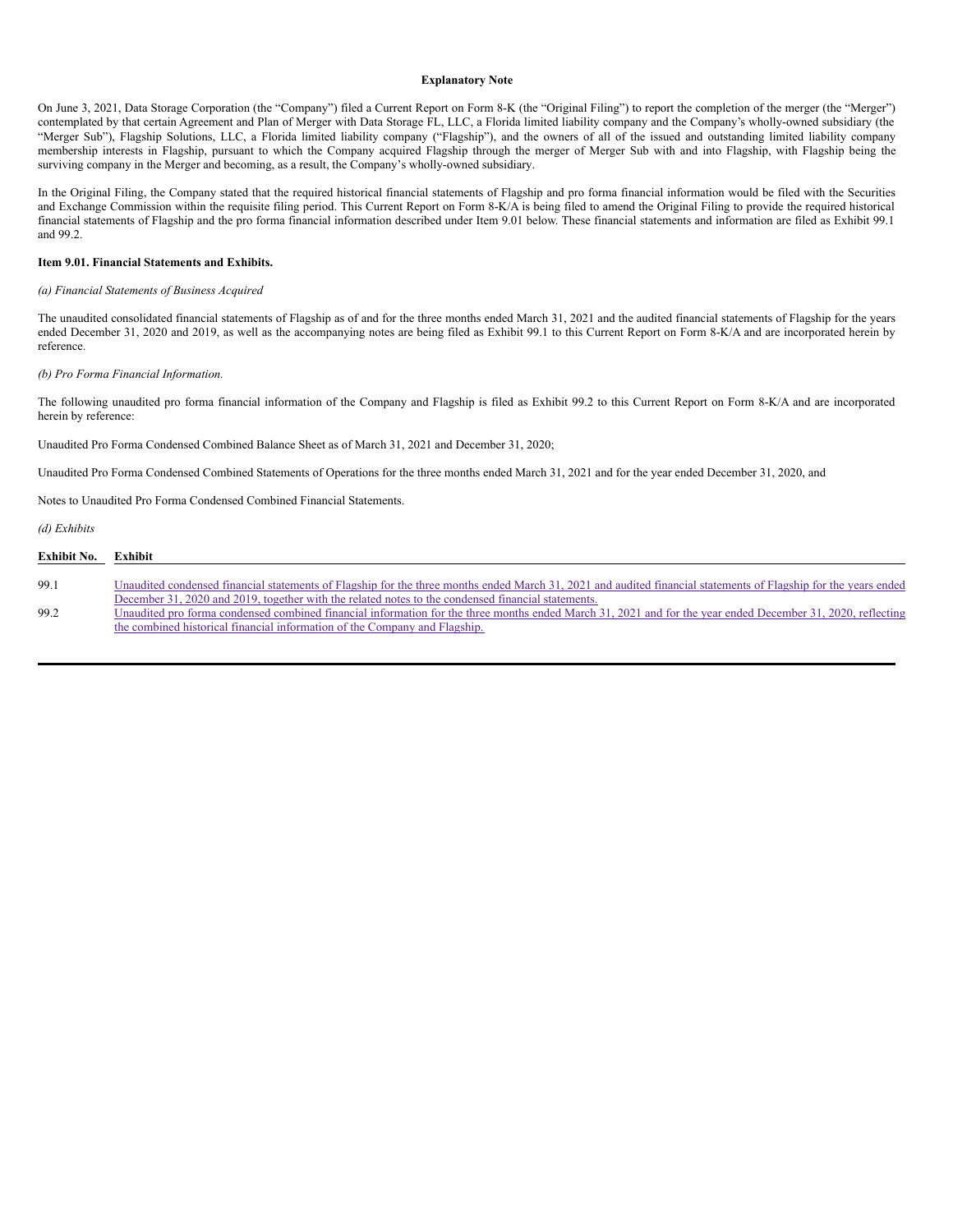# **SIGNATURES**

Pursuant to the requirements of the Securities Exchange Act of 1934, the Registrant has duly caused this report to be signed on its behalf by the undersigned hereunto duly authorized.

# **DATA STORAGE CORPORATION**

Dated: August 12, 2021 By: */s/ Charles M. Piluso*

Charles M. Piluso Chief Executive Officer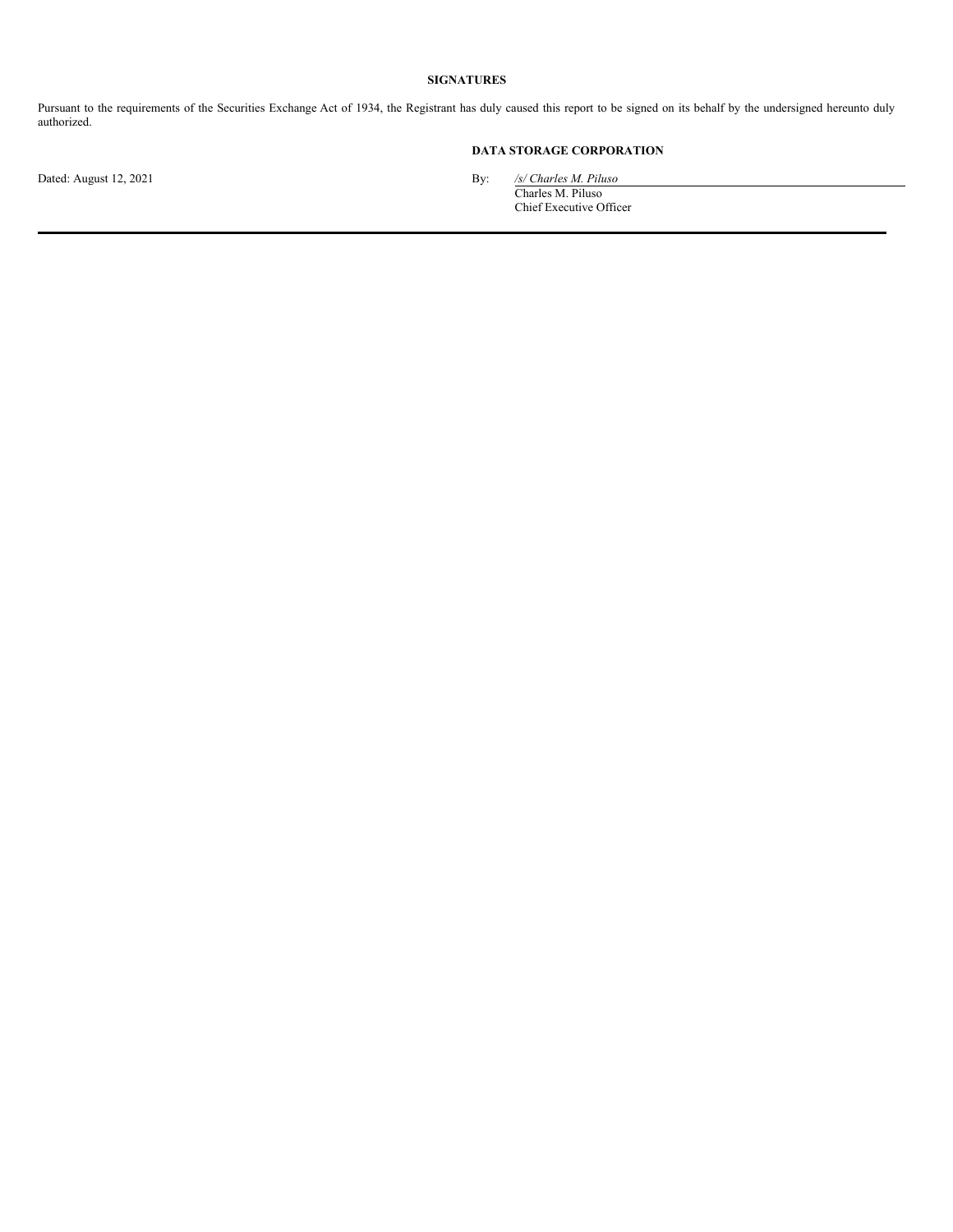**Exhibit 99.1**

# **FLAGSHIP SOLUTIONS, LLC**

**d/b/a Flagship Solutions Group**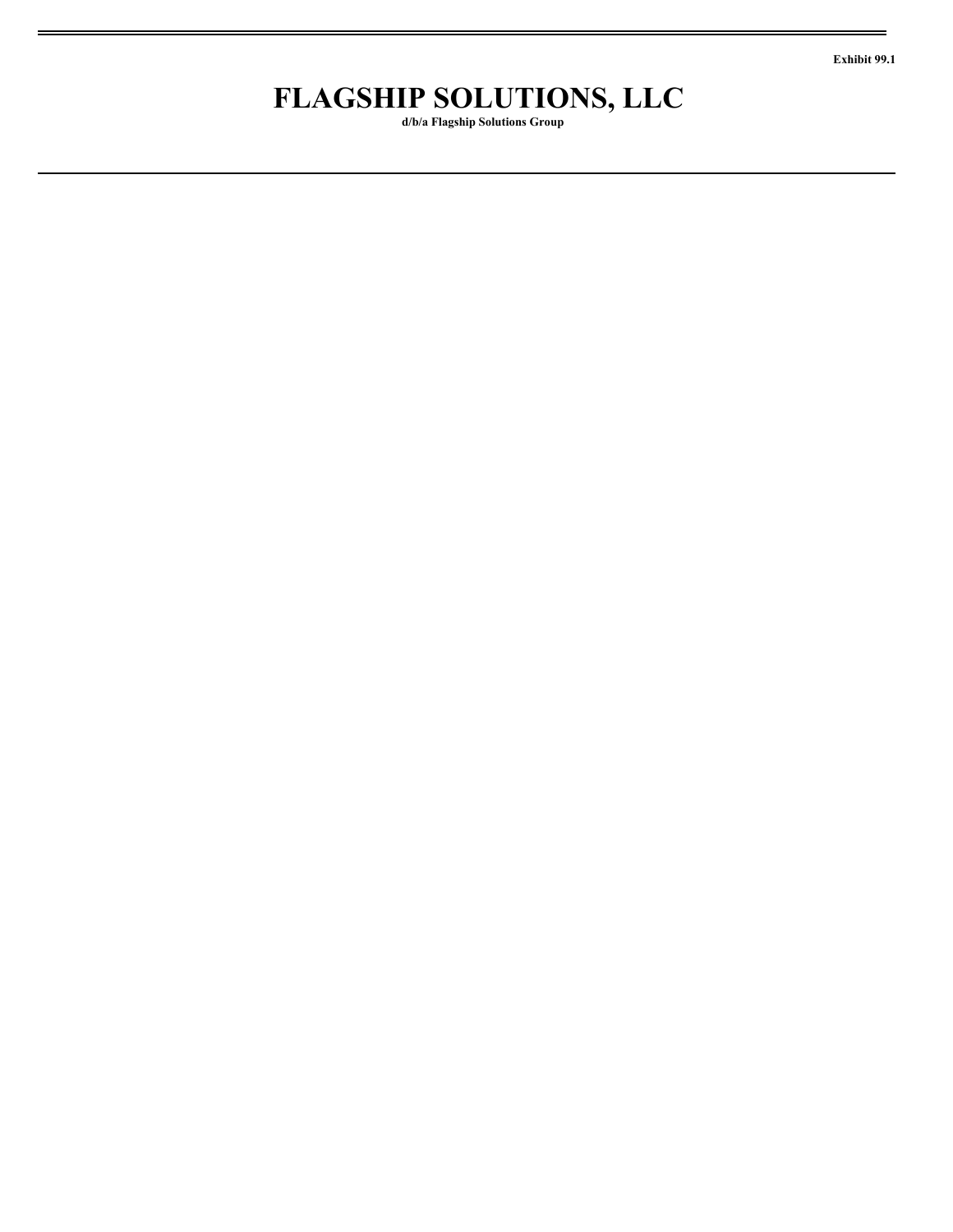# **C O N T E N T S**

|                                                                                                  | Page           |
|--------------------------------------------------------------------------------------------------|----------------|
| <b>Financial Statements</b>                                                                      |                |
| <b>Independent Auditors' Review Report</b>                                                       |                |
| Balance sheet as of March 31, 2021                                                               | $\overline{2}$ |
| Statements of operations and members' deficit for the three months ended March 31, 2021 and 2020 | $\mathbf{3}$   |
| Statements of cash flows for the three months ended March 31, 2021 and 2020                      | $\overline{4}$ |
| Notes to financial statements                                                                    | $5 - 13$       |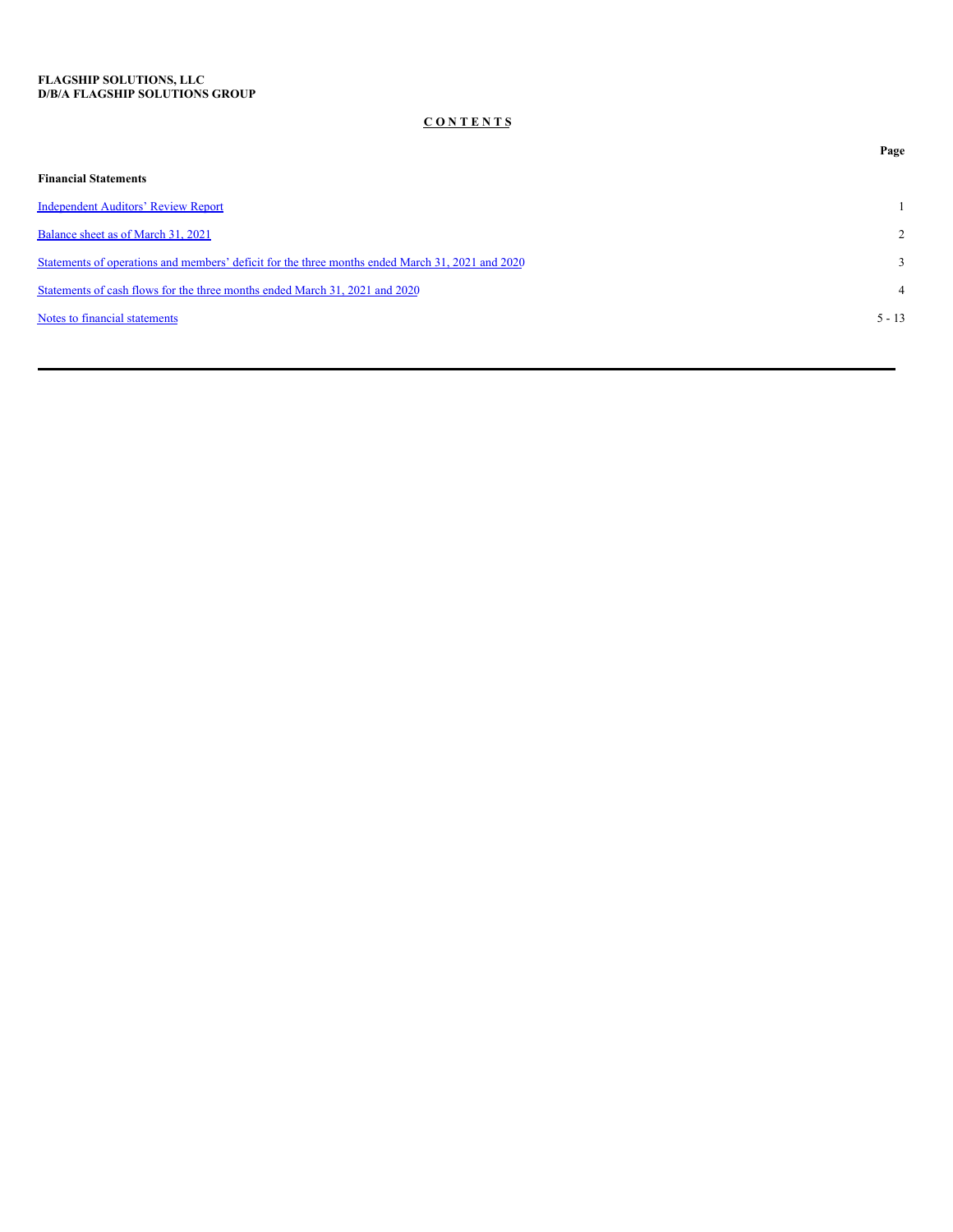# <span id="page-6-0"></span>INDEPENDENT AUDITORS' REVIEW REPORT

To Management Flagship Solutions, LLC

We have reviewed the accompanying interim financial statements of Flagship Solutions, LLC, which comprise the balance sheet as of March 31, 2021, and the related statements of operations and members' deficit and cash flows for the three months ended March 31, 2021 and 2020, and the related notes to the interim financial statements.

#### **Management's Responsibility for the Financial Information**

Management is responsible for the preparation and fair presentation of the interim financial information in accordance with accounting principles generally accepted in the United States of America; this includes the design, implementation, and maintenance of internal control sufficient to provide a reasonable basis for the preparation and fair presentation of interim financial information in accordance with accounting principles generally accepted in the United States of America.

### **Auditor's Responsibility**

Our responsibility is to conduct our review in accordance with auditing standards generally accepted in the United States of America applicable to reviews of interim financial information. A review of interim financial information consists principally of applying analytical procedures and making inquiries of persons responsible for financial and accounting matters. It is substantially less in scope than an audit conducted in accordance with auditing standards generally accepted in the United States of America, the objective of which is the expression of an opinion regarding the financial information as a whole. Accordingly, we do not express such an opinion.

#### **Conclusion**

Based on our review, we are not aware of any material modifications that should be made to the accompanying interim financial information for it to be in accordance with accounting principles generally accepted in the United States of America.

*/s/ Rosenberg Rich Baker Berman, P.A*

Somerset, New Jersey July 28, 2021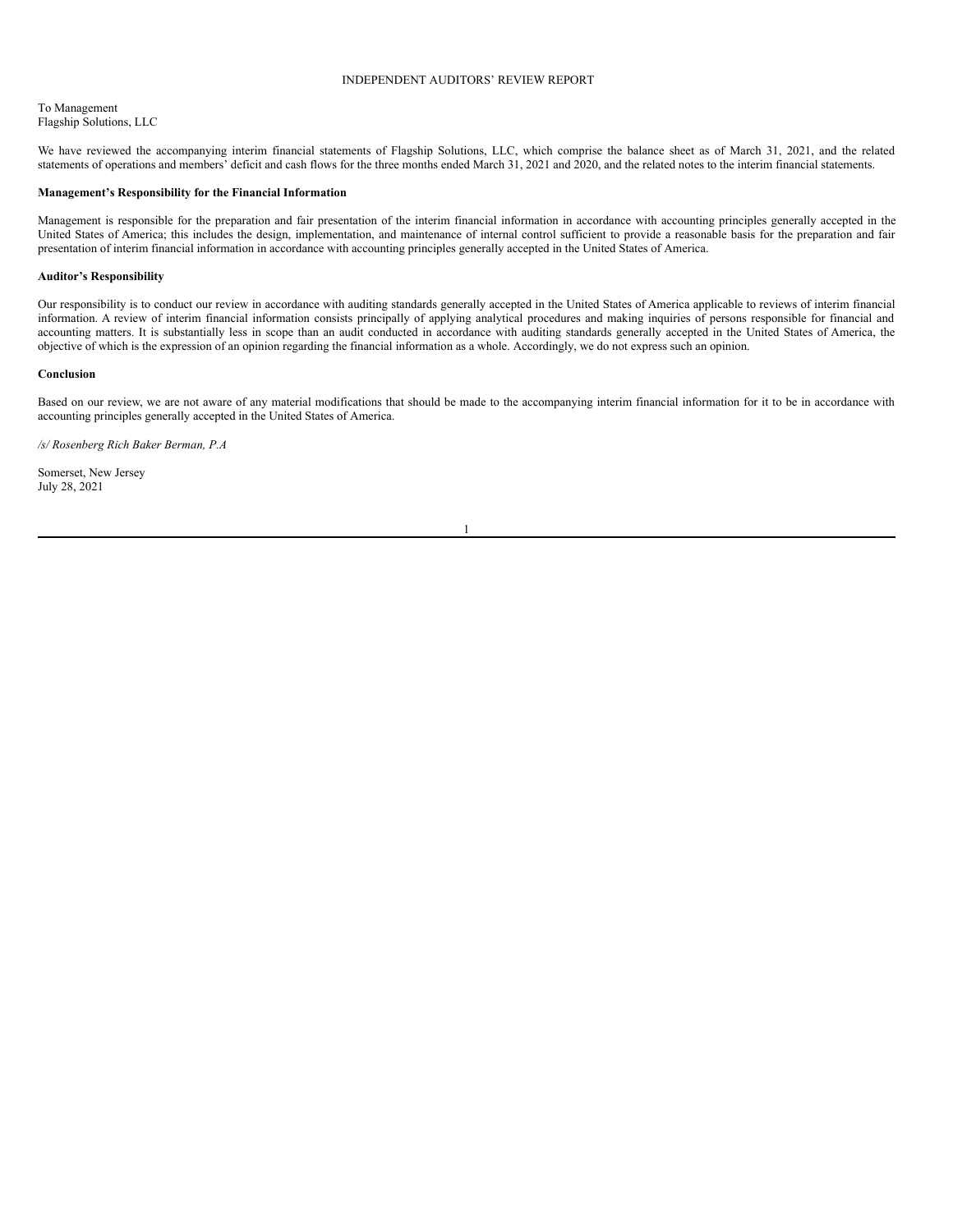# <span id="page-7-0"></span>**FLAGSHIP SOLUTIONS, LLC D/B/A FLAGSHIP SOLUTIONS GROUP BALANCE SHEETS**

|                                                     |              | March 31,<br>2021 |
|-----------------------------------------------------|--------------|-------------------|
| <b>ASSETS</b>                                       |              | (unaudited)       |
| <b>Current Assets</b>                               |              |                   |
| Cash                                                | $\mathbb{S}$ | 93,023            |
| Accounts receivable                                 |              | 3,202,830         |
| Prepaid expenses                                    |              | 522,698           |
|                                                     |              |                   |
| Total current assets                                |              | 3,818,551         |
| Equipment                                           |              |                   |
| At cost, less accumulated depreciation              |              | 5,440             |
| <b>Other Assets</b>                                 |              |                   |
| Intangible - at cost, less accumulated amortization |              | 33,553            |
| Security deposit                                    |              | 22,500            |
| Total other assets                                  |              | 56,053            |
| Total assets                                        | \$           | 3,880,044         |
| <b>LIABILITIES AND MEMBERS' DEFICIT</b>             |              |                   |
| <b>Current Liabilities</b>                          |              |                   |
| Accounts payable                                    | \$           | 2,536,782         |
| Accrued expenses                                    |              | 14,106            |
| Sales tax payable                                   |              | 8,615             |
| Line of credit                                      |              | 700,000           |
| Deferred Revenue                                    |              | 70,476            |
| Notes payable                                       |              | 300,405           |
| Total current liabilities                           |              | 3,630,384         |
| <b>Notes Payable - Long-Term Portion</b>            |              | 516,795           |
| <b>Members' Deficit</b>                             |              | (267, 135)        |
| Total liabilities and members' deficit              | $\mathbb{S}$ | 3,880,044         |
|                                                     |              |                   |

*See independent auditors' review report and notes to the financial statements.*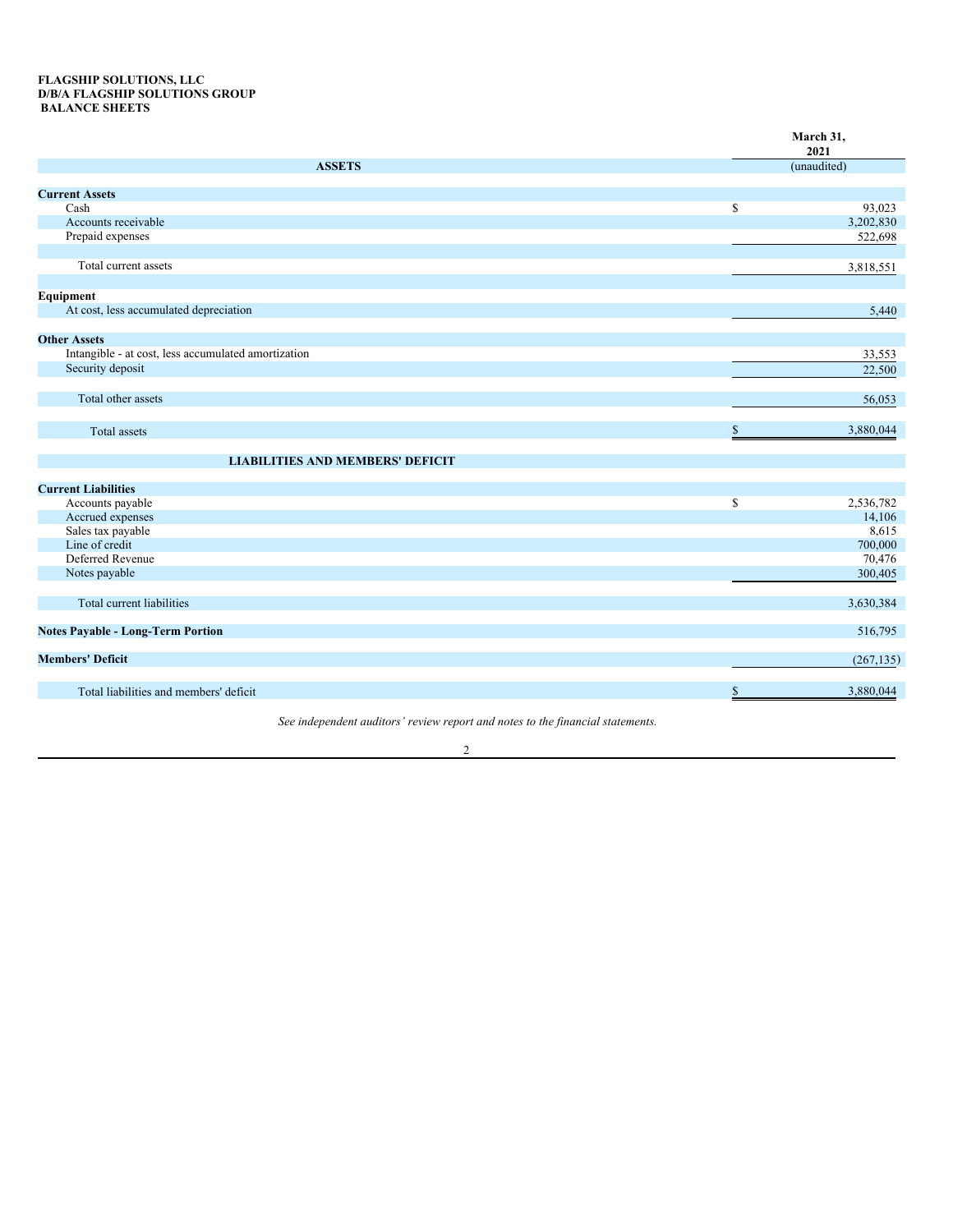# <span id="page-8-0"></span>**FLAGSHIP SOLUTIONS, LLC D/B/A FLAGSHIP SOLUTIONS GROUP STATEMENTS OF OPERATIONS AND MEMBERS' DEFICIT (unaudited)**

|                                            | <b>Three Months Ended</b><br>March 31, |              |            |
|--------------------------------------------|----------------------------------------|--------------|------------|
|                                            | 2021                                   |              | 2020       |
| <b>Revenues</b>                            | \$<br>3,911,081                        | $\mathbb{S}$ | 2,854,671  |
| <b>Cost of Revenues</b>                    | 3,315,273                              |              | 2,229,688  |
| <b>Gross Profit</b>                        | 595,808                                |              | 624,983    |
| <b>General and Administrative Expenses</b> | 626,205                                |              | 595,729    |
| <b>Income (Loss) From Operations</b>       | (30, 397)                              |              | 29,254     |
| <b>Other Expenses</b>                      |                                        |              |            |
| Interest expense                           | 7,927                                  |              | 20,190     |
| Net Income (Loss)                          | (38, 324)                              |              | 9,064      |
| <b>Members' Deficit - Beginning</b>        | (228, 811)                             |              | (132, 507) |
| Members' draws                             | _                                      |              |            |
| <b>Members' Deficit - Ending</b>           | \$<br>(267, 135)                       |              | (123, 443) |

*See independent auditors' review report and notes to the financial statements.*

3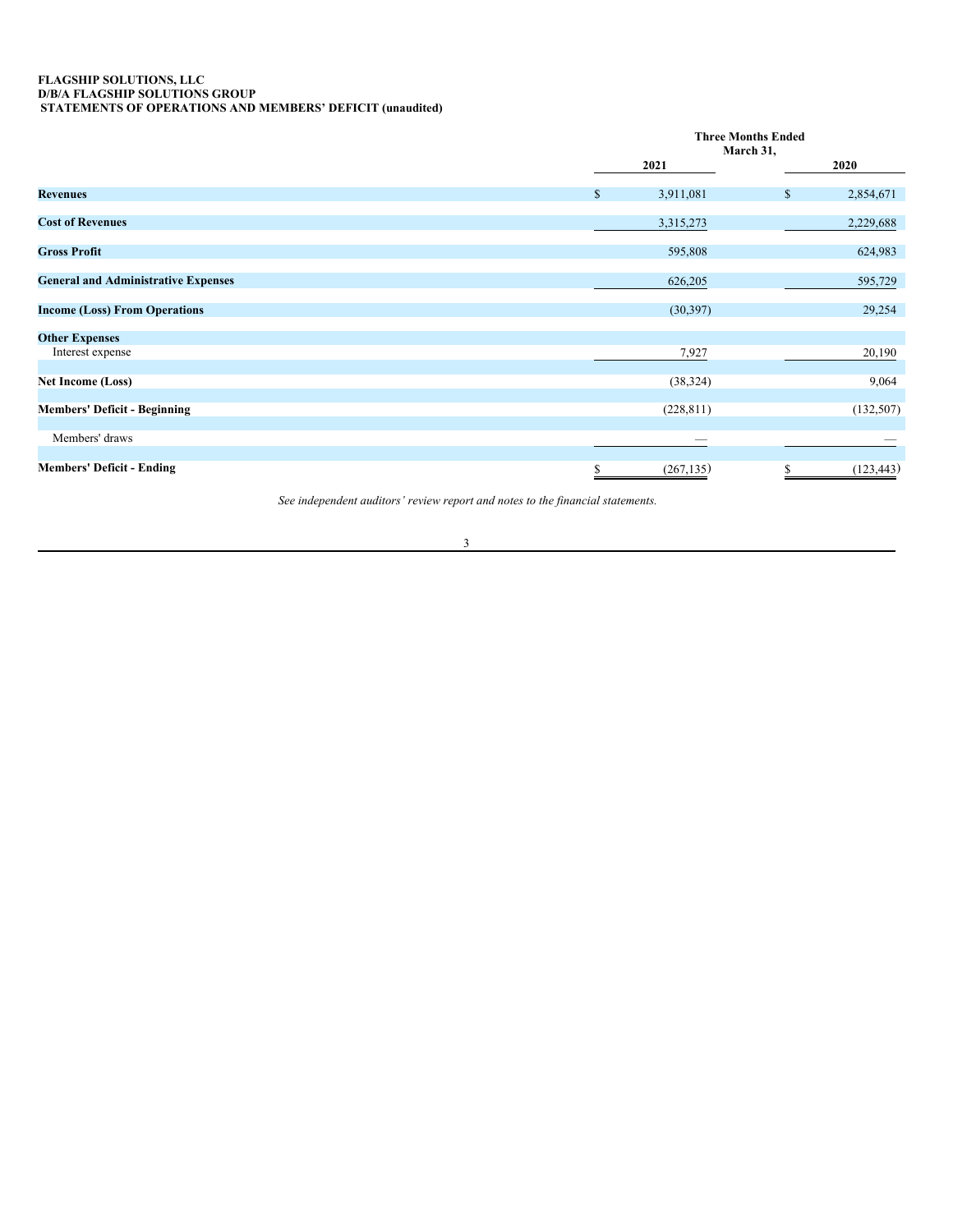# <span id="page-9-0"></span>**FLAGSHIP SOLUTIONS, LLC D/B/A FLAGSHIP SOLUTIONS GROUP STATEMENTS OF CASH FLOWS (unaudited)**

|                                                         |                 | <b>Three Months Ended</b><br>March 31, |  |  |
|---------------------------------------------------------|-----------------|----------------------------------------|--|--|
|                                                         | 2021            | 2020                                   |  |  |
| <b>Cash Flows From Operating Activities</b>             |                 |                                        |  |  |
| Net income (loss)                                       | \$<br>(38, 324) | S<br>9,064                             |  |  |
| Adjustments to reconcile net income (loss) to net cash  |                 |                                        |  |  |
| used in operations:                                     |                 |                                        |  |  |
| Depreciation and amortization                           | 1,507           | 1,900                                  |  |  |
| Changes in assets and liabilities:                      |                 |                                        |  |  |
| Increase in accounts receivable                         | (1, 532, 818)   | (696, 523)                             |  |  |
| Increase decrease in prepaid expense                    | (508, 925)      | (7,367)                                |  |  |
| Increase in accounts payable                            | 1,893,863       | 655,138                                |  |  |
| Increase in accrued expenses                            | 1,575           |                                        |  |  |
| Decrease in sales tax payable                           | (2,303)         | (78, 378)                              |  |  |
| Increase in deferred revenue                            | (146, 844)      |                                        |  |  |
|                                                         |                 |                                        |  |  |
| <b>Net Cash Used in Operating Activities</b>            | (332, 269)      | (116, 166)                             |  |  |
| <b>Cash Flows From Financing Activities</b>             |                 |                                        |  |  |
| Payments on note payable                                |                 | (62,500)                               |  |  |
| Net borrowings on line of credit                        | 325,000         | 45,000                                 |  |  |
|                                                         |                 |                                        |  |  |
| <b>Net Cash Provided (Used) by Financing Activities</b> | 325,000         | (17,500)                               |  |  |
| Net Increase (Decrease) in Cash and Cash Equivalents    | (7,269)         | (133, 666)                             |  |  |
|                                                         |                 |                                        |  |  |
| <b>Cash - Beginning</b>                                 | 100,292         | 228,687                                |  |  |
|                                                         |                 |                                        |  |  |
| <b>Cash - Ending</b>                                    | S<br>93,023     | S<br>95,021                            |  |  |
| <b>Supplementary Cash Flow Information:</b>             |                 |                                        |  |  |
| Cash paid for interest                                  | 7,927<br>\$     | 15,292<br>S                            |  |  |
|                                                         |                 |                                        |  |  |

*See independent auditors' review report and notes to the financial statements.*

4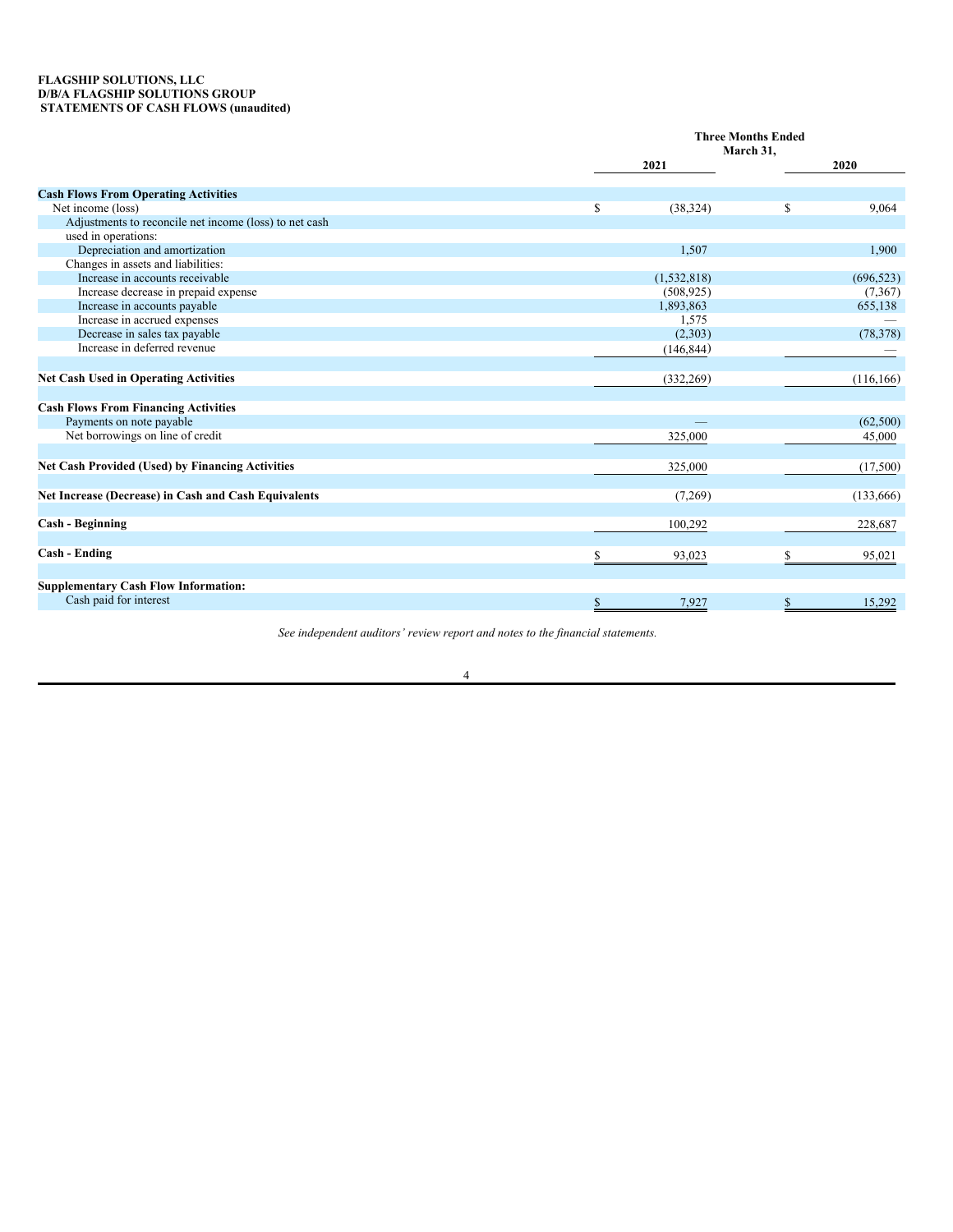# **NOTE 1 - SUMMARY OF SIGNIFICANT ACCOUNTING POLICIES**

# **Nature of Operations**

Flagship Solutions, LLC d/b/a Flagship Solutions Group (the "Company") is located in Boca Raton, Florida and is a leader in cloud computing providing cross platform solutions, and managed services worldwide. These include data center strategic planning and hybrid cloud implementations based on a wide range of assessments that look at virtualization, server consolidation, security, and infrastructure-focused integration. The Company's managed services include multiple cloud-based server monitoring and management, 24×7 helpdesk support, and data center infrastructure management through their trademarked Infralytics™ set of offerings. In addition, the Company is providing IoT solutions consisting of weather related and IBM Watson capabilities.

# **Use of Estimates**

The preparation of financial statements in conformity with U.S. generally accepted accounting principles requires management to make estimates and assumptions that affect the reported amounts of assets and liabilities and disclosure of contingent assets and liabilities at the date of the financial statements and the reported amounts of revenues and expenses during the reporting period. The items which are subject to significant estimation include the provision of an allowance for doubtful receivable accounts, and capitalization and amortization of intangible assets. Actual results could differ from those estimates.

# **Cash**

Cash includes cash on-hand and cash in banks. At times during the year cash balances have exceeded FDIC limits. The Company believes there is no significant risk with respect to these deposits.

# **Concentration of Credit Risk and Other Risks and Uncertainties**

Financial instruments and assets subjecting the Company to concentration of credit risk consist primarily of cash and trade accounts receivable. The Company's cash is maintained at major U.S. financial institutions. Deposits in these institutions may exceed the amount of insurance provided on such deposits.

The Company provides credit in the normal course of business. The Company performs ongoing credit evaluations of its customers and maintains allowances for doubtful accounts on factors surrounding the credit risk of specific customers, historical trends, and other information.

As of March 31, 2021, the Company had one customer with an accounts receivable balance representing 91% of total accounts receivable.

For the three months ended March 31, 2021, the Company had two customers that accounted for 65% of revenue. For the three months ended March 31, 2020, the Company had two customer that accounted for 61% of revenue.

*See independent auditors' review report.*

$$
5\!\!
$$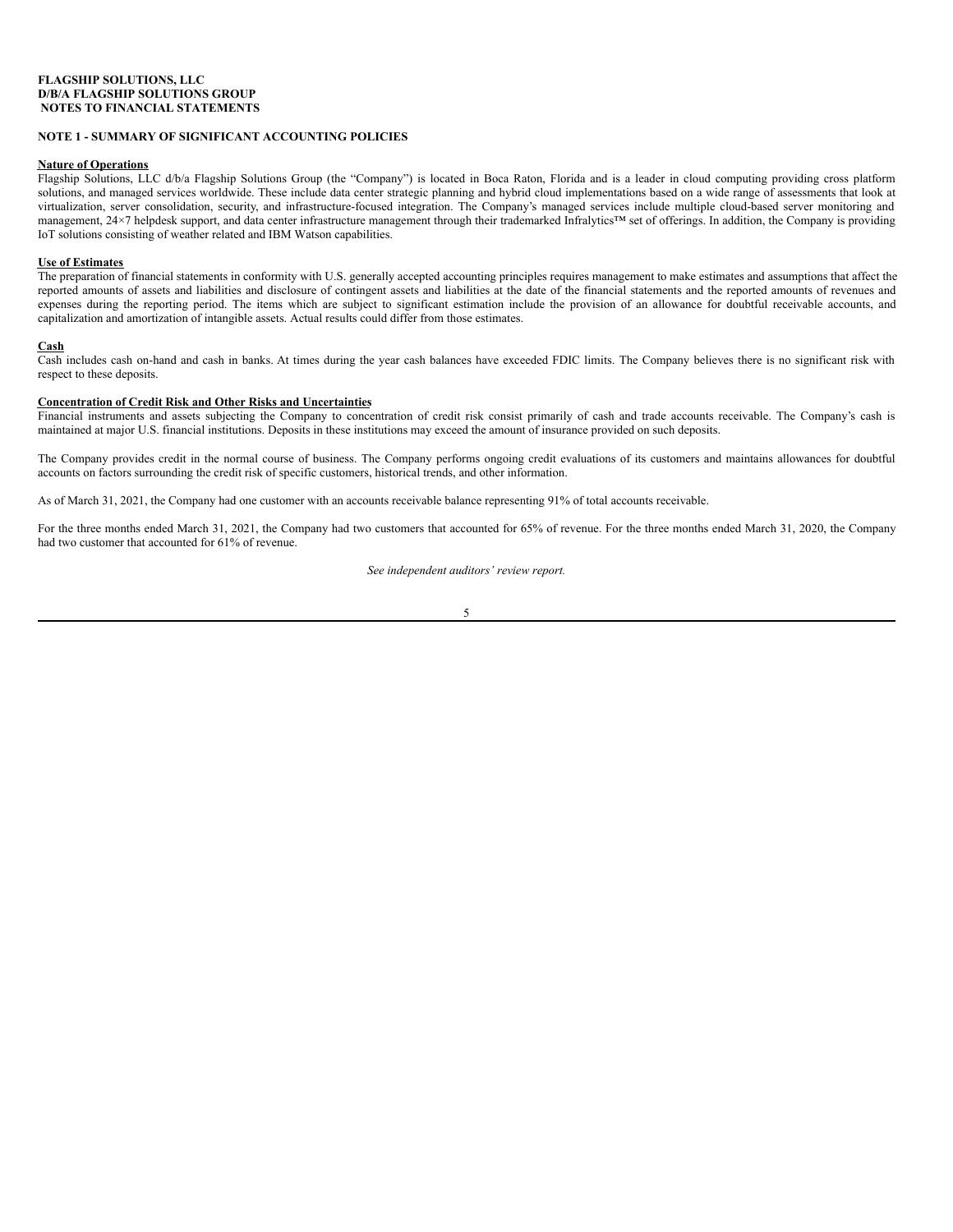# <span id="page-11-0"></span>**NOTE 1 - SUMMARY OF SIGNIFICANT ACCOUNTING POLICIES** - Continued

# **Accounts Receivable/Allowance for Doubtful Accounts**

The Company sells its services to customers on an open credit basis. Accounts receivable are uncollateralized, non-interest bearing customer obligations. Accounts receivables are typically due within 30 days. The allowance for doubtful accounts reflects the estimated accounts receivable that will not be collected due to credit losses and allowances. Provisions for estimated uncollectible accounts receivable are made for individual accounts based upon specific facts and circumstances including criteria such as their age, amount, and customer standing. Provisions are also made for other accounts receivable not specifically reviewed based upon historical experience. In the opinion of management, substantially all account receivables are considered to be realizable at the amounts stated in the accompanying balance sheets and no allowance for doubtful accounts is considered necessary. During the three months ended March 31, 2021 and 2020, \$2,295 and \$8,288, of bad debt has been charged to expense, respectively.

# **Revenue Recognition**

# **Nature of goods and services**

The following is a description of the products and services from which the Company generates revenue, as well as the nature, timing of satisfaction of performance obligations, and significant payment terms for each:

# *Managed Services*

The Company delivers a diverse portfolio of services, including network, application, infrastructure and security, via ongoing and regular support and active administration on customers' premises. These services can occur in the managed service provider's data center (hosting), or in a third-party data center. The Company also provides outsourced monitoring and management of security devices and systems. Common security service offerings include managed firewall, intrusion detection, virtual private network, vulnerability scanning and anti-viral services. The Company has a Cloud Operations Center (CLOC) that is a 24x7 high-availability cyber operations center.

The Company delivers an innovative new service capability, Infralytics™. Infralytics™ is the marriage of Infrastructure plus Analytics. It is designed to provide businesses with the ability to proactively understand their internal IT infrastructure resource utilization, performance, and capacity, in relation to the needs of the business. These services are provided in real time and delivered as a service billed as a monthly or annual, multi-year agreement.

Managed Software as a Service (MSaaS) focuses on supporting clients' IT infrastructure through comprehensive IT contract management services for hardware and software contracts. The Company is able to provide high level solutions to its clients in process, maintenance, and support. In addition, the Company is uniquely able to offer clients access to Renewalytics, a vendor-agnostic dashboard that houses equipment and contract data, providing users with more intelligent and actionable views of their IT enterprise.

*See independent auditors' review report.*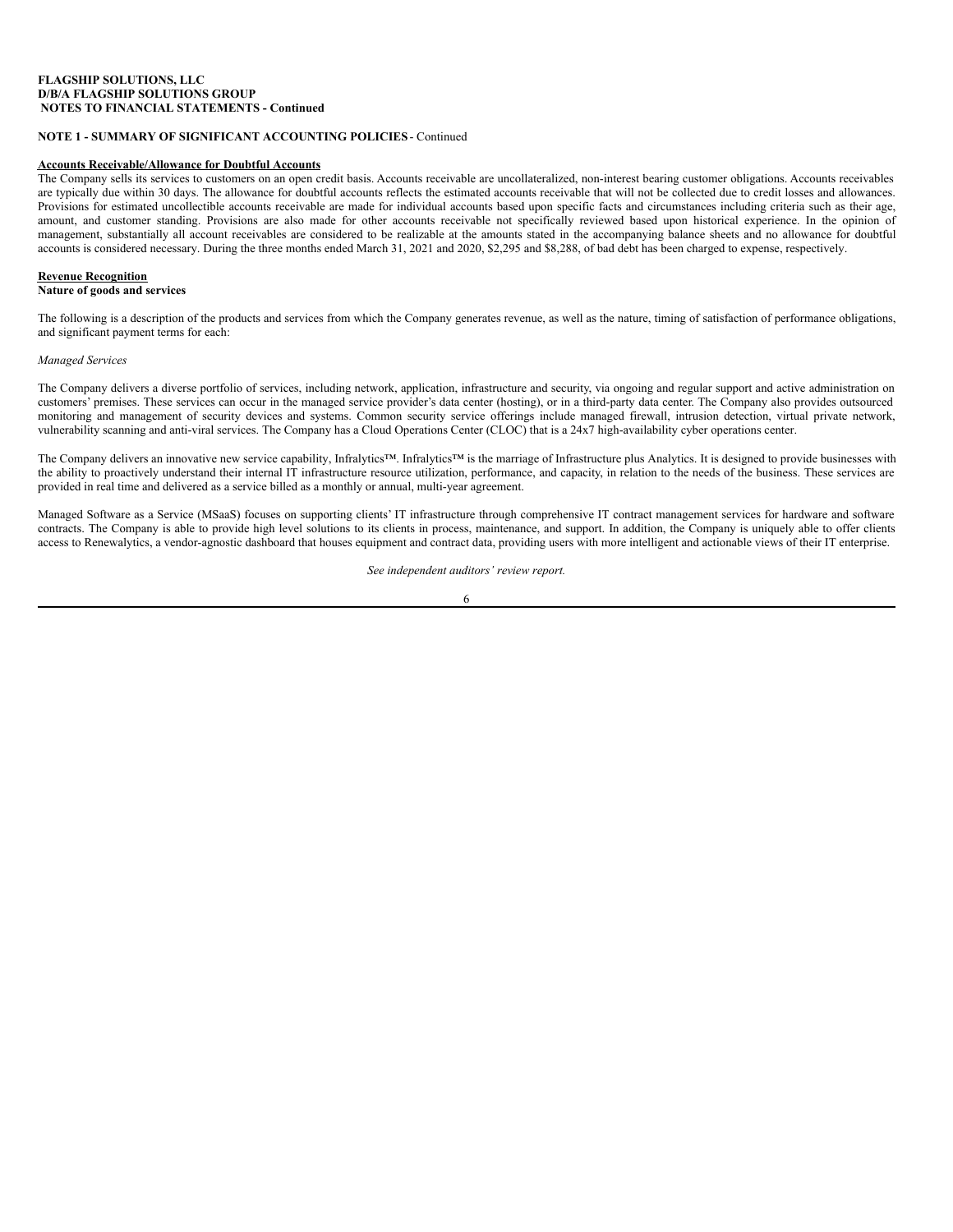# **NOTE 1 - SUMMARY OF SIGNIFICANT ACCOUNTING POLICIES** - Continued

### **Revenue Recognition** – Continued

#### *Equipment and Software Revenue*

The Company provides a broad portfolio of technology solutions to unify, manage, modernize and protect data across hybrid and multi cloud environments. These solutions can be resold directly to the end user or be provided as a service in an outsourced capability. The Company provides customers with virtualized and scalable computing environments for the IBM Power and Storage platforms, in addition to Watson AI and other hybrid cloud capabilities. The Company also focuses on Red Hat, IBM's 32-billiondollar acquisition, leading customers' transition to the Cloud. The Company provisions the required capacities and specifications and monitor, manage, and maintain physical infrastructure required to deliver the services.

# **Disaggregation of revenue**

In the following table, revenue is disaggregated by major product line, geography, and timing of revenue recognition.

|                                             |              | <b>Three Months Ended</b><br>March 31, |                                        |           |
|---------------------------------------------|--------------|----------------------------------------|----------------------------------------|-----------|
|                                             |              | 2021                                   |                                        | 2020      |
| Equipment and software                      | $\mathbb{S}$ | 197,890                                | <sup>\$</sup>                          | 337,213   |
| Managed services                            |              | 3,713,191                              |                                        | 2,517,458 |
| Total revenue                               |              | 3,911,081                              |                                        | 2,854,671 |
|                                             |              |                                        | <b>Three Months Ended</b><br>March 31, |           |
| Timing of revenue recognition               |              | 2021                                   |                                        | 2020      |
| Products transferred at a point in time     |              | 3,183,733                              |                                        | 2,068,097 |
| Products and services transferred over time |              | 727,348                                |                                        | 786,574   |
| Total revenue                               | \$           | 3,911,081                              | \$                                     | 2,854,671 |

Contract receivables are recorded at the invoiced amount and are uncollateralized, non-interest-bearing client obligations. Provisions for estimated uncollectible accounts receivable are made for individual accounts based upon specific facts and circumstances including criteria such as their age, amount, and client standing.

Most of the Company's revenue is derived from contract fees related to managed services. Managed services are generally sold as non-recurring projects; however, certain plans are also offered as monthly, annual, or multi-year subscriptions. Subscription revenue is generally recognized ratably over the contractual service term.

*See independent auditors' review report.*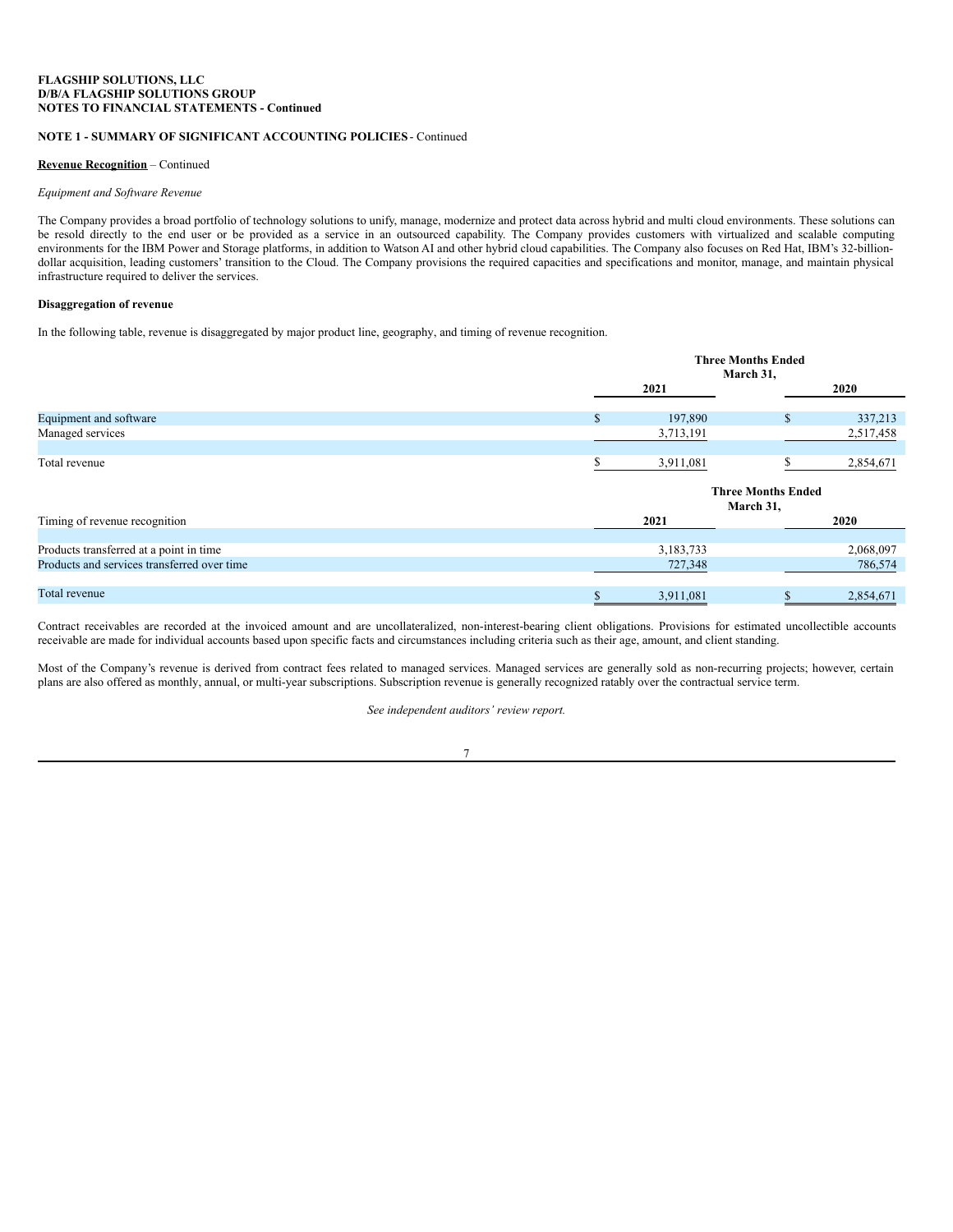# **NOTE 1 - SUMMARY OF SIGNIFICANT ACCOUNTING POLICIES** - Continued

## **Revenue Recognition** – Continued

The Company has the following performance obligations:

- 1) Equipment Sales power infrastructure systems, servers, storage, and computer related equipment.
- 2) Software Sales granting SSL certificates, IT infrastructure, and other licenses.
- 3) Managed Services infrastructure analytics, weather analytics, cloud services, back up and disaster recovery, storage, and maintenance.

#### *Equipment sales*

For the Equipment sales performance obligation, the control of the product transfers at a point in time (i.e., when the goods have been shipped or delivered to the client's location, depending on shipping terms). Noting that the satisfaction of the performance obligation, in this sense, does not occur over time as defined within ASC 606-10-25-27 through 29, the performance obligation is considered to be satisfied at a point in time (ASC 606-10-25-30) when the obligation to the client has been fulfilled (i.e., when the goods have left the shipping facility or delivered to the client, depending on shipping terms).

# *Software Licenses – granting SSL certificates and other licenses*

In the case of Licensing performance obligation, the control of the product transfers either at point in time or over time depending on the nature of the license. The revenue standard identifies two types of licenses of IP: a right to access IP and a right to use IP. To assist in determining whether a license provides a right to use or a right to access IP, ASC 606 defines two categories of IP: Functional and Symbolic. The Company's license arrangements typically require the Company to make its proprietary content available to the client either through a download or through a direct connection. Throughout the life of the contract the Company does not continue to provide updates or upgrades to the license granted. Based on the guidance, the Company considers its license offerings to be akin to functional IP and will recognize revenue at the point in time the license is granted and/or renewed for a new period.

#### *Managed Services*

In the case of managed services performance obligation, the control of the product transfers either at point in time or over time depending on the terms of the contract. Whereas if the Company is the primary obligator, control is transferred over time. The Company uses the output method for measuring progress toward complete satisfaction of the performance obligation. The output method recognizes revenue on the basis of direct measurements of the value to the customer of the goods or services transferred to date relative to the remaining goods or services promised under the contract.

#### *Payment terms*

The terms of the contracts typical range from 12 to 36 months with auto-renew options. The Company invoices clients one month in advance for its services plus any overages or additional services provided. Invoices are typically due in 30 days.

#### *See independent auditors' review report.*

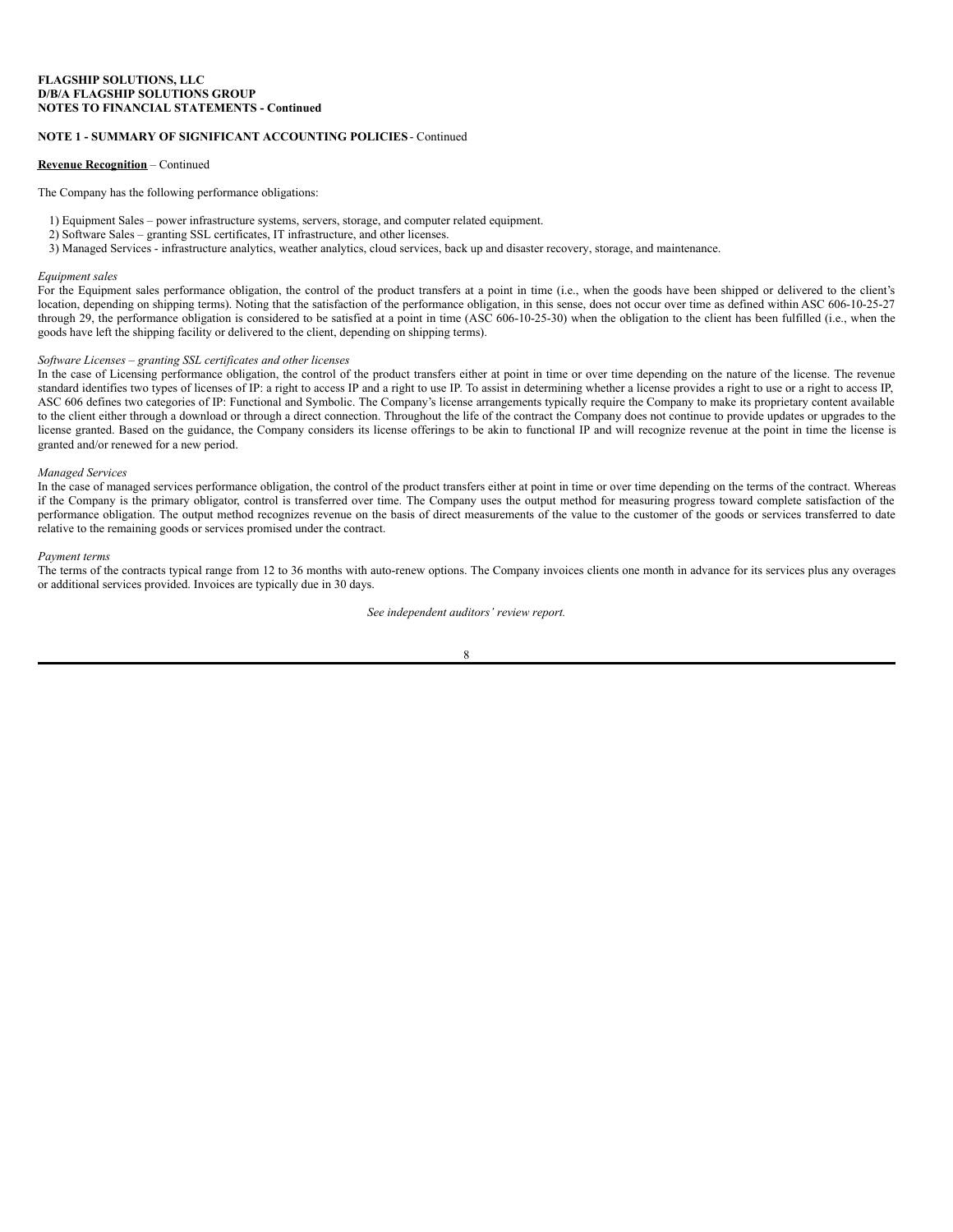# **NOTE 1 - SUMMARY OF SIGNIFICANT ACCOUNTING POLICIES** - Continued

# **Revenue Recognition** – Continued

#### *Warranties*

The Company offers assurance-type warranties from 30 days to 1 year on its products. The Company estimates the costs associated with the warranty obligation using historical data of warranty claims and costs incurred to satisfy those claims. The Company estimates, based upon a review of historical warranty claim experience, the costs that may be incurred under our warranties and record a liability in the amount of such estimate at the time a product is sold. Factors that affect our warranty liability include the number of units sold, historical and anticipated rates of warranty claims, and cost per claim. We periodically assess the adequacy of our recorded warranty liability and adjust the accrual as claims data and historical experience warrants. The Company has assessed the costs of fulfilling its existing assurance-type warranties and has determined that the estimated outstanding warranty obligation on March 31, 2021 are immaterial to the Company's financial statements.

#### *Significant judgement*

In the instances that contract have multiple performance obligation, the Company uses judgment to establish stand-alone price for each performance obligation separately. The price for each performance obligation is determined by reviewing market data for similar services as well as the Company's historical pricing of each individual service. The sum of each performance obligation was calculated to determine the aggregate price for the individual services. Next the proportion of each individual service to the aggregate price was determined. That ratio was applied to the total contract price in order to allocate the transaction price to each performance obligation.

#### **Advertising Expenses**

Advertising and promotion costs are expensed as incurred and are included in general and administrative expenses. Advertising expenses for the three months ended March 31, 2021 and 2020 were \$8,060 and \$16,487, respectively.

#### **Income Taxes**

The Company files its income taxes on the accrual basis as a partnership for Federal income tax purposes, and thus no income tax expense has been recorded in the statements. Income from the partnership is taxed to the members in their individual returns on their share of the Company's earnings. The Company's net income or loss is allocated among the members in accordance with the Operating Agreement of the Company.

The Company does not have any uncertain tax positions which must be considered for disclosure.

The Federal income tax returns of the Company for 2020, 2019, and 2018 are subject to examination by the IRS, generally for a period of three years from the date they are filed. There are no examinations currently in process.

# **NOTE 2 - EQUIPMENT**

Acquisitions of furniture, equipment or improvements not expected to be consumed within one year of purchase are capitalized at cost. Depreciation is computed for financial statement purposes on the straight-line method over the estimated useful lives of the related assets, which range from five to seven years. A schedule of equipment follows:

*See independent auditors' review report.*

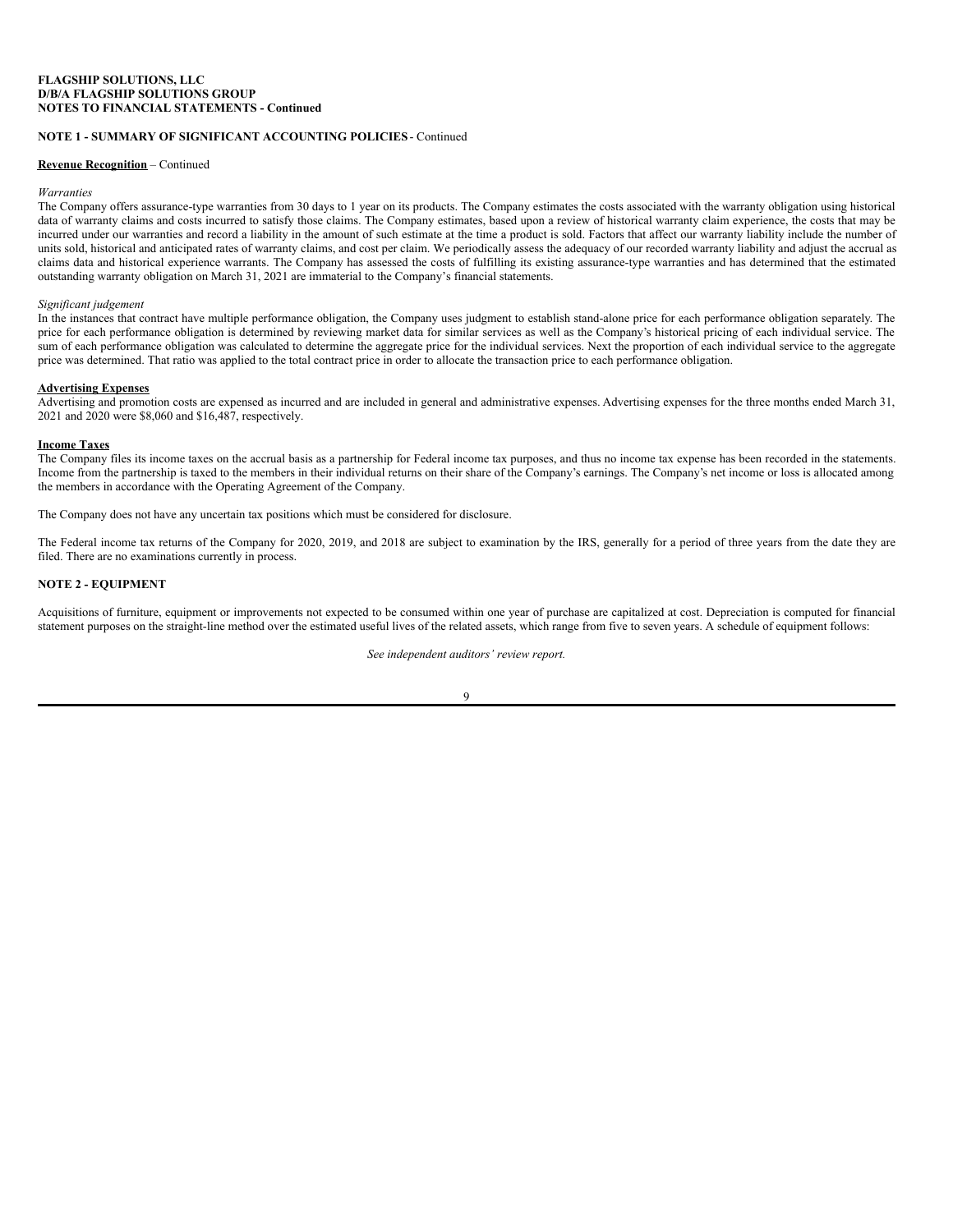# **NOTE 2 – EQUIPMENT (continued)**

|                                       | March 31,<br>2021 |
|---------------------------------------|-------------------|
| Computer equipment                    | 17,616            |
| Furniture and fixtures                | 13,572            |
|                                       |                   |
| Sub-total                             | 31,188            |
| Less: accumulated depreciation        | 25,748            |
| Total net of accumulated depreciation | 5,440             |

Depreciation for the three months ended March 31, 2021 and 2020 amounted to \$681 and \$1,366, respectively.

# **NOTE 3 – INTANGIBLE ASSETS**

During the course of business, the Company's website was created. Other intangible assets are amortized over a ten-year period and expensed to operations. The amounts are amortized using the straight-line method.

|                                       | March 31,<br>2021 |  |
|---------------------------------------|-------------------|--|
|                                       |                   |  |
| Website design                        | 43,030            |  |
|                                       |                   |  |
| Less: accumulated amortization        | 9,477             |  |
|                                       |                   |  |
| Total net of accumulated amortization | 33,553            |  |
|                                       |                   |  |

Amortization for the three months ended March 31, 2021 and 2020 amounted to \$826 and \$534, respectively.

# **NOTE 4 – LINE OF CREDIT**

On March 24, 2017, the Company entered into a revolving demand note with a bank for an amount not to exceed \$750,000. The line of credit may be cancelled by either party at any time for any reason by written notice to the other and is collateralized by all assets of the Company and the personal guarantee of two members of the Company. The stated interest rate is adjustable with interest equal to the Prime Rate plus four percent per annum. Repayment terms consist of interest only due monthly with all principal and remaining interest due on demand. The line of credit balance outstanding as of March 31, 2021 was \$700,000.

*See independent auditors' review report.*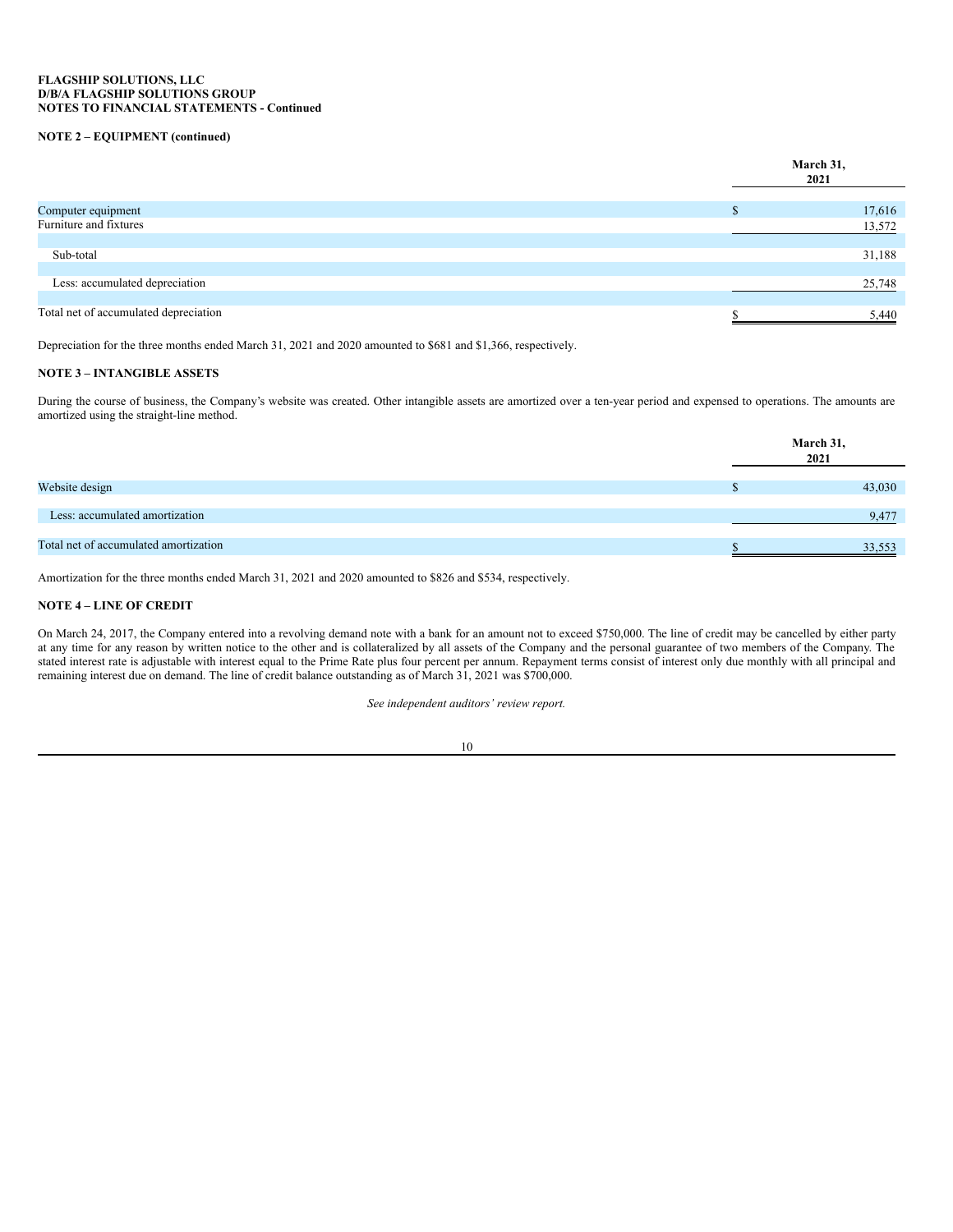# **NOTE 5 – NOTES PAYABLE**

|                                                                                                                                                                                                                                                    | March<br>31,<br>2021 |
|----------------------------------------------------------------------------------------------------------------------------------------------------------------------------------------------------------------------------------------------------|----------------------|
|                                                                                                                                                                                                                                                    |                      |
| Note payable for the Paycheck Protection Program received through the Small Business Administration (SBA) to support payroll<br>and other qualified expenses. The funds are expected to be forgiven during the year ended December 31, 2021.       | 307,300              |
|                                                                                                                                                                                                                                                    |                      |
| Economic Injury Disaster Loan from the Small Business Administration, payable \$2,437 monthly, including interest at 3.75%<br>through September 2049. Payments begin April 2021, but still accrue interest from the date of receipt in April 2020. | 509,900              |
| Subtotal                                                                                                                                                                                                                                           | 817,200              |
| Less: current portion of long-term debt                                                                                                                                                                                                            | 300,405              |
| Long-term debt, net of current portion                                                                                                                                                                                                             | \$ 516.795           |

The approximate amounts of notes payable due during the successive years ending December 31, are as follows:

| 2021 (nine months)  | Ф | 245,435 |
|---------------------|---|---------|
| 2022                |   | 79,246  |
| 2023                |   | 10,962  |
| 2024                |   | 11,380  |
| 2025                |   | 11,814  |
| 2026 and thereafter |   | 458,363 |
|                     |   |         |
| Total               |   | 817,200 |

Interest expense for the three months ended March 31, 2021 and 2020 amount to \$7,927 and \$20,190, respectively.

*See independent auditors' review report.*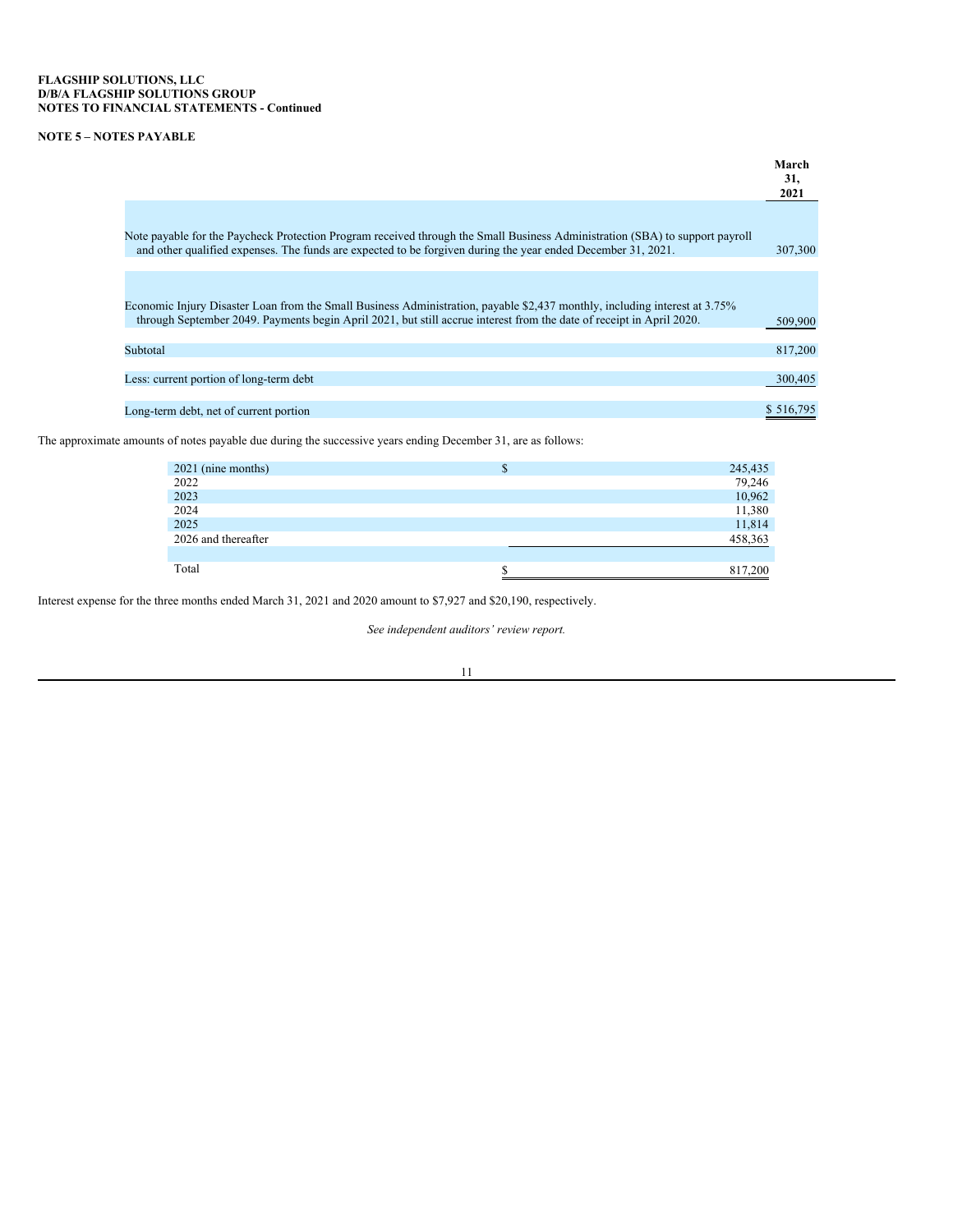## **NOTE 6 – LEASES**

The Company leases its facilities from an unrelated third party in Boca Raton, Florida under an operating lease effective August 1, 2017 through July 31, 2020. The minimum base rent under the lease terms is \$4,080 per month rent plus taxes, expenses, and utilities. The agreement has been extended through July 31, 2021 with a monthly base rent of \$2,828 monthly. Total rent expense for the three months ended March 31, 2021 and 2020 amounted to \$20,028 and \$25,827, respectively.

Future approximate minimum lease payments of the non-cancelable operating lease for the years ended December 31, are as follows:

| 2021 (nine months) | 796<br>1 Q |
|--------------------|------------|
|                    |            |

# **NOTE 7 – RISKS AND UNCERTAINTIES**

Risks inherent in this highly competitive industry include, but are not limited to, product obsolescence, patent or proprietary right infringement.

#### *COVID 19*

The COVID-19 pandemic has created significant worldwide uncertainty, volatility, and economic disruption. The extent to which COVID-19 will adversely impact our business, financial condition and results of operations is dependent upon numerous factors, many of which are highly uncertain, rapidly changing, and uncontrollable. These factors include, but are not limited to: (i) the duration and scope of the pandemic; (ii) governmental, business and individual actions that have been and continue to be taken in response to the pandemic, including travel restrictions, quarantines, social distancing, work-from-home and shelter-in-place orders and shut-downs; (iii) the impact on U.S. and global economies and the timing and rate of economic recovery; (iv) potential adverse effects on the financial markets and access to capital; (v) potential goodwill or other impairment charges; (vi) increased cybersecurity risks as a result of pervasive remote working conditions; and (vii) our ability to effectively carry out our operations due to any adverse impacts on the health and safety of our employees and their families.

Vendors, such as Flagship, that provide essential services or products, including logistics and technology support are deemed to be essential businesses. As a result of the pandemic, all employees, including the Company's specialized technical staff, are working remotely or in a virtual environment. The Company always maintains the ability for team members to work virtual and the Company will continue to stay virtual, until the State and or the Federal government indicate the environment is safe to return to work. The significant increase in remote working, particularly for an extended period of time, could exacerbate certain risks to the Company's business, including an increased risk of cybersecurity events and improper dissemination of personal or confidential information, though the Company does not believe these circumstances have, or will, materially adversely impact its internal controls or financial reporting systems. If the COVID-19 pandemic should worsen, the Company may experience disruptions to our business including, but not limited to equipment, to its workforce, or to its business relationships with other third parties.

*See independent auditors' review report.*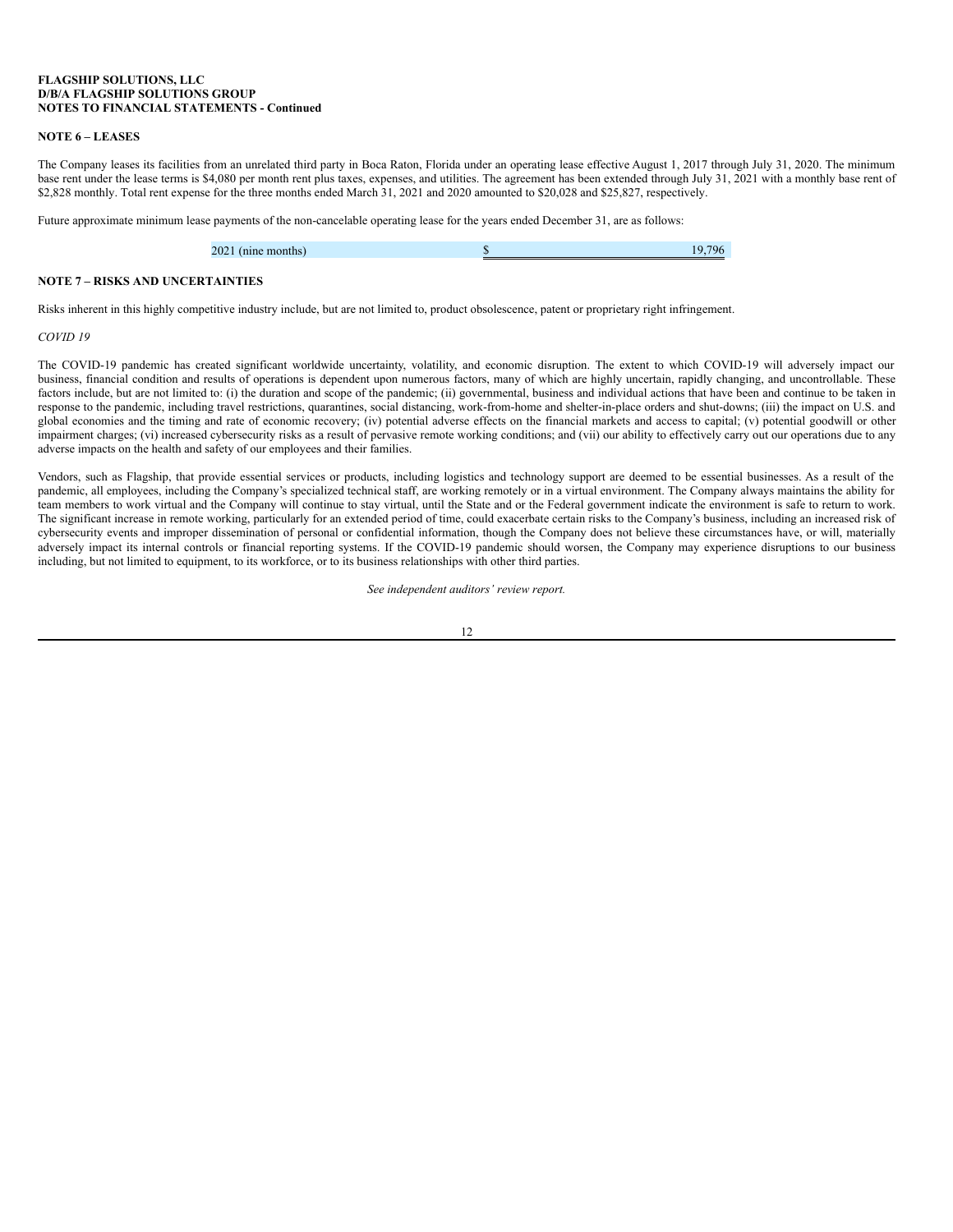# <span id="page-18-0"></span>**NOTE 7 – RISKS AND UNCERTAINTIES** - Continued

The extent to which COVID-19 impacts the Company's operations or those of its third-party partners will depend on future developments, which are highly uncertain and cannot be predicted with confidence, including the duration of the outbreak, new information that may emerge concerning the severity of COVID-19 and the actions to contain COVID-19 or treat its impact, among others. Any such disruptions or losses we incur could have a material adverse effect on the Company's financial results and our ability to conduct business as expected.

# **NOTE 8 – SUBSEQUENT EVENTS**

On May 31, 2021, the Company and the owners (collectively, the "Equityholders") of all of the issued and outstanding membership interests has been acquired by Data Storage Corporation ("DSC"), pursuant to the completed merger (the "Merger") contemplated by Agreement and Plan of Merger (the "Merger Agreement") with Data Storage Corporation ("DSC") and Data Storage FL, LLC, a Florida limited liability company. The Company being the surviving company in the Merger and becoming, as a result, Data Storage Corporation's wholly owned subsidiary.

*See independent auditors' review report.*

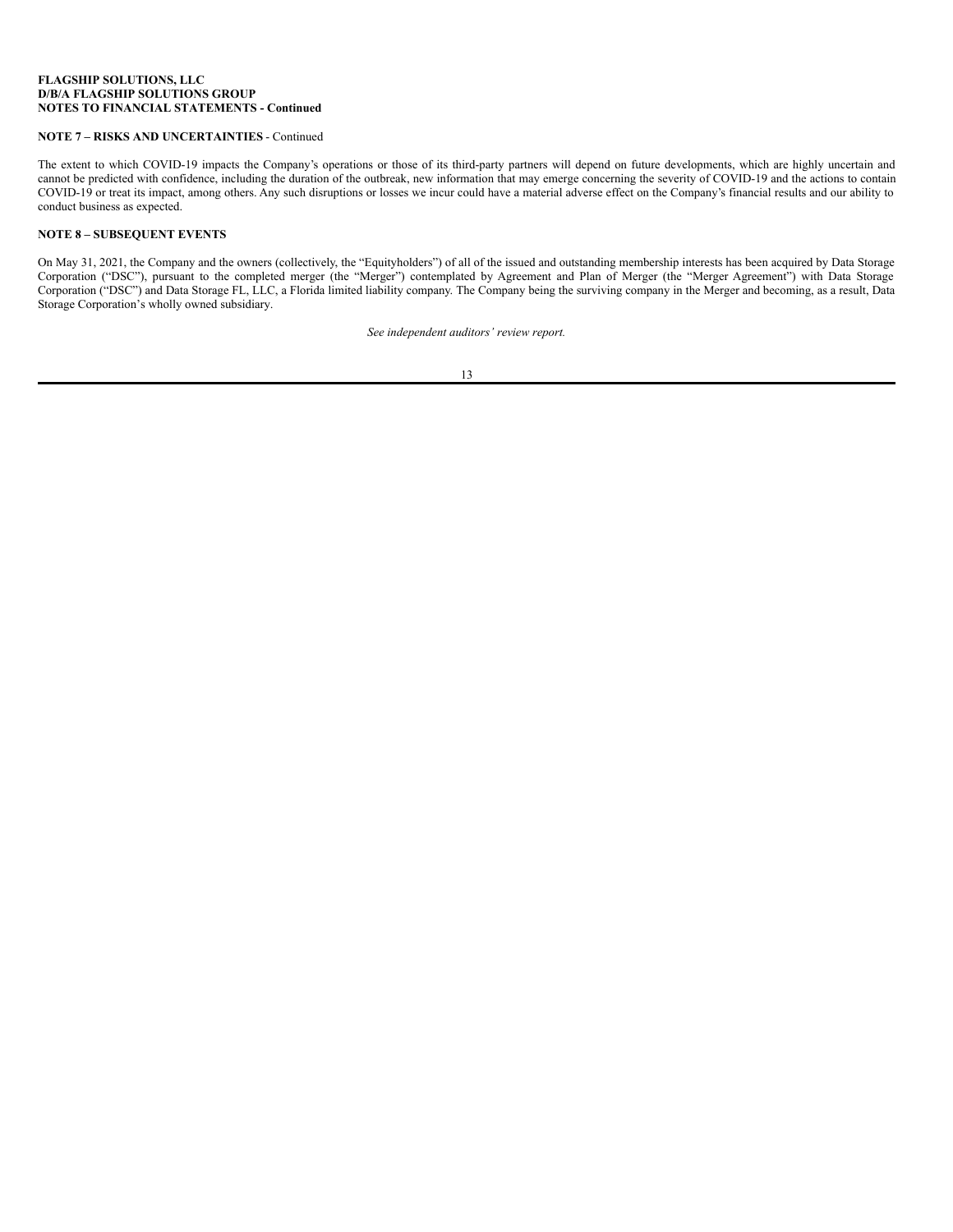# **FLAGSHIP SOLUTIONS, LLC**

**d/b/a Flagship Solutions Group**

**December 31, 2020 and 2019**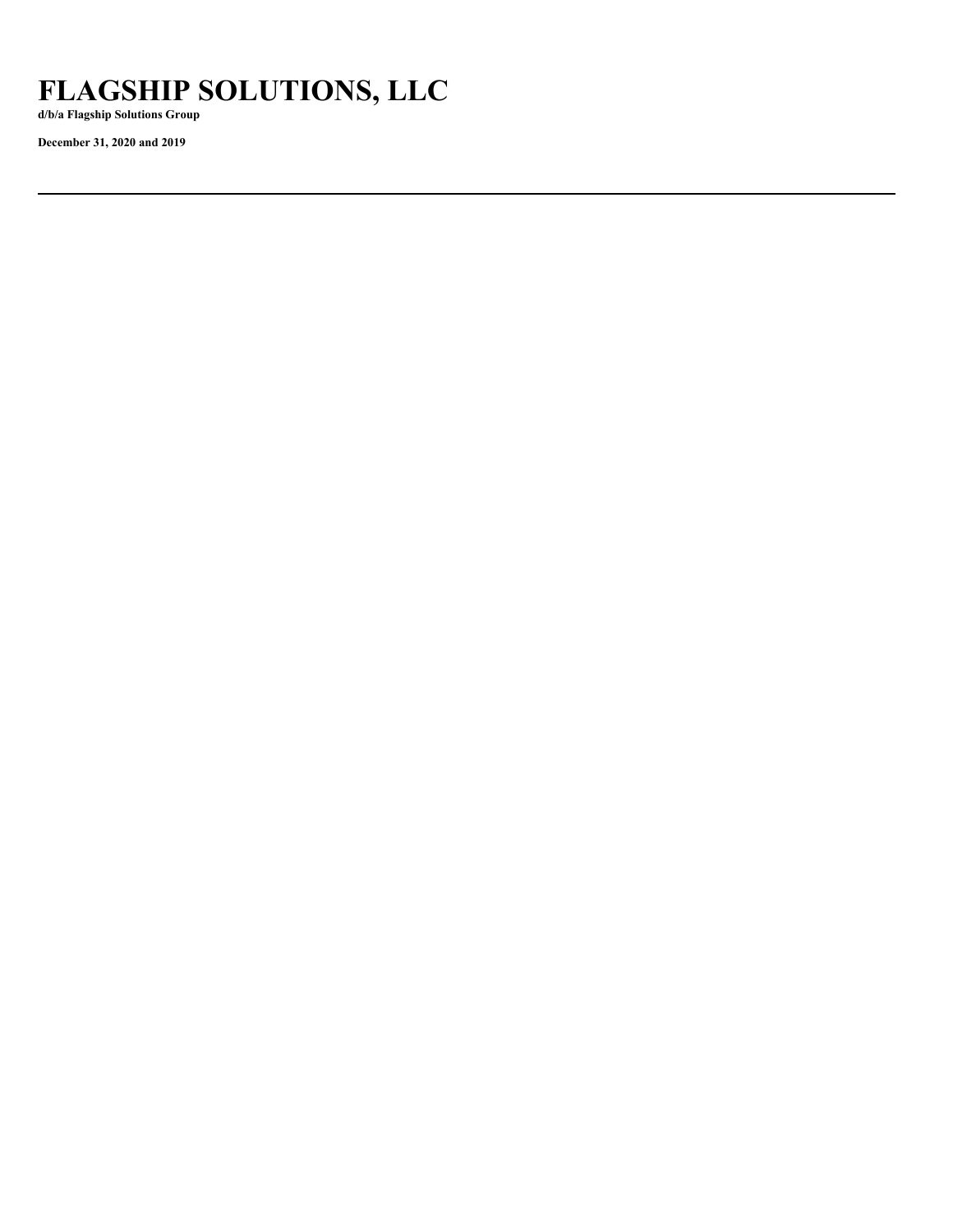# **FLAGSHIP SOLUTIONS, LLC**

# **C O N T E N T S**

|                                               | Page     |
|-----------------------------------------------|----------|
| <b>Independent Auditor's Report</b>           |          |
| <b>Financial Statements</b>                   |          |
| <b>Balance sheets</b>                         | ◠        |
| Statements of operations and members' deficit | $\sim$   |
| <b>Statements of cash flows</b>               | 4        |
| Notes to financial statements                 | $5 - 13$ |
|                                               |          |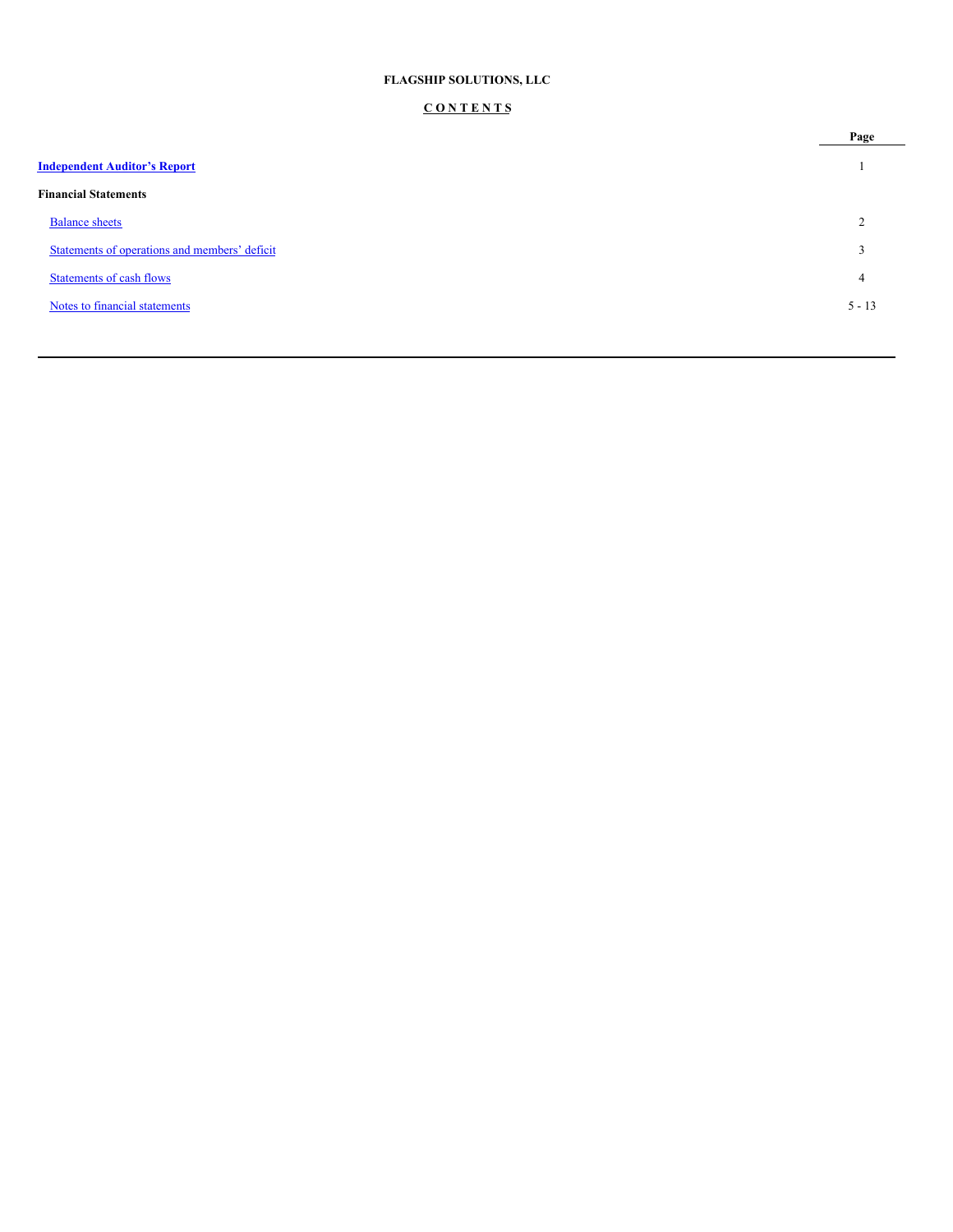# <span id="page-21-0"></span>INDEPENDENT AUDITOR'S REPORT

To the Management of Flagship Solutions, LLC

We have audited the accompanying financial statements of Flagship Solutions, LLC, which comprise the balance sheets as of December 31, 2020 and 2019, and the related statements of operations, members' equity, and cash flows for the years then ended, and the related notes to the financial statements.

## **Management's Responsibility for the Financial Statements**

Management is responsible for the preparation and fair presentation of these financial statements in accordance with accounting principles generally accepted in the United States of America; this includes the design, implementation, and maintenance of internal control relevant to the preparation and fair presentation of financial statements that are free from material misstatement, whether due to fraud or error.

#### **Auditor's Responsibility**

Our responsibility is to express an opinion on these financial statements based on our audits. We conducted our audits in accordance with auditing standards generally accepted in the United States of America. Those standards require that we plan and perform the audit to obtain reasonable assurance about whether the financial statements are free from material misstatement.

An audit involves performing procedures to obtain audit evidence about the amounts and disclosures in the financial statements. The procedures selected depend on the auditor's judgment, including the assessment of the risks of material misstatement of the financial statements, whether due to fraud or error. In making those risk assessments, the auditor considers internal control relevant to the entity's preparation and fair presentation of the financial statements in order to design audit procedures that are appropriate in the circumstances, but not for the purpose of expressing an opinion on the effectiveness of the entity's internal control. Accordingly, we express no such opinion. An audit also includes evaluating the appropriateness of accounting policies used and the reasonableness of significant accounting estimates made by management, as well as evaluating the overall presentation of the financial statements.

We believe that the audit evidence we have obtained is sufficient and appropriate to provide a basis for our audit opinion.

#### **Opinion**

In our opinion, the financial statements referred to above present fairly, in all material respects, the financial position of Flagship Solutions, LLC as of December 31, 2020 and 2019, and the results of its operations and its cash flows for the years then ended in accordance with accounting principles generally accepted in the United States of America.

*/s/ Rosenberg Rich Baker Berman, P.A.*

Somerset, New Jersey

April 14, 2021

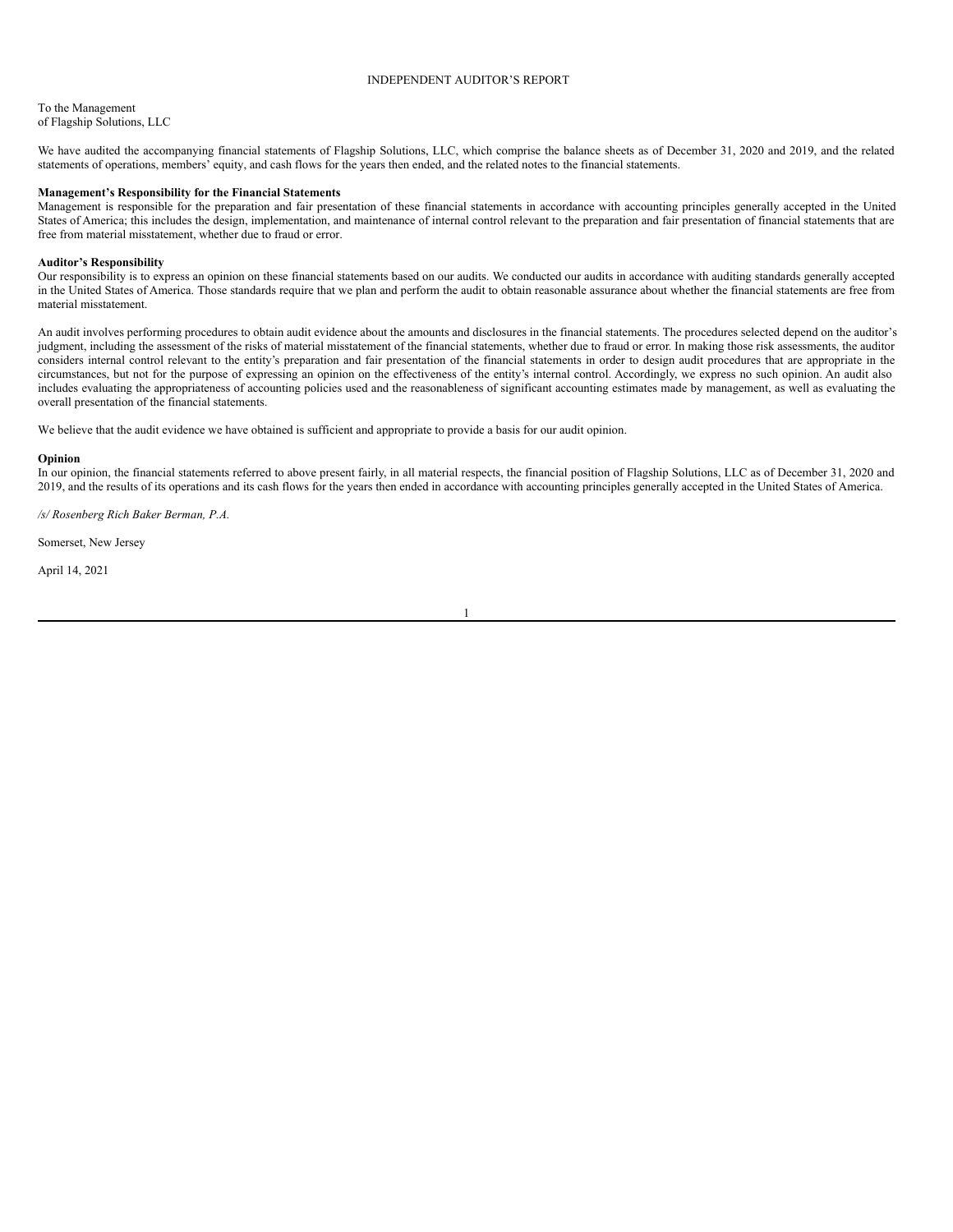# **FLAGSHIP SOLUTIONS, LLC BALANCE SHEETS**

|                                                     |    | December 31, |    |           |  |
|-----------------------------------------------------|----|--------------|----|-----------|--|
|                                                     |    | 2020         |    | 2019      |  |
| <b>ASSETS</b>                                       |    |              |    |           |  |
| <b>Current Assets</b>                               |    |              |    |           |  |
| Cash                                                | \$ | 100,292      | \$ | 228,687   |  |
| Accounts receivable                                 |    | 1,670,012    |    | 1,584,849 |  |
|                                                     |    | 13,773       |    | 321,066   |  |
| Prepaid expenses<br>Total current assets            |    | 1,784,078    |    | 2,134,602 |  |
|                                                     |    |              |    |           |  |
| <b>Equipment</b>                                    |    |              |    |           |  |
| At cost, less accumulated depreciation              |    | 6,121        |    | 10,730    |  |
|                                                     |    |              |    |           |  |
| <b>Other Assets</b>                                 |    |              |    |           |  |
| Intangible - at cost, less accumulated amortization |    | 34,379       |    | 6,515     |  |
| Security deposit                                    |    | 22,500       |    | 22,500    |  |
| Total other assets                                  |    | 56,879       |    | 29,015    |  |
|                                                     |    |              |    |           |  |
| <b>Total</b> assets                                 | \$ | 1,847,077    | S  | 2,174,347 |  |
| <b>LIABILITIES AND MEMBERS' DEFICIT</b>             |    |              |    |           |  |
| <b>Current Liabilities</b>                          |    |              |    |           |  |
| Accounts payable                                    | \$ | 642,918      | \$ | 991,631   |  |
| Accrued expenses                                    |    | 12,531       |    |           |  |
| Sales tax payable                                   |    | 10,918       |    | 20,687    |  |
| Line of credit                                      |    | 375,000      |    | 700,000   |  |
| Deferred Revenue                                    |    | 217,320      |    | 420,402   |  |
| Member loans                                        |    |              |    | 50,000    |  |
| Notes payable                                       |    | 245,435      |    | 124,134   |  |
|                                                     |    |              |    |           |  |
| Total current liabilities                           |    | 1,504,123    |    | 2,306,854 |  |
|                                                     |    |              |    |           |  |
| <b>Notes Payable - Long-Term Portion</b>            |    | 571,765      |    |           |  |
| <b>Members' Deficit</b>                             |    | (228, 811)   |    | (132,507) |  |
|                                                     |    |              |    |           |  |
| Total liabilities and members' deficit              | S  | 1,847,077    |    | 2,174,347 |  |
|                                                     |    |              |    |           |  |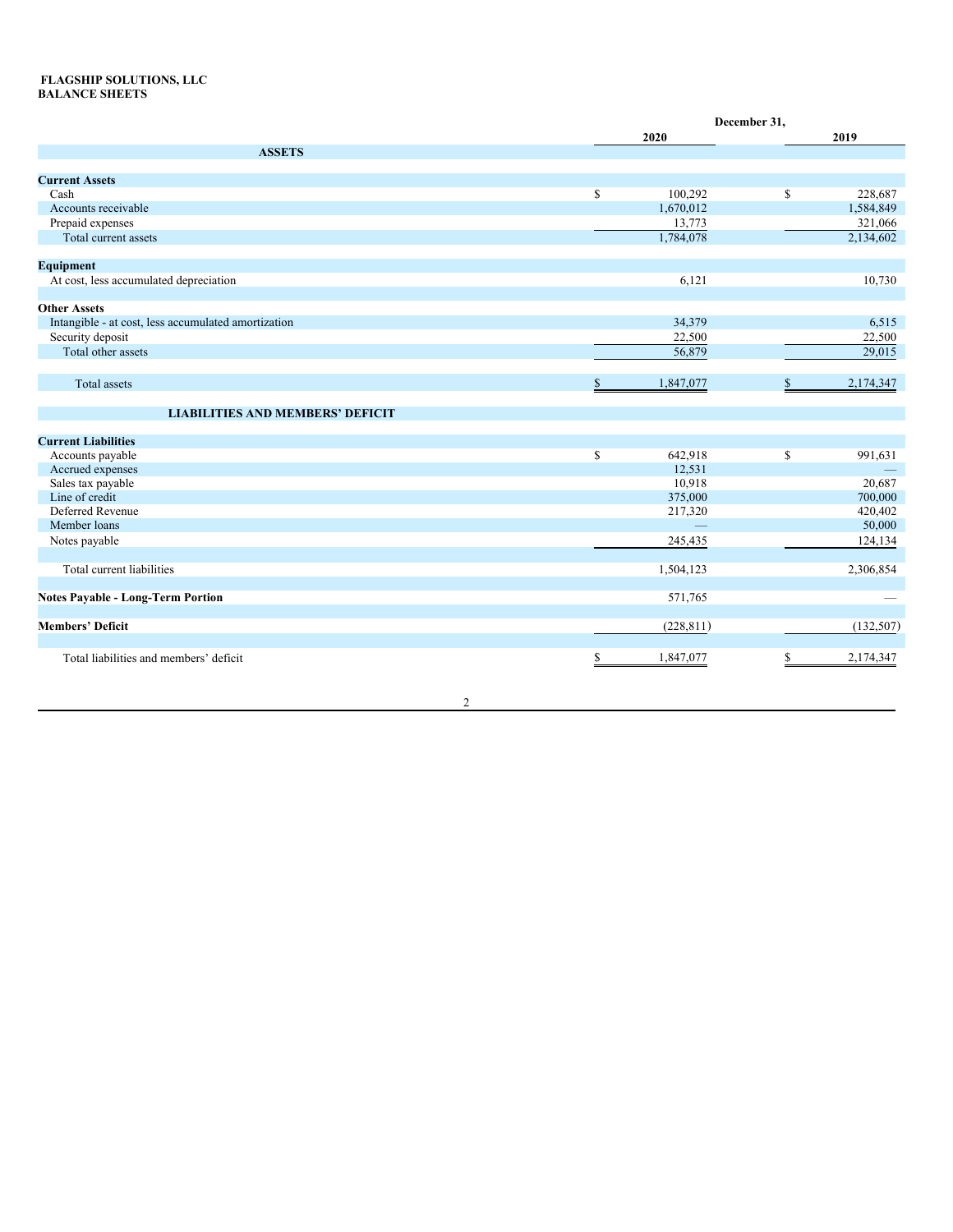# **Flagship Solutions, LLC**

# STATEMENT OF EARNINGS

# See Independent Accountant's Compilation Report

|                                              |                 | <b>Year Ended</b><br>December 31, |            |
|----------------------------------------------|-----------------|-----------------------------------|------------|
|                                              | 2020            |                                   | 2019       |
| <b>Revenues</b>                              | \$<br>8,851,260 | $\mathbb S$                       | 12,128,999 |
| <b>Cost of Revenues</b>                      | 6,469,914       |                                   | 10,117,258 |
| <b>Gross Profit</b>                          | 2,381,346       |                                   | 2,011,741  |
| <b>General and Administrative Expenses</b>   | 2,300,547       |                                   | 2,303,098  |
| <b>Income (Loss) From Operations</b>         | 80,799          |                                   | (291, 357) |
| <b>Other Expenses</b>                        |                 |                                   |            |
| Interest expense                             | 44,958          |                                   | 92,070     |
| <b>Net Income (Loss)</b>                     | 35,841          |                                   | (383, 427) |
| <b>Members' Equity (Deficit) - Beginning</b> | (132, 507)      |                                   | 250,920    |
| Members' draws                               | (132, 145)      |                                   |            |
| <b>Members' Deficit - Ending</b>             | (228, 811)<br>S |                                   | (132,507)  |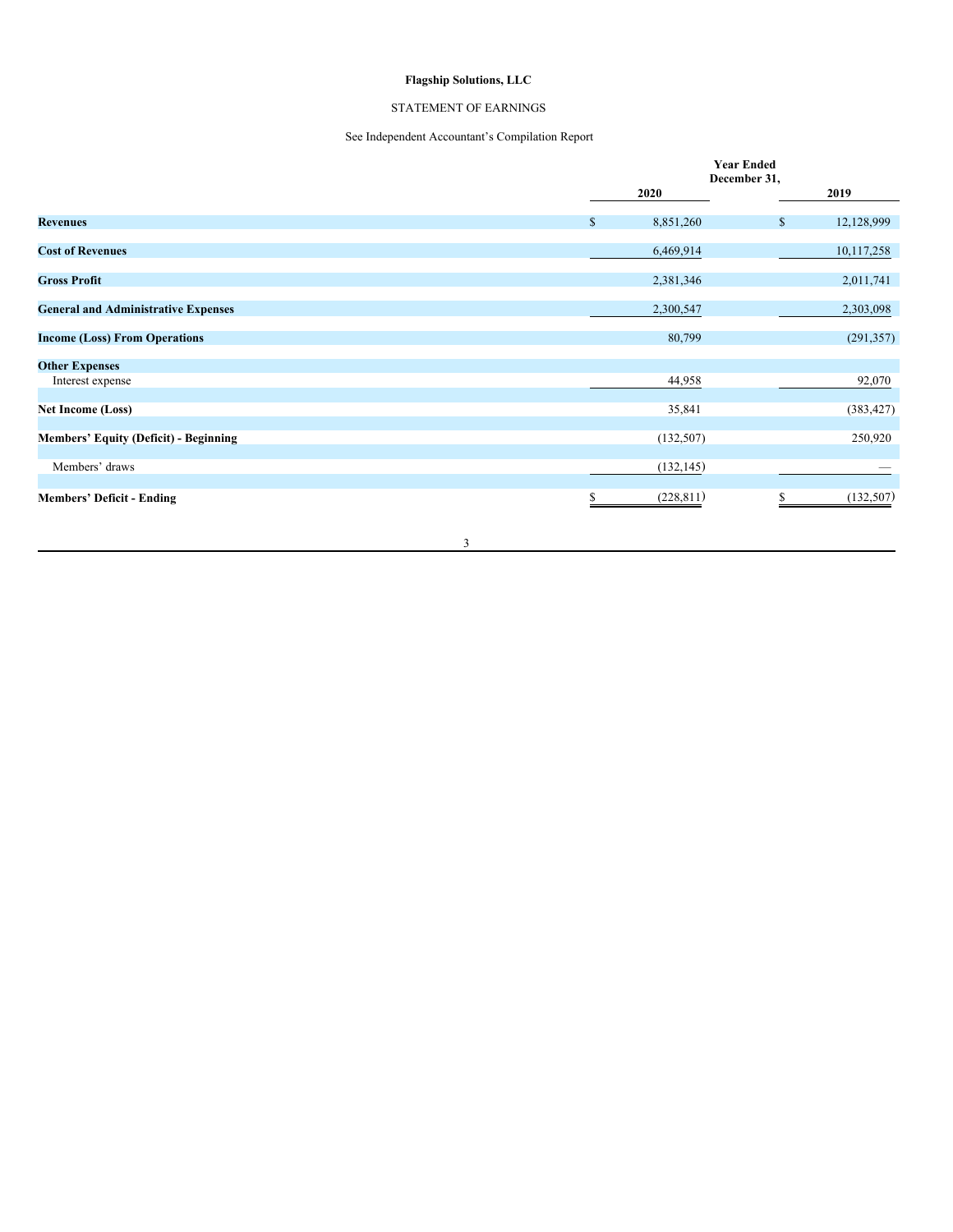# **Flagship Solutions, LLC**

# STATEMENT OF CASH FLOWS

# See Independent Accountant's Compilation Report

|                                                                                          |              |            | <b>Year Ended</b><br>December 31. |            |
|------------------------------------------------------------------------------------------|--------------|------------|-----------------------------------|------------|
|                                                                                          |              | 2020       |                                   | 2019       |
| <b>Cash Flows From Operating Activities</b>                                              |              |            |                                   |            |
| Net income (loss)                                                                        | \$           | 35,841     | \$                                | (383, 427) |
|                                                                                          |              |            |                                   |            |
| Adjustments to reconcile net income (loss) to net cash provided by (used in) operations: |              |            |                                   |            |
| Depreciation and amortization                                                            |              | 6,746      |                                   | 6,559      |
| Changes in assets and liabilities:                                                       |              |            |                                   |            |
| Increase in accounts receivable                                                          |              | (85, 163)  |                                   | (261, 130) |
| (Increase) decrease in prepaid expense                                                   |              | 307,293    |                                   | (14, 472)  |
| Increase (decrease) in accounts payable                                                  |              | (348, 713) |                                   | 361,786    |
| Increase in accrued expenses                                                             |              | 12,531     |                                   |            |
| Increase (decrease) in sales tax payable                                                 |              | (9,769)    |                                   | 18,480     |
| Increase (decrease) in deferred revenue                                                  |              | (203, 082) |                                   | 420,402    |
|                                                                                          |              |            |                                   |            |
| <b>Net Cash Provided by (Used in) Operating Activities</b>                               |              | (284, 316) |                                   | 148,198    |
| <b>Cash Flows From Investing Activities</b>                                              |              |            |                                   |            |
| Purchase of intangible asset                                                             |              | (30,000)   |                                   |            |
|                                                                                          |              |            |                                   |            |
| <b>Cash Flows From Financing Activities</b>                                              |              |            |                                   |            |
| Proceeds from Small Business Association loans                                           |              | 817,200    |                                   |            |
| (Payments) Proceeds on note payable                                                      |              | (124, 134) |                                   | 124,134    |
| Payments on member loan                                                                  |              | (50,000)   |                                   | (20,000)   |
| Net payments on line of credit                                                           |              | (325,000)  |                                   | (25,000)   |
| Member distributions                                                                     |              | (132, 145) |                                   |            |
|                                                                                          |              |            |                                   |            |
| <b>Net Cash Provided by Financing Activities</b>                                         |              | 185,921    |                                   | 79,134     |
| Net Increase (Decrease) in Cash and Cash Equivalents                                     |              | (128, 395) |                                   | 227,332    |
| <b>Cash - Beginning</b>                                                                  |              | 228,687    |                                   | 1,355      |
| <b>Cash - Ending</b>                                                                     | $\mathbb{S}$ | 100,292    | \$                                | 228,687    |
|                                                                                          |              |            |                                   |            |
| <b>Supplementary Cash Flow Information:</b>                                              |              |            |                                   |            |
| Cash paid for interest                                                                   | \$           | 32,733     | \$                                | 92,070     |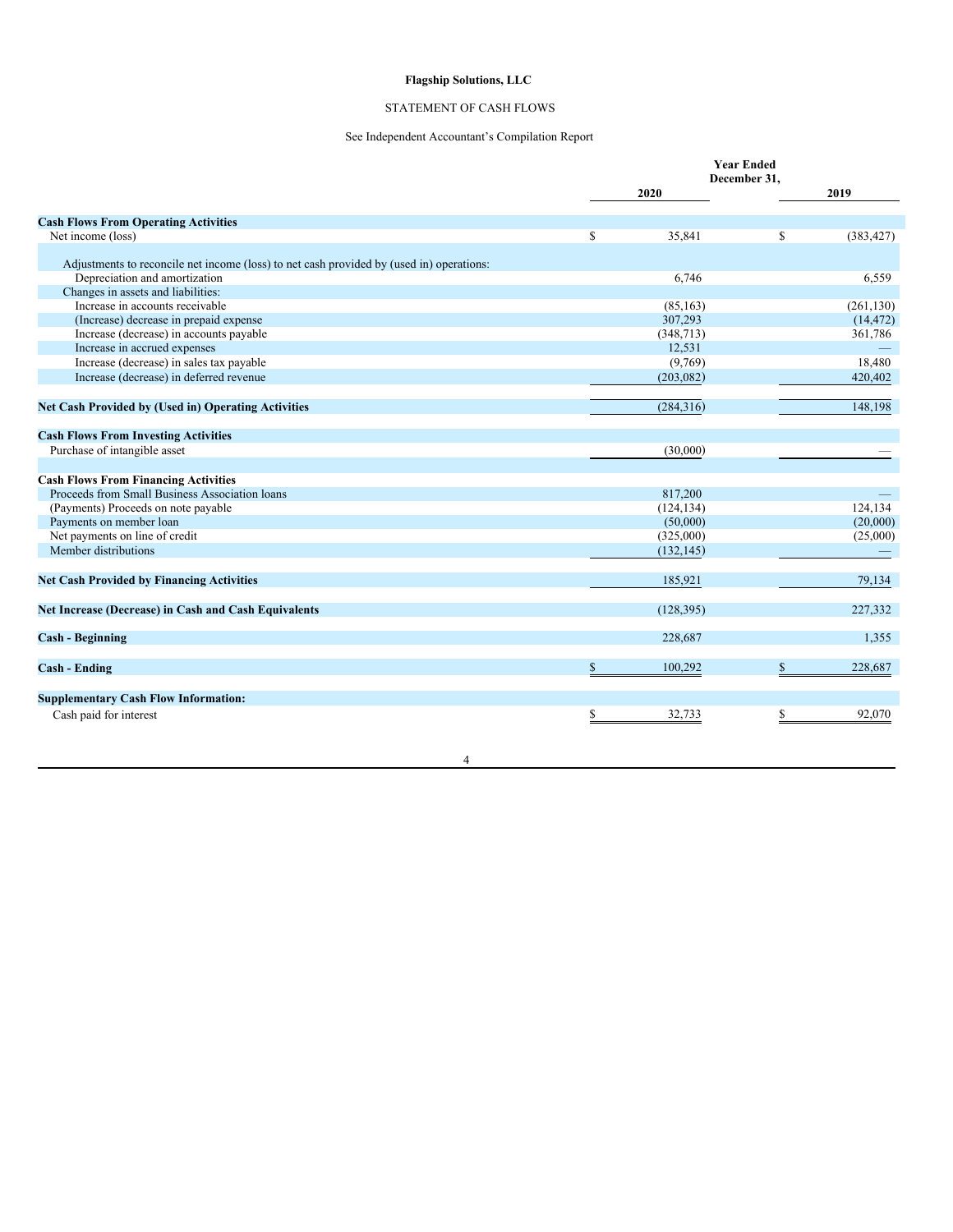# <span id="page-25-0"></span>**NOTE 1 - SUMMARY OF SIGNIFICANT ACCOUNTING POLICIES**

#### **Nature of Operations**

Flagship Solutions, LLC d/b/a Flagship Solutions Group (the "Company") is located in Boca Raton, Florida and is a leader in cloud computing providing cross platform solutions, and managed services worldwide. These include data center strategic planning and hybrid cloud implementations based on a wide range of assessments that look at virtualization, server consolidation, security, and infrastructure-focused integration. The Company's managed services include multiple cloud-based server monitoring and management, 24×7 helpdesk support, and data center infrastructure management through their trademarked Infralytics™ set of offerings. In addition, the Company is providing IoT solutions consisting of weather related and IBM Watson capabilities.

## **Use of Estimates**

The preparation of financial statements in conformity with U.S. generally accepted accounting principles requires management to make estimates and assumptions that affect the reported amounts of assets and liabilities and disclosure of contingent assets and liabilities at the date of the financial statements and the reported amounts of revenues and expenses during the reporting period. The items which are subject to significant estimation include the provision of an allowance for doubtful receivable accounts, and capitalization and amortization of intangible assets. Actual results could differ from those estimates.

#### **Cash**

Cash includes cash on-hand and cash in banks. At times during the year cash balances have exceeded FDIC limits. The Company believes there is no significant risk with respect to these deposits.

# **Concentration of Credit Risk and Other Risks and Uncertainties**

Financial instruments and assets subjecting the Company to concentration of credit risk consist primarily of cash and trade accounts receivable. The Company's cash is maintained at major U.S. financial institutions. Deposits in these institutions may exceed the amount of insurance provided on such deposits.

The Company provides credit in the normal course of business. The Company performs ongoing credit evaluations of its customers and maintains allowances for doubtful accounts on factors surrounding the credit risk of specific customers, historical trends, and other information.

For the year ended December 31, 2020, the Company had four customers with an accounts receivable balance representing 65% of total accounts receivable. For the year ended December 31, 2019, the Company had two customers with an accounts receivable balance representing 67% of total accounts receivable.

# **Accounts Receivable/Allowance for Doubtful Accounts**

The Company sells its services to customers on an open credit basis. Accounts receivable are uncollateralized,non- interest-bearing customer obligations. Accounts receivables are typically due within 30 days. The allowance for doubtful accounts reflects the estimated accounts receivable that will not be collected due to credit losses and allowances. Provisions for estimated uncollectible accounts receivable are made for individual accounts based upon specific facts and circumstances including criteria such as their age, amount, and customer standing. Provisions are also made for other accounts receivable not specifically reviewed based upon historical experience. In the opinion of management, substantially all account receivables are considered to be realizable at the amounts stated in the accompanying balance sheets and no allowance for doubtful accounts is considered necessary. During the year ended December 31, 2020 and 2019, \$8,288 and \$7,013, of bad debt has been charged to expense, respectively.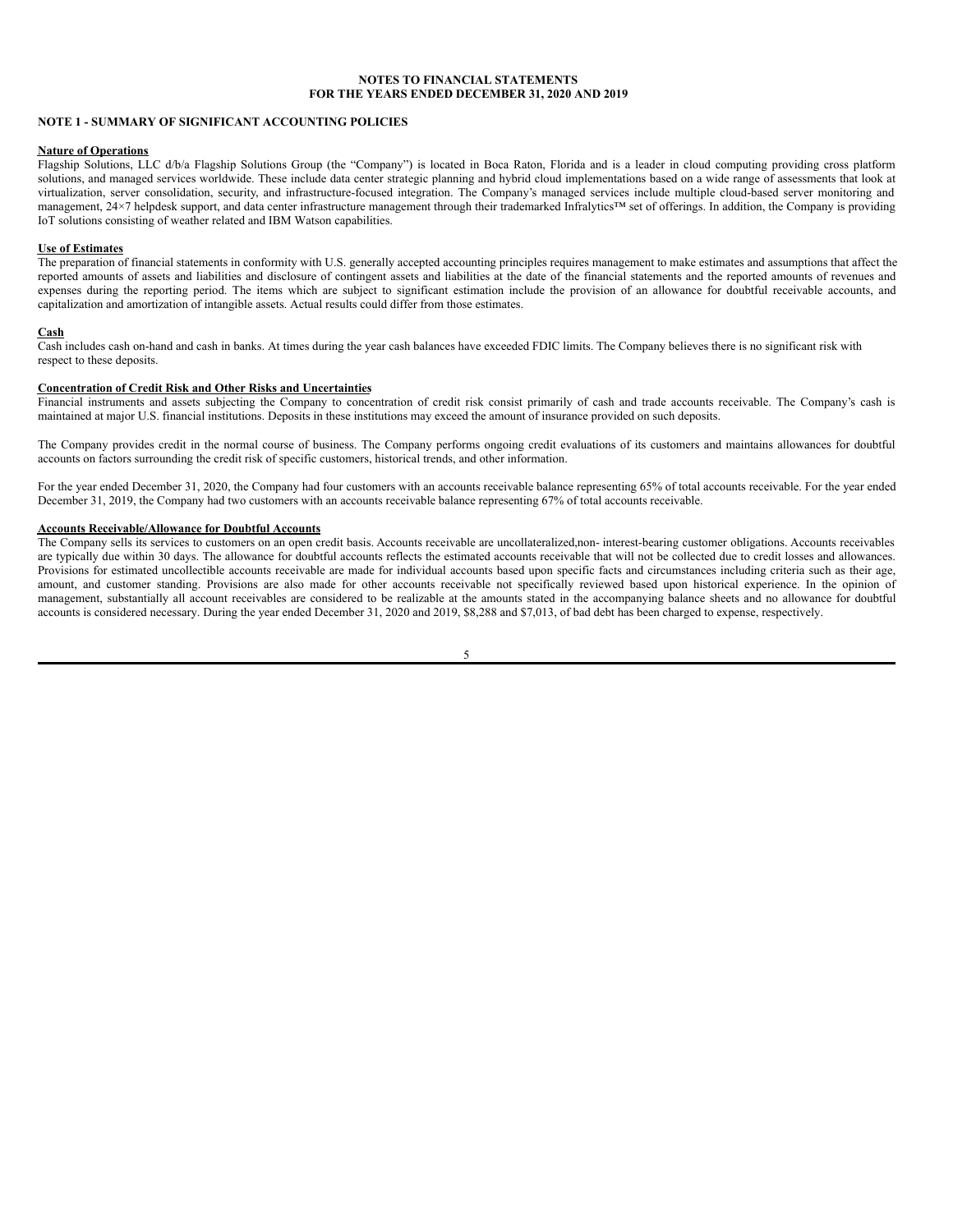# **NOTE 1 - SUMMARY OF SIGNIFICANT ACCOUNTING POLICIES**- Continued

## **Revenue Recognition**

### **Nature of goods and services**

The following is a description of the products and services from which the Company generates revenue, as well as the nature, timing of satisfaction of performance obligations, and significant payment terms for each:

## *Managed Services*

The Company delivers a diverse portfolio of services, including network, application, infrastructure and security, via ongoing and regular support and active administration on customers' premises. These services can occur in the managed service provider's data center (hosting), or in a third-party data center. The Company also provides outsourced monitoring and management of security devices and systems. Common security service offerings include managed firewall, intrusion detection, virtual private network, vulnerability scanning and anti-viral services. The Company has a Cloud Operations Center (CLOC) that is a 24x7 high-availability cyber operations center.

The Company delivers an innovative new service capability, Infralytics™. Infralytics™ is the marriage of Infrastructure plus Analytics. It is designed to provide businesses with the ability to proactively understand their internal IT infrastructure resource utilization, performance, and capacity, in relation to the needs of the business. These services are provided in real time and delivered as a service billed as a monthly or annual, multi-year agreement.

Managed Software as a Service (MSaaS) focuses on supporting clients' IT infrastructure through comprehensive IT contract management services for hardware and software contracts. The Company is able to provide high level solutions to its clients in process, maintenance and support. In addition, the Company is uniquely able to offer clients access to Renewalytics, a vendor-agnostic dashboard that houses equipment and contract data, providing users with more intelligent and actionable views of their IT enterprise.

#### *Equipment and Software Revenue*

The Company provides a broad portfolio of technology solutions to unify, manage, modernize and protect data across hybrid and multi cloud environments. These solutions can be resold directly to the end user or be provided as a service in an outsourced capability. The Company provides customers with virtualized and scalable computing environments for the IBM Power and Storage platforms, in addition to Watson AI and other hybrid cloud capabilities. The Company also focuses on Red Hat, IBM's 32-billiondollar acquisition, leading customers' transition to the Cloud. The Company provisions the required capacities and specifications and monitor, manage, and maintain physical infrastructure required to deliver the services.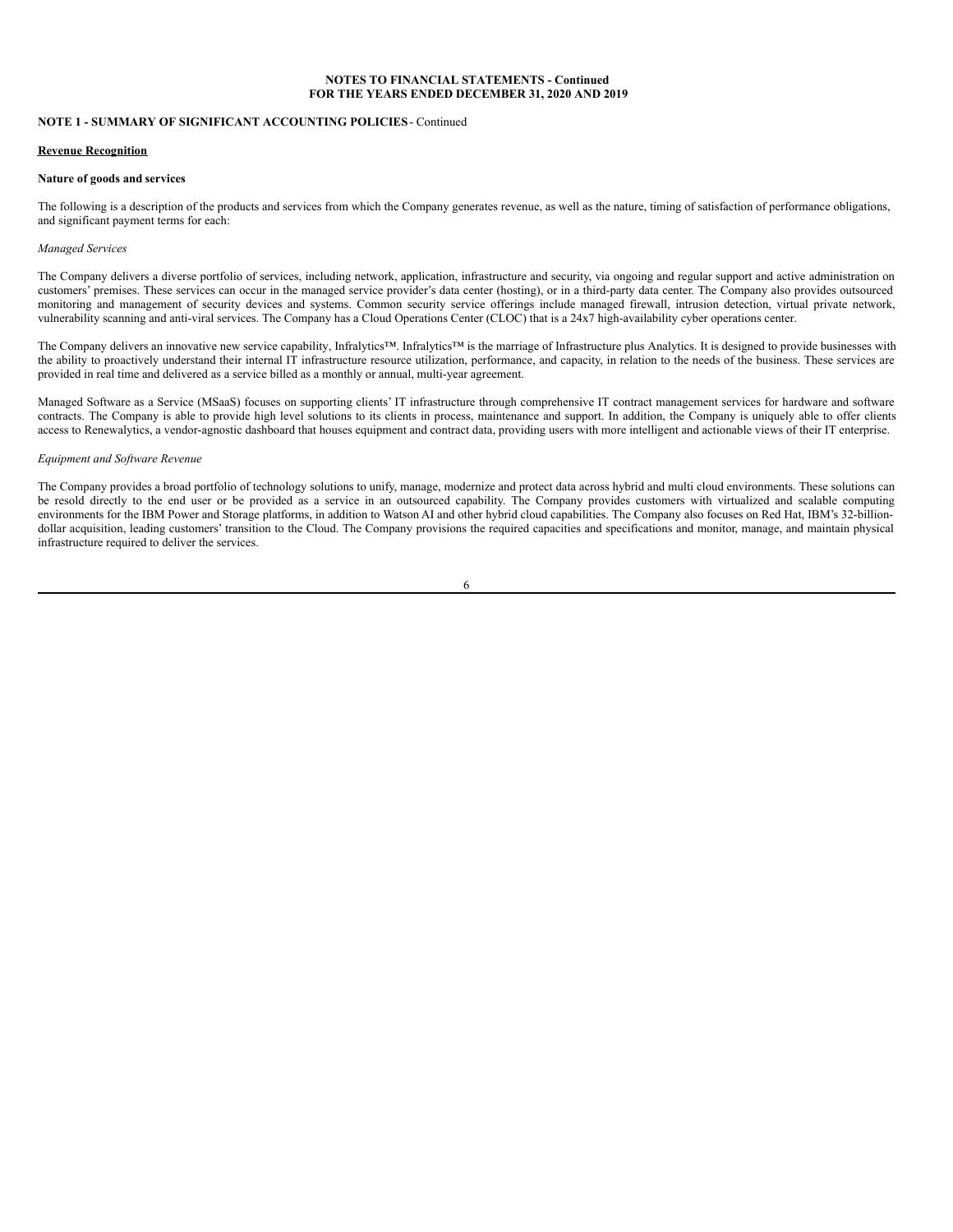# **NOTE 1 - SUMMARY OF SIGNIFICANT ACCOUNTING POLICIES**– Continued

#### **Revenue Recognition** – Continued

# **Disaggregation of revenue**

In the following table, revenue is disaggregated by major product line and timing of revenue recognition.

|                                             |               | <b>Year Ended</b><br>December 31, |            |  |  |
|---------------------------------------------|---------------|-----------------------------------|------------|--|--|
|                                             | 2020          |                                   |            |  |  |
| Equipment and software                      | <sup>\$</sup> | 1,067,908<br>\$                   | 4,268,831  |  |  |
| Managed services                            |               | 7,783,352                         | 7,860,168  |  |  |
| Total revenue                               |               | 8,851,260                         | 12,128,999 |  |  |
|                                             |               | <b>Year Ended</b><br>December 31, |            |  |  |
| Timing of revenue recognition               | 2020          |                                   | 2019       |  |  |
| Products transferred at a point in time     | $\mathbb{S}$  | \$<br>5,946,376                   | 9,916,580  |  |  |
| Products and services transferred over time |               | 2,904,885                         | 2,212,419  |  |  |
| Total revenue                               | \$            | 8,851,260<br>\$                   | 12,128,999 |  |  |

Contract receivables are recorded at the invoiced amount and are uncollateralized, non-interest-bearing client obligations. Provisions for estimated uncollectible accounts receivable are made for individual accounts based upon specific facts and circumstances including criteria such as their age, amount, and client standing.

Most of the Company's revenue is derived from recurring contract fees related to managed services. Managed services are generally sold as monthly subscriptions; however, certain plans are also offered as annual or multi-year subscriptions. Subscription revenue is generally recognized ratably over the contractual service term.

The Company has the following performance obligations:

*1)* Equipment Sales – power infrastructure systems, servers, storage, and computer related equipment.

*2)* Software Sales – granting SSL certificates, IT infrastructure, and other licenses.

*3)* Managed Services - infrastructure analytics, weather analytics, cloud services, back up and disaster recovery, storage, and maintenance.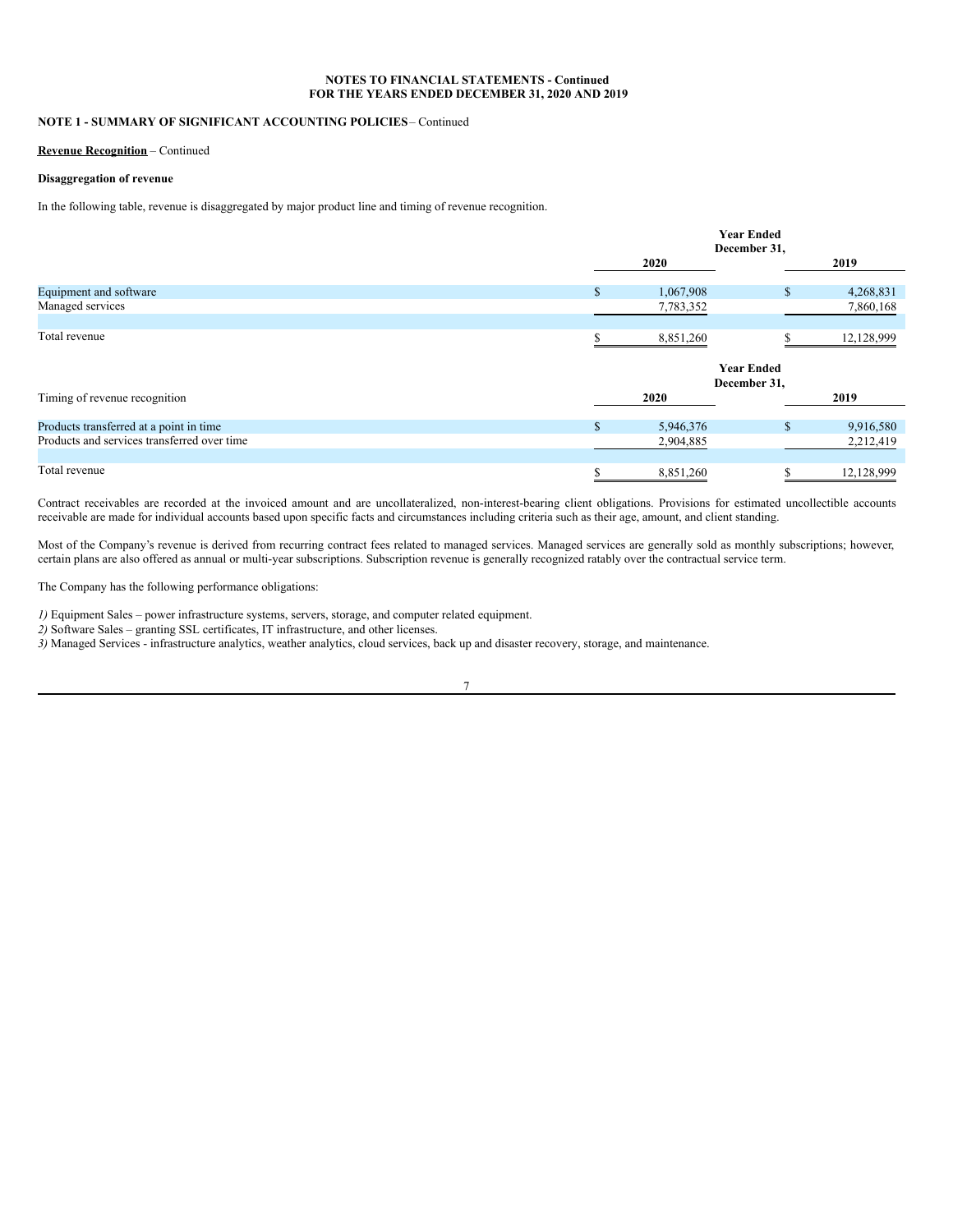# **NOTE 1 - SUMMARY OF SIGNIFICANT ACCOUNTING POLICIES**- Continued

#### **Revenue Recognition** – Continued

#### *Equipment Sales*

For the equipment sales performance obligation, the control of the product transfers at a point in time (i.e., when the goods have been shipped or delivered to the client's location, depending on shipping terms). Noting that the satisfaction of the performance obligation, in this sense, does not occur over time as defined within ASC 606-10-25- 27 through 29, the performance obligation is considered to be satisfied at a point in time (ASC 606-10-25-30) when the obligation to the client has been fulfilled (i.e., when the goods have left the shipping facility or delivered to the client, depending on shipping terms).

#### *Software Sales*

In the case of licensing performance obligation, the control of the product transfers either at point in time or over time depending on the nature of the license. The revenue standard identifies two types of licenses of IP: a right to access IP and a right to use IP. To assist in determining whether a license provides a right to use or a right to access IP, ASC 606 defines two categories of IP: Functional and Symbolic. The Company's license arrangements typically require the Company to make its proprietary content available to the client either through a download or through a direct connection. Throughout the life of the contract the Company does not continue to provide updates or upgrades to the license granted. Based on the guidance, the Company considers its license offerings to be akin to functional IP and will recognize revenue at the point in time the license is granted and/or renewed for a new period.\

#### *Managed Services*

In the case of managed services performance obligation, the control of the product transfers either at point in time or over time depending on the terms of the contract. Whereas if the Company is the primary obligator, control is transferred over time. The Company uses the output method for measuring progress toward complete satisfaction of the performance obligation. The output method recognize revenue on the basis of direct measurements of the value to the customer of the goods or services transferred to date relative to the remaining goods or services promised under the contract.

#### *Payment terms*

The terms of the contracts typical range from 12 to 36 months with auto-renew options. The Company invoices clients one month in advance for its services plus any overages or additional services provided. Invoices are typically due in 30 days.

#### *Warranties*

The Company offers assurance-type warranties from 30 days to 1 year on its products. The Company estimates the costs associated with the warranty obligation using historical data of warranty claims and costs incurred to satisfy those claims. The Company estimates, based upon a review of historical warranty claim experience, the costs that may be incurred under our warranties and record a liability in the amount of such estimate at the time a product is sold. Factors that affect our warranty liability include the number of units sold, historical and anticipated rates of warranty claims, and cost per claim. We periodically assess the adequacy of our recorded warranty liability and adjust the accrual as claims data and historical experience warrants. The Company has assessed the costs of fulfilling its existing assurance-type warranties and has determined that the estimated outstanding warranty obligation on December 31, 2020 and 2019 are immaterial to the Company's financial statements.

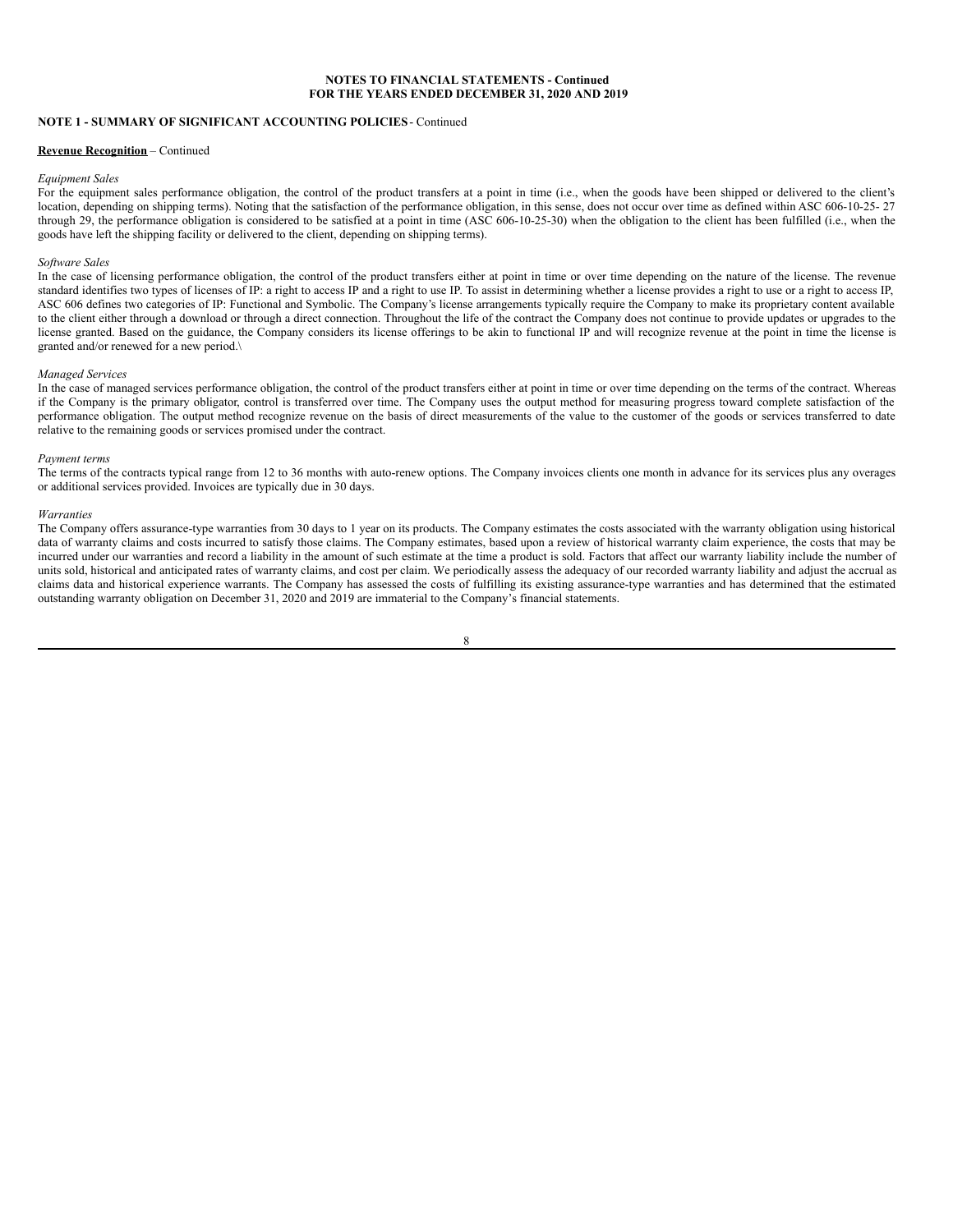# **NOTE 1 - SUMMARY OF SIGNIFICANT ACCOUNTING POLICIES**– Continued

#### **Revenue Recognition** – Continued

## *Significant judgement*

In instances where contracts have multiple performance obligations, the Company uses judgment to establish a stand- alone price for each performance obligation. The price for each performance obligation is determined by reviewing the Company's historical pricing of each individual service. The proportion of each performance obligation compared to the contract price would be used to allocate the transaction price to each performance obligation.

## **Advertising Expenses**

Advertising and promotion costs are expensed as incurred and are included in general and administrative expenses. Advertising expenses for the year ended December 31, 2020 and 2019 were \$100,348 and \$285,758, respectively.

#### **Income Taxes**

The Company files its income taxes on the accrual basis as a partnership for Federal income tax purposes, and thus no income tax expense has been recorded in the financial statements. Income from the partnership is taxed to the members in their individual returns on their share of the Company's earnings. The Company's net income or loss is allocated among the members in accordance with the Operating Agreement of the Company.

The Company does not have any uncertain tax positions which must be considered for disclosure.

The Federal income tax returns of the Company for 2019, 2018, and 2017 are subject to examination by the taxing authorities, generally for a period of three years from the date they are filed. There are no examinations currently in process.

# **NOTE 2 - EQUIPMENT**

Acquisitions of furniture, equipment or improvements not expected to be consumed within one year of purchase are capitalized at cost. Depreciation is computed for financial statement purposes on the straight-line method over the estimated useful lives of the related assets, which range from five to seven years. A schedule of equipment follows:

|                                       |   | December 31, |  |        |  |
|---------------------------------------|---|--------------|--|--------|--|
|                                       |   | 2020         |  | 2019   |  |
| Computer equipment                    |   | 17,616       |  | 17,616 |  |
| Furniture and fixtures                |   | 13,572       |  | 13,572 |  |
|                                       |   |              |  |        |  |
| Sub-total                             |   | 31,188       |  | 31,188 |  |
|                                       |   |              |  |        |  |
| Less: accumulated depreciation        |   | 25,068       |  | 20,458 |  |
|                                       |   |              |  |        |  |
| Total net of accumulated depreciation | ъ | 6,121        |  | 10,730 |  |

9

Depreciation for the years ended December 31, 2020 and 2019 amounted to \$4,610 and \$5,256, respectively.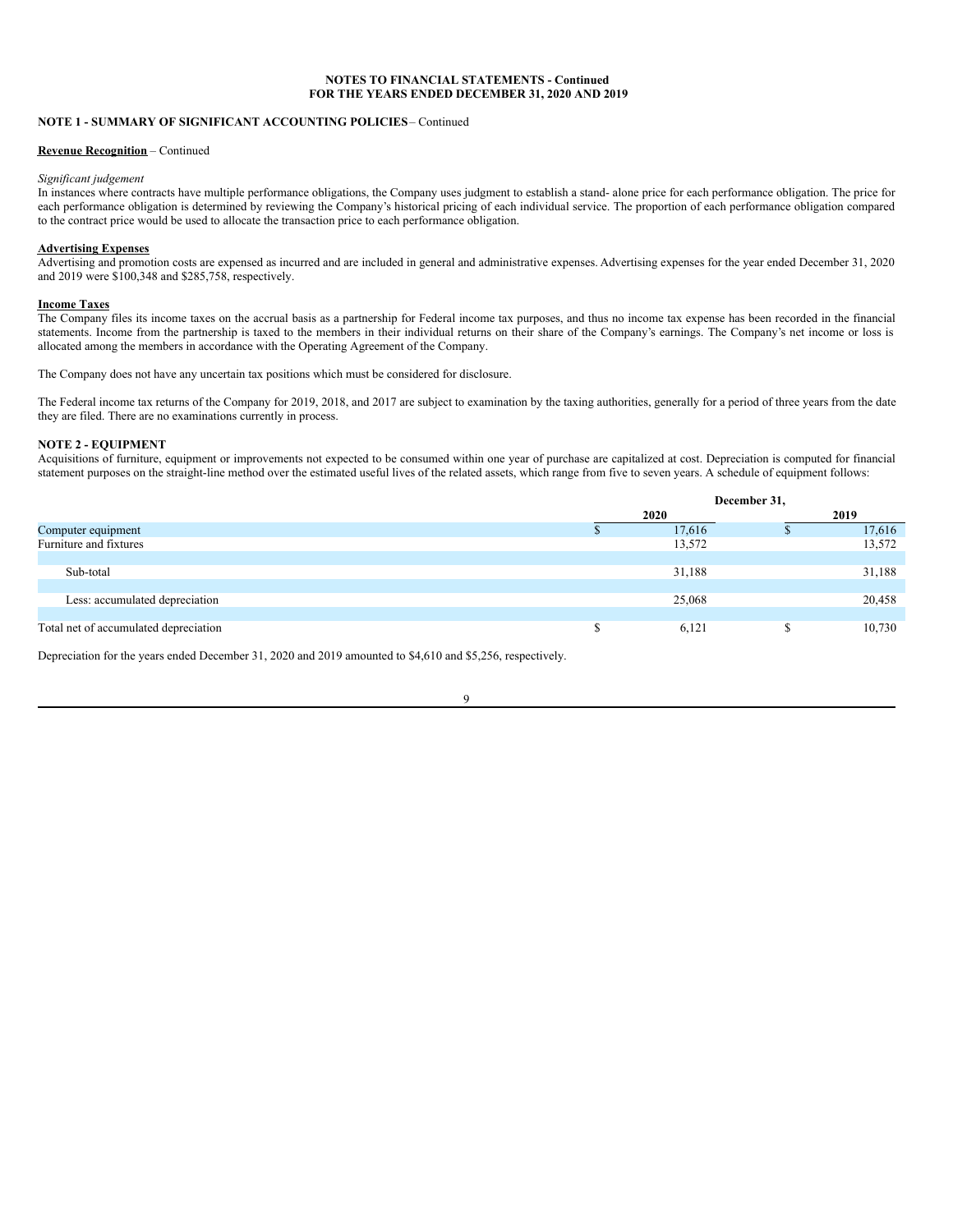# **NOTE 3 – INTANGIBLE ASSETS**

During the course of business, the Company's website was created. Other intangible assets are amortized over a ten- year period and expensed to operations. The amounts are amortized using the straight-line method.

|                                       | December 31, |  |        |  |  |
|---------------------------------------|--------------|--|--------|--|--|
|                                       | 2020         |  | 2019   |  |  |
| Website design                        | 43,030       |  | 13,030 |  |  |
| Less: accumulated amortization        | 8,651        |  | 6,515  |  |  |
| Total net of accumulated amortization | 34,379       |  | 6.515  |  |  |

Amortization for the years ended December 31, 2020 and 2019 amounted to \$2,136 and \$1,303, respectively.

# **NOTE 4 – LINE OF CREDIT**

On March 24, 2017, the Company entered into a revolving demand note with a bank for an amount not to exceed \$750,000. The line of credit may be cancelled by either party at any time for any reason by written notice to the other and is collateralized by all assets of the Company and the personal guarantee of two members of the Company. The stated interest rate is adjustable with interest equal to the Prime Rate plus one percent per annum. Repayment terms consist of interest only due monthly with all principal and remaining interest due on demand. The rate at December 31, 2020 was 4.25%. The line of credit is due on demand and the balance outstanding as of December 31, 2020 and 2019 was \$375,000 and \$700,000, respectively.

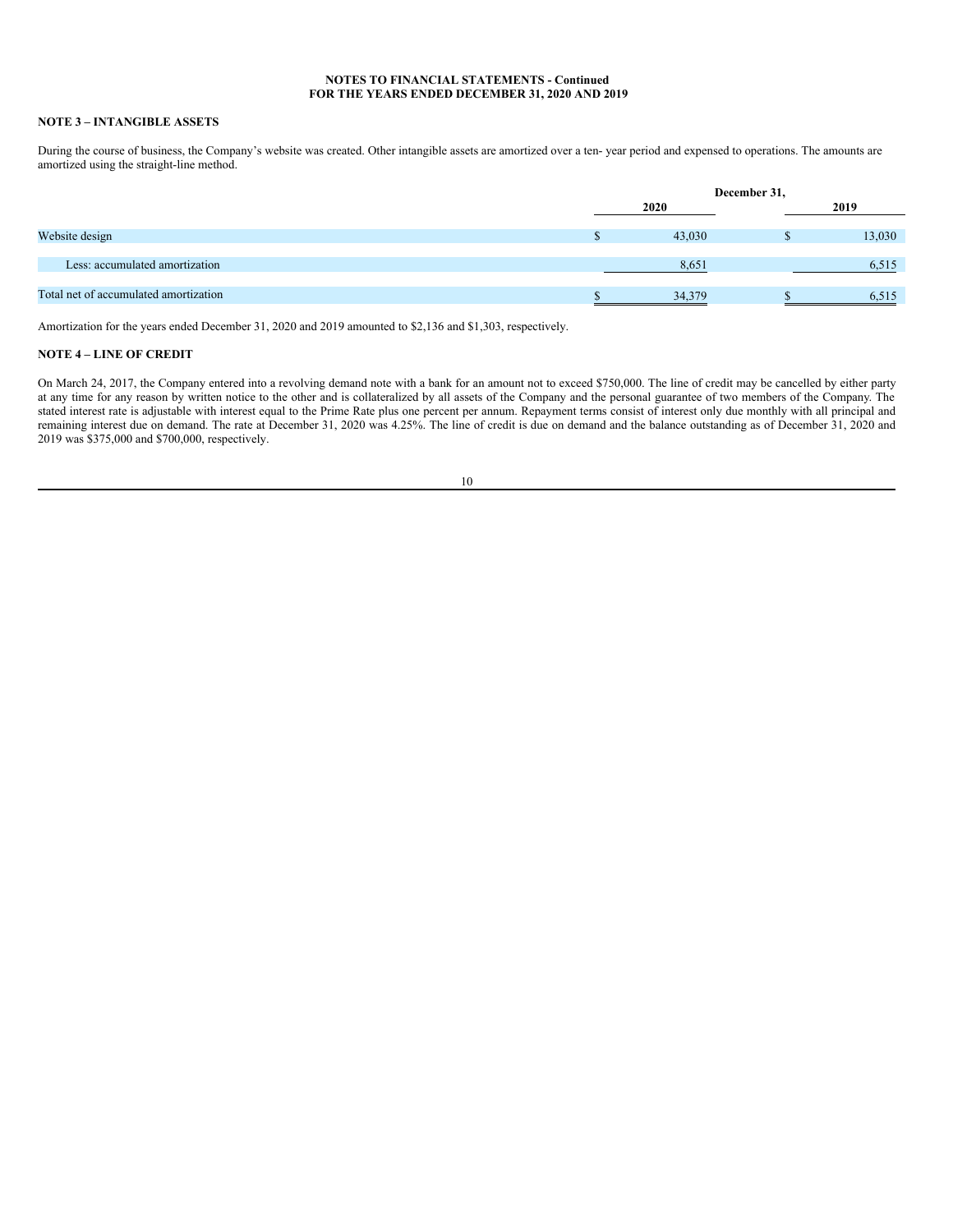# **NOTE 5 – NOTES PAYABLE**

Note payable to finance company to provide short-term financing,payable \$5,962 weekly including interest at 10.14% throughApril 2020. Secured by all Company assets and the personal

|                                                                                                                                                                                                                                                    | 2020    | <b>Year Ended</b><br>December 31,<br>2019 |
|----------------------------------------------------------------------------------------------------------------------------------------------------------------------------------------------------------------------------------------------------|---------|-------------------------------------------|
|                                                                                                                                                                                                                                                    |         |                                           |
| Note payable to finance company to provide short-term financing, payable \$5,962 weekly including interest at 10.14% through April 2020. Secured<br>by all Company assets and the personal guarantee of one of the members of the Company.         | S.      | \$124,134                                 |
| Note payable to members, payable on demand, no stated interest rate                                                                                                                                                                                |         | 50,000                                    |
| Note payable for the Paycheck Protection Program received through the Small Business Administration (SBA) to support payroll and other qualified<br>expenses. The funds are expected to be forgiven during the year ended December 31, 2021.       | 307,300 |                                           |
|                                                                                                                                                                                                                                                    |         |                                           |
| Economic Injury Disaster Loan from the Small Business Administration, payable \$2,437 monthly, including interest at 3.75% through September<br>2049. Payments begin April 2021, but still accrue interest from the date of receipt in April 2020. | 509,900 |                                           |
| Subtotal                                                                                                                                                                                                                                           | 817,200 | 174,134                                   |
| Less: current portion of long-term debt                                                                                                                                                                                                            | 245,435 | 174,134                                   |
| Long-term debt, net of current portion                                                                                                                                                                                                             | 571.765 |                                           |

The approximate amounts of notes payable coming due during the years following December 31, 2020 are as follows:

| 2021                | ъ | 245,435 |
|---------------------|---|---------|
| 2022                |   | 79,246  |
| 2023                |   | 10,962  |
| 2024                |   | 11,380  |
| 2025                |   | 11,814  |
| 2026 and thereafter |   | 458,363 |
| Total               |   | 817,200 |

Interest expense for the years ended December 31, 2020 and 2019 amount to \$44,958 and \$92,070, respectively.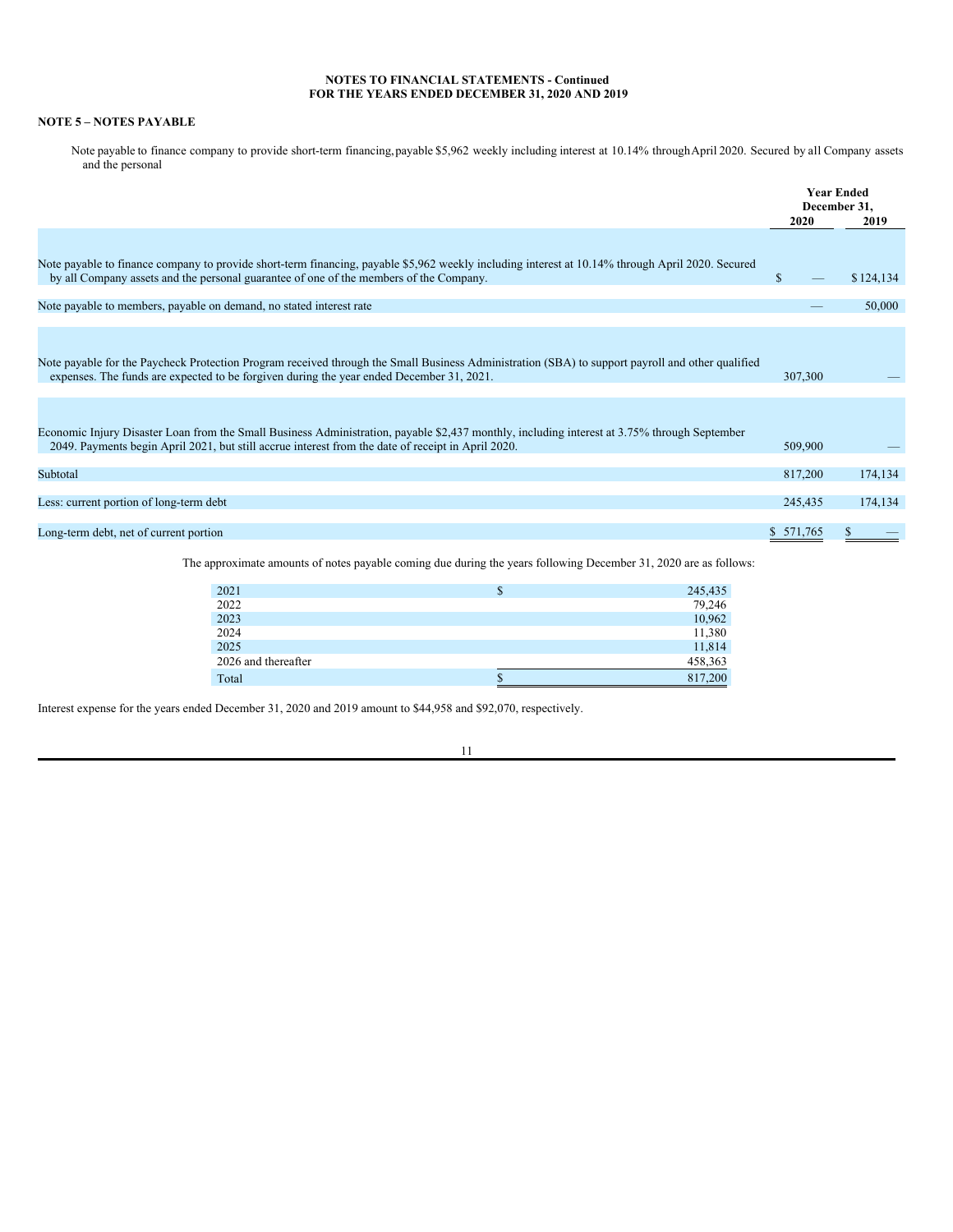### **NOTE 6 – LEASES**

The Company leases its facilities from an unrelated third party in Boca Raton, Florida under an operating lease effective August 1, 2017 through July 31, 2020. The minimum base rent under the lease terms is \$4,080 per month rent plus taxes, expenses, and utilities. The agreement has been extended through July 31, 2021 with a monthly base rent of \$2,828. Total rent expense for the years ended December 31, 2020 and 2019 amounted to \$92,876 and \$100,244, respectively.

Future approximate minimum lease payments of the non-cancelable operating lease are as follows:

# **NOTE 7 – RISKS AND UNCERTAINTIES**

Risks inherent in this highly competitive industry include, but are not limited to, product obsolescence, patent or proprietary right infringement.

#### *COVID 19*

The COVID-19 pandemic has created significant worldwide uncertainty, volatility and economic disruption. The extent to which COVID-19 will adversely impact our business, financial condition and results of operations is dependent upon numerous factors, many of which are highly uncertain, rapidly changing and uncontrollable. These factors include, but are not limited to: (i) the duration and scope of the pandemic; (ii) governmental, business and individual actions that have been and continue to be taken in response to the pandemic, including travel restrictions, quarantines, social distancing, work-from-home and shelter-in-place orders and shut-downs; (iii) the impact on U.S. and global economies and the timing and rate of economic recovery; (iv) potential adverse effects on the financial markets and access to capital; (v) potential goodwill or other impairment charges; (vi) increased cybersecurity risks as a result of pervasive remote working conditions; and (vii) our ability to effectively carry out our operations due to any adverse impacts on the health and safety of our employees and their families.

Vendors, such as Flagship, that provide essential services or products, including logistics and technology support are deemed to be essential businesses. As a result of the pandemic, all employees, including the Company's specialized technical staff, are working remotely or in a virtual environment. The Company always maintains the ability for team members to work virtual and the Company will continue to stay virtual, until the State and or the Federal government indicate the environment is safe to return to work. The significant increase in remote working, particularly for an extended period of time, could exacerbate certain risks to the Company's business, including an increased risk of cybersecurity events and improper dissemination of personal or confidential information, though the Company does not believe these circumstances have, or will, materially adversely impact its internal controls or financial reporting systems. If the COVID-19 pandemic should worsen, the Company may experience disruptions to its business including, but not limited to equipment, workforce, or to its business relationships with other third parties.

|  | v |
|--|---|
|  |   |
|  |   |
|  |   |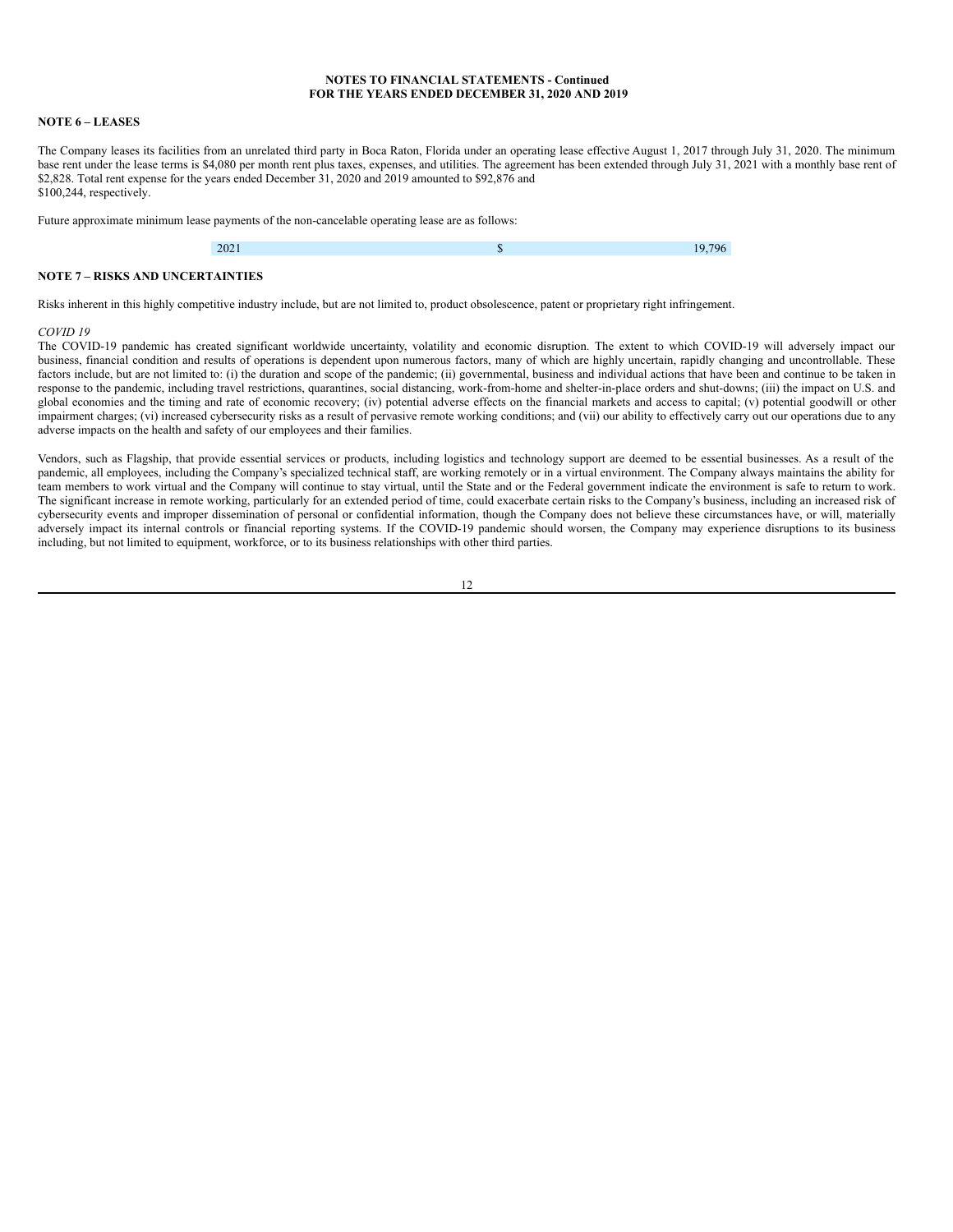# **NOTE 7 – RISKS AND UNCERTAINTIES** - Continued

The extent to which COVID-19 impacts the Company's operations or those of its third-party partners will depend on future developments, which are highly uncertain and cannot be predicted with confidence, including the duration of the outbreak, new information that may emerge concerning the severity of COVID-19 and the actions to contain COVID-19 or treat its impact, among others. Any such disruptions or losses we incur could have a material adverse effect on the Company's financial results and our ability to conduct business as expected.

# **NOTE 8 – SUBSEQUENT EVENTS**

The Company has evaluated events and transactions through April 12, 2021, which is the date that the financial statements were available to be issued, for possible recognition or disclosure in the financial statements.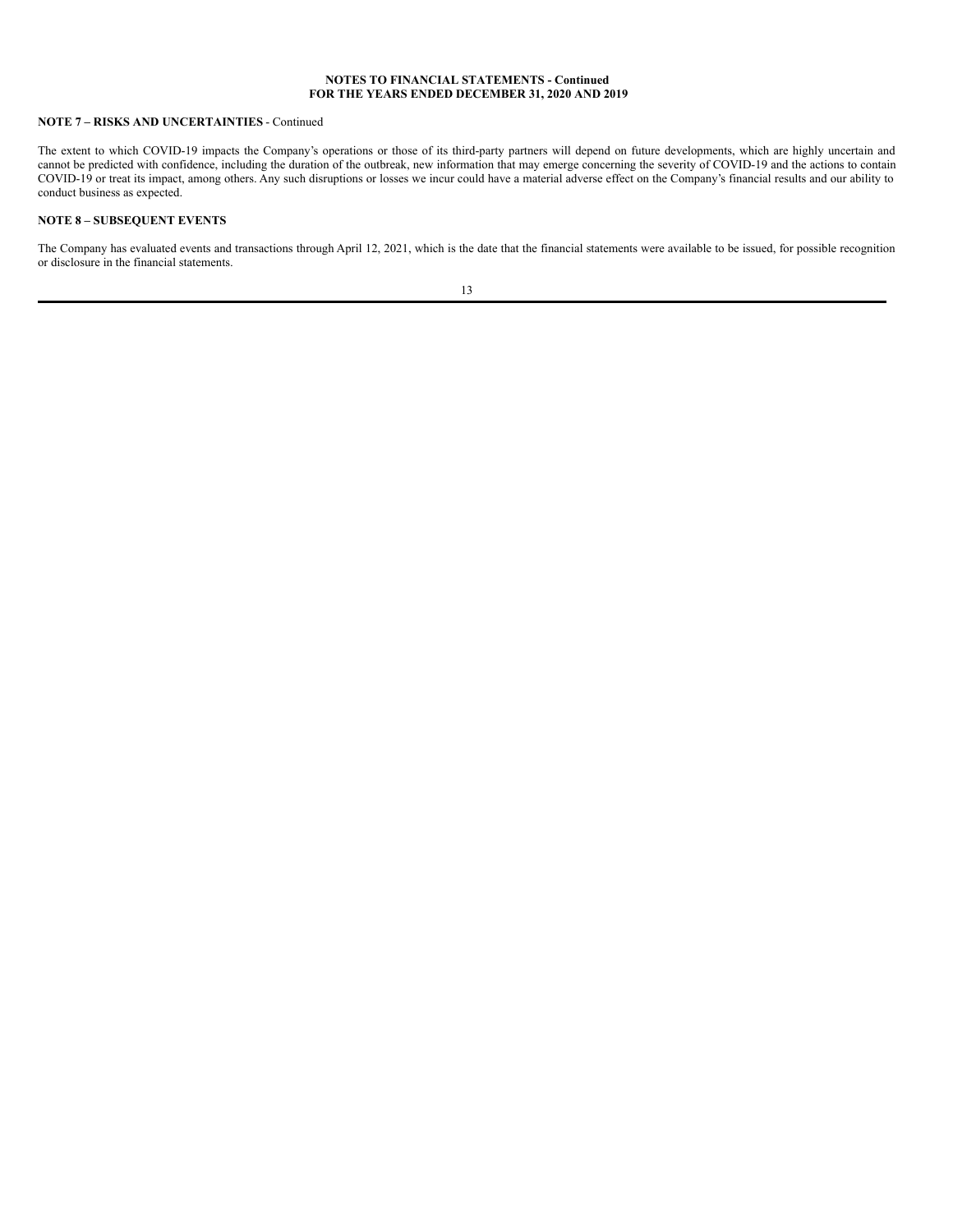# **UNAUDITED PRO FORMA FINANCIAL STATEMENTS OF DATA STORAGE CORPORATION.**

References to "Data Storage", the "Company", "we", "us" and "our" mean Data Storage Corporation and its consolidated subsidiaries, unless the context otherwise requires.

On May 31, 2021, Data Storage Corporation (the "Company") completed the merger (the "Merger") contemplated by that certain Agreement and Plan of Merger (the "Merger Agreement") with Data Storage FL, LLC, a Florida limited liability company and the Company's wholly-owned subsidiary (the "Merger Sub"), Flagship Solutions, LLC ("Flagship"), a Florida limited liability company, and the owners (collectively, the "Equityholders") of all of the issued and outstanding limited liability company membership interests in Flagship (collectively, the "Equity Interests"), pursuant to which the Company acquired Flagship through the merger of Merger Sub with and into Flagship (the "Closing"), with Flagship being the surviving company in the Merger and becoming as a result the Company's wholly-owned subsidiary.

Pursuant to the Merger, all of the Equity Interests that were issued and outstanding on May 31, 2021 immediately prior to the effectiveness of the filing of the Articles of Merger by Flagship and Merger Sub with the Secretary of State of the State of Florida, were converted into the right to receive an aggregate amount equal to \$11,099,343, consisting of \$6,149,343, paid in cash, and up to \$4,950,000, payable in shares of the Company's common stock, subject to reduction by the amount by which the valuation of Flagship (the "Flagship Valuation"), as calculated based on Flagship's unaudited pro forma 2018 financial statements and audited 2019 and 2020 financial statements (the "2020 Audit"), is less than \$10,500,000. Within fifteen (15) days after completion of the audit of Flagship's financial statements for its 2019, 2020 and 2021 fiscal years (the "2021 Audit"), we will pay the Equityholders up to \$4,950,000, payable in shares of the Company's common stock, the number of shares to be based on the amount by which the Flagship Valuation, as calculated based on the 2021 Audit, exceeds \$5,550,000, subject to a cap of \$4,950,000. The cash merger consideration paid by us to the Equityholders at Closing reflects adjustments made, on a dollar-for-dollar basis, for certain excluded liabilities assumed by us at Closing and for the amount by which Flagship's estimated net working capital at Closing was more than the target working capital amount specified in the Merger Agreement.

The following unaudited pro forma condensed combined financial statements, which are referred to as the unaudited pro forma financial statements, have been prepared to assist in the analysis of financial effects of the Merger. The unaudited pro forma combined condensed statements of operations, which are referred to as the unaudited pro forma statements of operations, combine the historical consolidated statements of operations of Data Storage and Flagship, giving effect to the Merger, as if it had been completed on the first day of the period. The unaudited pro forma condensed combined statements of operations for the three months ended March 31, 2021 and for the year ended December 31, 2020 were derived from the condensed consolidated financial statements of Data Storage for the year ended December 31, 2020, and the condensed financial statements of Flagship for the three months ended March 31, 2021 and for the year ended December 31, 2020. The unaudited pro forma condensed combined balance sheet, which is known as the unaudited pro forma balance sheet, combines the historical balance sheets of Data Storage and Flagship as of March 31, 2021 and December 31, 2020, giving effect to the Merger, as if it had been completed on the first day of the period presented. The historical financial statements of Flagship have been adjusted to reflect certain reclassification and other conforming adjustments in order to align to Data Storage condensed financial statement presentation.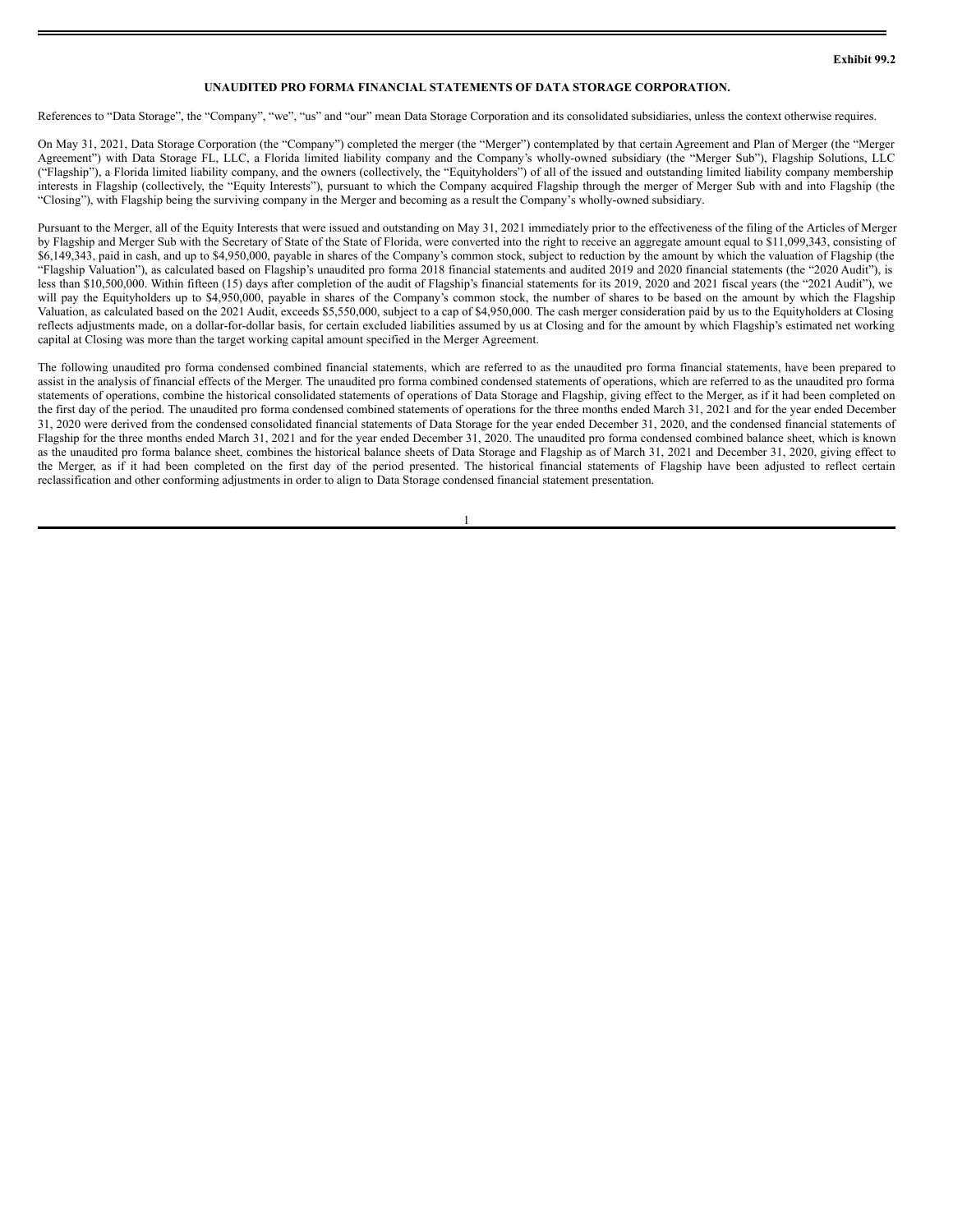Assumptions and estimates underlying the adjustments to the unaudited pro forma financial statements, which are referred to as the pro forma adjustments, are described in the accompanying notes. The historical consolidated financial statements have been adjusted in the unaudited pro forma financial statements to give effect to pro forma events that are directly attributable to the (1) Merger; (2) reverse stock split; and (3) this public offering. The unaudited pro forma financial statements have been presented for illustrative purposes only and are not necessarily indicative of the operating results and financial position that would have been achieved had the Merger and other transactions occurred on the dates indicated. Further, the unaudited pro forma financial statements do not purport to project the future operating results or financial position of the combined company following the Merger. The unaudited pro forma financial statements include the assets and liabilities of Flagship adjusted for Data Storage's historical cost basis. The final purchase price allocation may be materially different than that reflected in the pro forma purchase price allocation presented herein.

The unaudited pro forma financial statements, although helpful in illustrating the financial characteristics of the combined company under one set of assumptions, do not reflect the benefits of expected synergies or cost savings (or associated synergies or costs to achieve such savings), opportunities to earn additional revenue, or other factors that may result as a consequence of the Merger and, accordingly, do not attempt to predict or suggest future results. Further, the unaudited pro forma financial statements do not reflect (i) any other acquisition subsequent to the balance sheet date presented or (ii) the effect of any regulatory actions that may impact the results of the combined partnership following the Merger.

The unaudited pro forma financial statements have been developed from and should be read in conjunction with:

- the accompanying notes to the unaudited pro forma financial statements;
- the historical consolidated financial statements of Data Storage Corporation's for the three months ended March 31, 2021 and for the year ended December 31, 2020 filed as a part of the registration of which this prospectus forms a part; and
- the historical financial statements of Flagship for the three months ended March 31, 2021 and for the year ended December 31, 2020 filed as an exhibit to the registration statement of which this prospectus forms a part.

 $\overline{\phantom{a}}$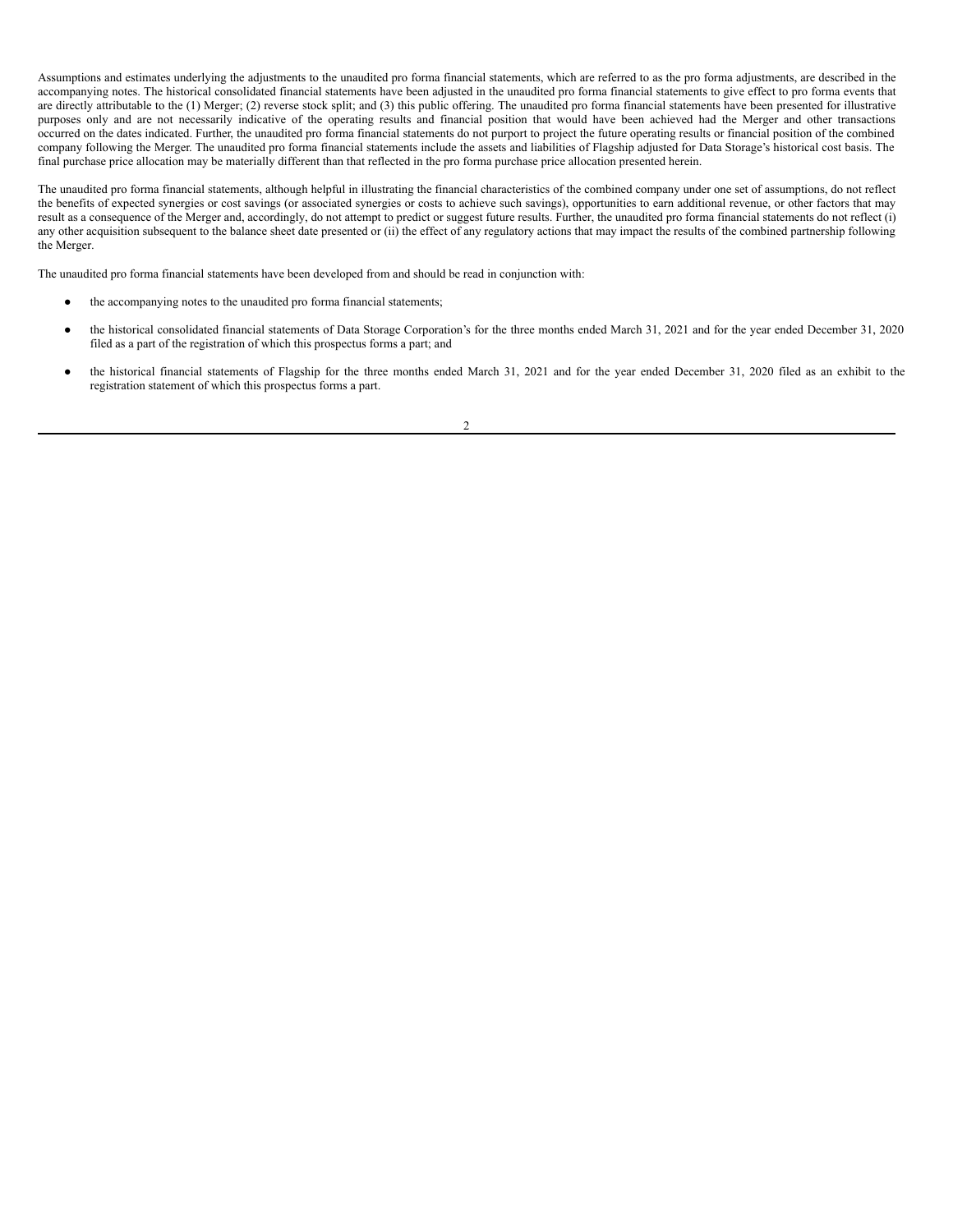#### **DATA STORAGE CORPORATION AND SUBSIDIARIES PRO FORMA CONSOLIDATED BALANCE SHEETS MARCH 31, 2021 (Unaudited)**

|                                                                                            |              | Data Storage<br>Corporation And<br>Subsidiaries | <b>Flagship Solutions</b><br>Adjustments |           |              | Consolidated<br>Balance |    |             |
|--------------------------------------------------------------------------------------------|--------------|-------------------------------------------------|------------------------------------------|-----------|--------------|-------------------------|----|-------------|
| <b>ASSETS</b>                                                                              |              |                                                 |                                          |           |              |                         |    |             |
| Current Assets:                                                                            |              |                                                 |                                          |           |              |                         |    |             |
| Cash and cash equivalents                                                                  | $\mathbb{S}$ | 634,312                                         | $\mathbb{S}$                             | 93,023    | $\mathbb{S}$ | 2,148,595(1)(3)         | \$ | 2,875,930   |
| Accounts receivable (less allowance for doubtful accounts of \$30,000 in<br>2020 and 2019) |              | 724,683                                         |                                          | 3,202,830 |              |                         |    | 3,927,513   |
| Prepaid expenses and other current assets                                                  |              | 529,490                                         |                                          | 522,698   |              |                         |    | 1,052,188   |
| <b>Total Current Assets</b>                                                                |              | 1,888,485                                       |                                          | 3,818,551 |              | 2,148,595               |    | 7,855,631   |
|                                                                                            |              |                                                 |                                          |           |              |                         |    |             |
| Property and Equipment:                                                                    |              |                                                 |                                          |           |              |                         |    |             |
| Property and equipment                                                                     |              | 8,152,661                                       |                                          | 31,188    |              | (25,748)(1)             |    | 8,158,101   |
| Less-Accumulated depreciation                                                              |              | (5,762,511)                                     |                                          | (25, 748) |              | 25,748(1)               |    | (5,762,511) |
| Net Property and Equipment                                                                 |              | 2,390,150                                       |                                          | 5,440     |              |                         |    | 2,395,590   |
|                                                                                            |              |                                                 |                                          |           |              |                         |    |             |
| Other Assets:                                                                              |              |                                                 |                                          |           |              |                         |    |             |
|                                                                                            |              |                                                 |                                          |           |              |                         |    |             |
| Goodwill                                                                                   |              | 3,015,700                                       |                                          |           |              |                         |    | 3,015,700   |
| Intangibles yet to be allocated                                                            |              |                                                 |                                          |           |              | 10,156,578(1)           |    | 10,156,578  |
| Operating lease right-of-use assets                                                        |              | 220,419                                         |                                          |           |              |                         |    | 220,419     |
| Other assets                                                                               |              | 49,654                                          |                                          | 22,500    |              |                         |    | 72,154      |
| Intangible assets, net                                                                     |              | 407,435                                         |                                          | 33,553    |              |                         |    | 440,988     |
| <b>Total Other Assets</b>                                                                  |              | 3,693,208                                       |                                          | 56,053    |              | 10,156,578              |    | 13,905,839  |
|                                                                                            |              |                                                 |                                          |           |              |                         |    |             |

3

Total Assets 6 12,305,173 5 24,157,060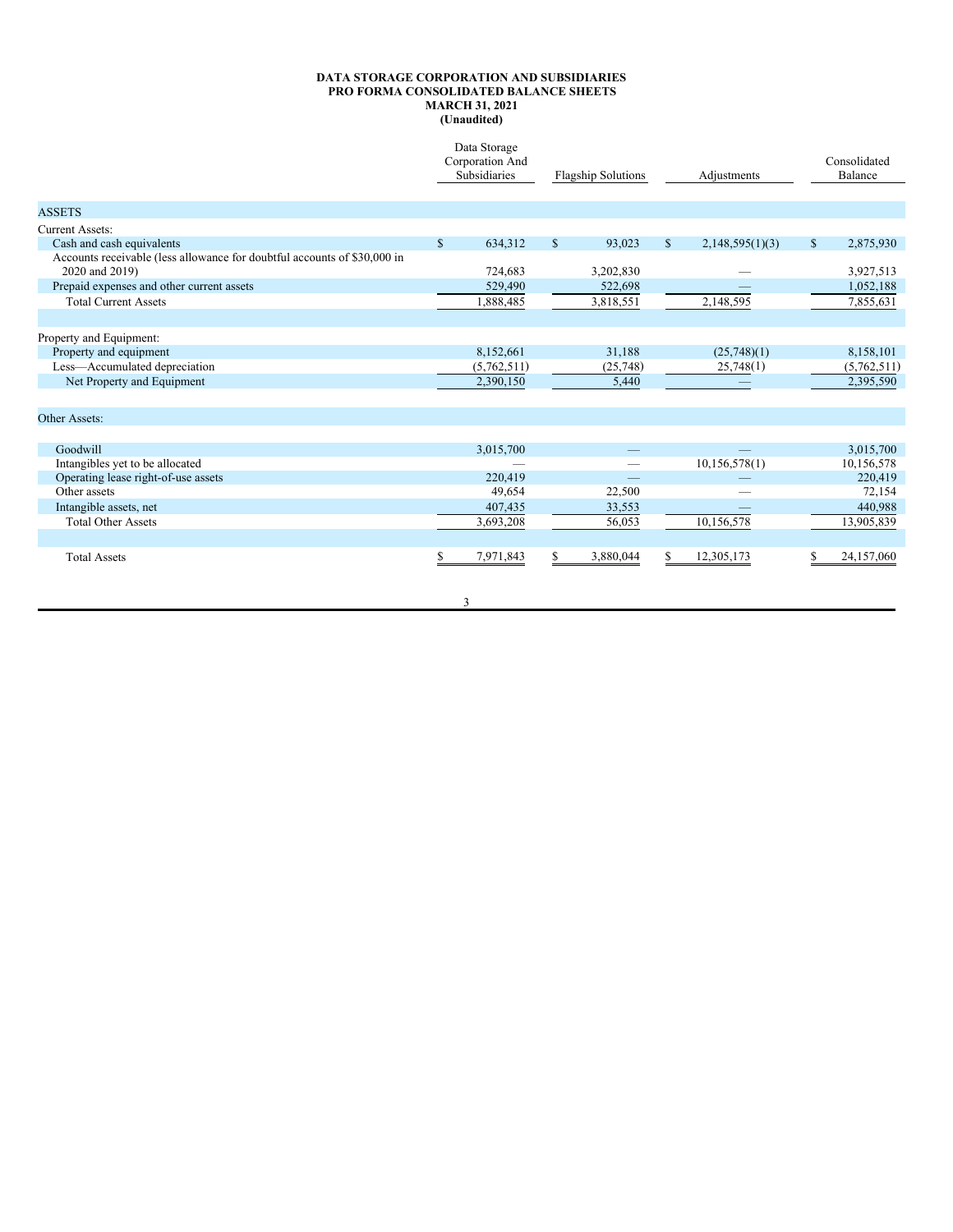# **LIABILITIES AND STOCKHOLDERS' DEFICIT**

| <b>Current Liabilities:</b>                         |                 |               |            |                |                  |
|-----------------------------------------------------|-----------------|---------------|------------|----------------|------------------|
| Accounts payable and accrued expenses               | \$<br>1,538,231 | \$            | 2,559,503  | \$             | \$<br>4,097,734  |
| Contingent consideration                            |                 |               |            | 4,950,000(1)   | 4,950,000        |
| Dividend payable                                    | 1,154,556       |               |            | (1,154,556)(3) |                  |
| Deferred revenue                                    | 402,404         |               | 70,476     |                | 472,880          |
| Line of credit                                      | 24              |               | 700,000    | (700,000)(1)   | 24               |
| Finance leases payable                              | 171,099         |               |            |                | 171.099          |
| Finance leases payable related party                | 1,102,488       |               |            |                | 1,102,488        |
| Operating lease liabilities short term              | 105,319         |               |            |                | 105,319          |
| Note payable                                        | 455,200         |               | 300,405    |                | 755,605          |
| <b>Total Current Liabilities</b>                    | 4,929,321       |               | 3,630,384  | 3,095,444      | 11,655,149       |
|                                                     |                 |               |            |                |                  |
| Note payable long term                              | 26,777          |               | 516,795    | (509,900)(1)   | 33,672           |
| Operating lease liabilities long term               | 125,391         |               |            |                | 125,391          |
| Finance leases payable, long term                   | 208,035         |               |            |                | 208,035          |
| Finance leases payable related party, long term     | 757,733         |               |            |                | 757,733          |
| <b>Total Long Term Liabilities</b>                  | 1,117,936       |               | 516,795    | (509,900)      | 1,124,831        |
|                                                     |                 |               |            |                |                  |
| <b>Total Liabilities</b>                            | 6,047,257       |               | 4,147,179  | 2,585,544      | 12,779,980       |
|                                                     |                 |               |            |                |                  |
| Stockholders' Equity:                               |                 |               |            |                |                  |
| Preferred stock.                                    | 1.402           |               |            | (1,402)(3)     |                  |
| Common stock                                        | 3,213           |               |            | 1,644(3)       | 4,857            |
| Additional paid in capital                          | 17,787,956      |               |            | 9,452,252(3)   | 27,240,208       |
| Accumulated deficit                                 | (15, 771, 521)  |               | (267.135)  | 267,135(1)     | (15,771,521)     |
| Total Data Storage Corp Stockholders' Equity        | 2,021,050       |               | (267, 135) | 9,719,629      | 11,473,544       |
| Non-controlling interest in consolidated subsidiary | (96, 464)       |               |            |                | (96, 464)        |
| Total Stockholder's Equity                          | 1,924,586       |               | (267, 135) | 9,719,629      | 11,377,080       |
| Total Liabilities and Stockholders' Equity          | 7,971,843       | <sup>\$</sup> | 3,880,044  | 12,305,173     | \$<br>24,157,060 |
|                                                     |                 |               |            |                |                  |

The accompanying notes are an integral part of these consolidated Financial Statements.

# 4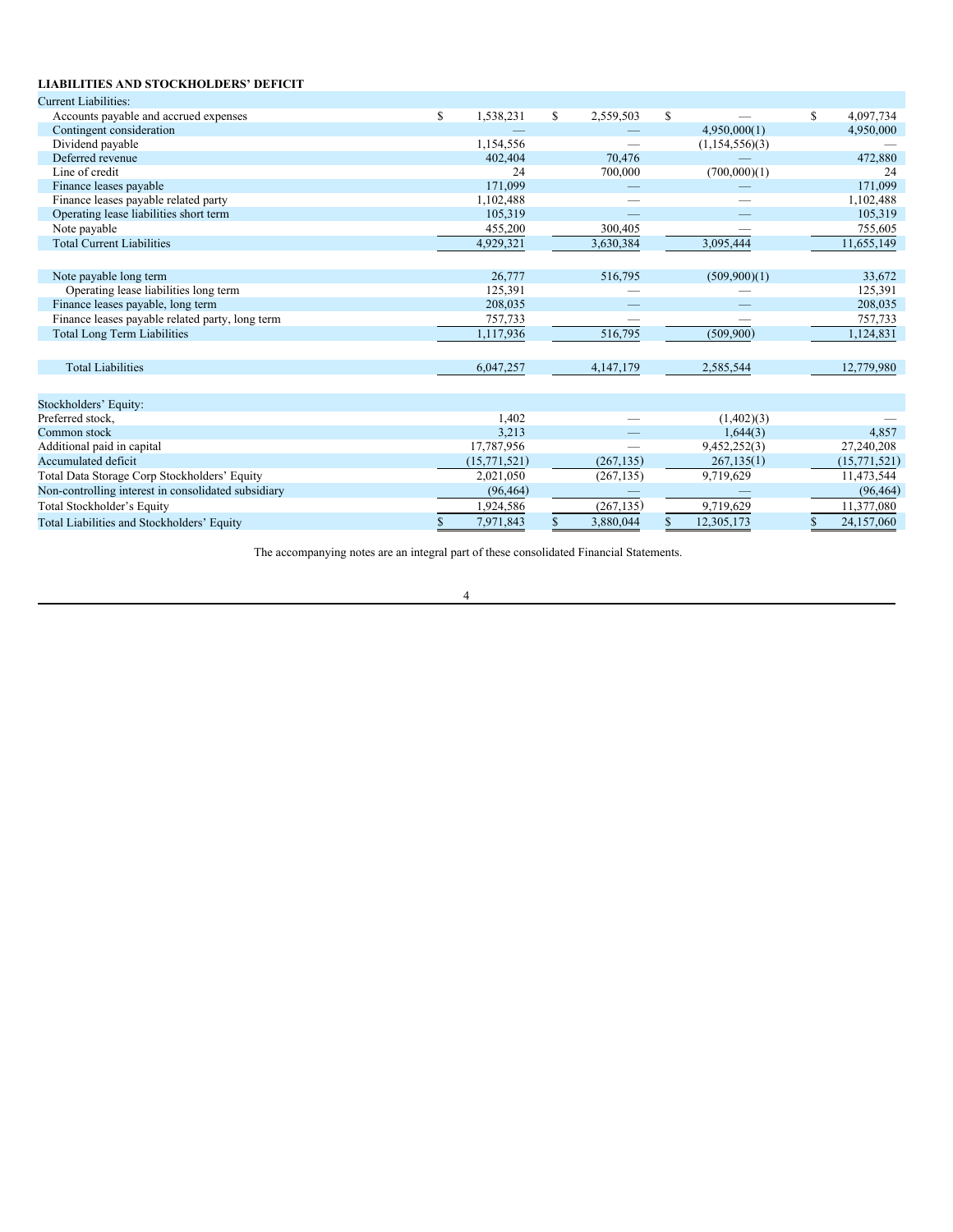#### <span id="page-38-0"></span>**DATA STORAGE CORPORATION AND SUBSIDIARIES PRO FORMA CONSOLIDATED STATEMENTS OF OPERATIONS Three Months Ended March 31, 2021 (Unaudited)**

|                                                       | Data Storage<br>Corporation And<br>Subsidiaries |              | <b>Flagship Solutions</b> |              | Adjustments |              | Consolidated<br>Balance |
|-------------------------------------------------------|-------------------------------------------------|--------------|---------------------------|--------------|-------------|--------------|-------------------------|
| <b>Sales</b>                                          | \$<br>2,574,691                                 | $\mathbb{S}$ | 3,911,081                 | $\mathbb{S}$ |             | $\mathbb{S}$ | 6,485,772               |
| Cost of sales                                         | 1,420,899                                       |              | 3,315,273                 |              |             |              | 4,736,172               |
| Gross Profit                                          | 1,153,792                                       |              | 595,808                   |              |             |              | 1,749,600               |
| Selling, general and administrative                   | 1,118,407                                       |              | 626,205                   |              |             |              | 1,744,612               |
| Income (loss) from Operations                         | 35,385                                          |              | (30, 397)                 |              |             |              | 4,988                   |
| Other Income (Expense)                                |                                                 |              |                           |              |             |              |                         |
| Interest income                                       | $\overline{2}$                                  |              |                           |              |             |              | 2                       |
| Interest expense                                      | (35,047)                                        |              | (7, 927)                  |              | 7,927(1)    |              | (35,047)                |
| Gain on contingent liability                          |                                                 |              |                           |              |             |              |                         |
| Other income                                          |                                                 |              |                           |              |             |              |                         |
| Total Other Income (Expense)                          | (35,045)                                        |              | (7, 927)                  |              | 7,927       |              | (35,045)                |
| Income (loss) before provision for income taxes       | 340                                             |              | (38, 324)                 |              | 7,927       |              | (30,057)                |
| Provision for income taxes                            |                                                 |              |                           |              |             |              |                         |
| Net Income                                            | 340                                             |              | (38, 324)                 |              | 7,927       |              | (30,057)                |
| Non-controlling interest in consolidated subsidiary   | 1,759                                           |              |                           |              |             |              |                         |
| Net Income attributable to Data Storage Corp          | 2,099                                           |              | (38, 324)                 |              | 7,927       |              | (30,057)                |
| Preferred Stock Dividends                             | (38, 883)                                       |              |                           |              | 38,883(3)   |              |                         |
| Net Income (Loss) Attributable to Common Stockholders | \$<br>(36, 784)                                 | \$           | (38, 324)                 | \$           | 46,810      | S            | (30,057)                |
|                                                       |                                                 |              |                           |              |             |              |                         |
| Earnings (Loss) per Share - Basic                     |                                                 |              |                           |              |             |              | (0.01)                  |
| Earnings (Loss) per Share - Diluted                   |                                                 |              |                           |              |             |              | (0.01)                  |
| Weighted Average Number of Shares - Basic             |                                                 |              |                           |              |             |              | 4,857,291               |
| Weighted Average Number of Shares - Diluted           |                                                 |              |                           |              |             |              | 4,857,291               |
|                                                       |                                                 |              |                           |              |             |              |                         |

The accompanying notes are an integral part of these consolidated Financial Statements.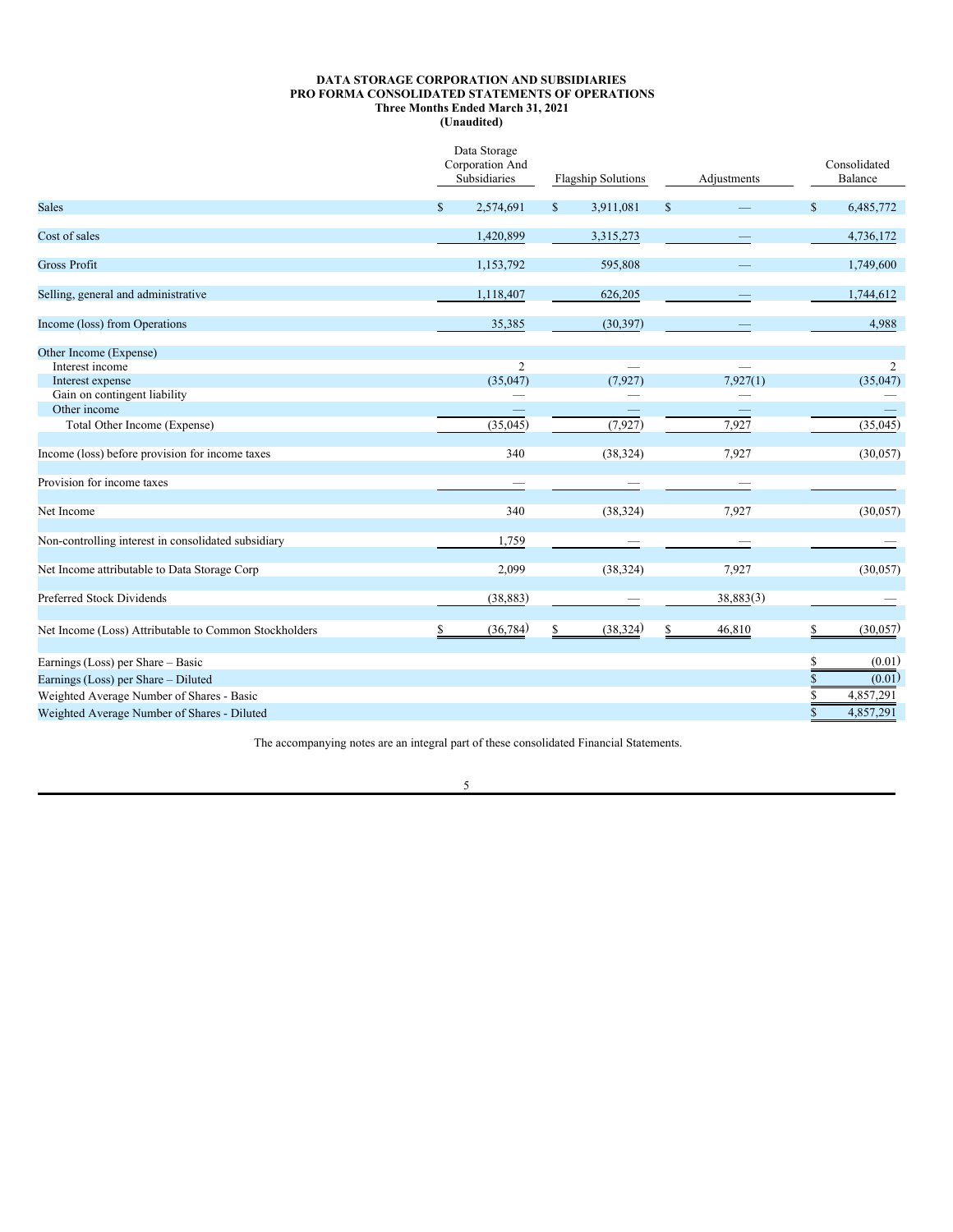# **DATA STORAGE CORPORATION AND SUBSIDIARIES PRO FORMA CONSOLIDATED BALANCE SHEETS DECEMBER 31, 2020 (Unaudited)**

|                                                                          |              | Data Storage<br>Corporation And<br><b>Subsidiaries</b> |              | <b>Flagship Solutions</b> |              | Adjustments     |              | Consolidated<br>Balance |
|--------------------------------------------------------------------------|--------------|--------------------------------------------------------|--------------|---------------------------|--------------|-----------------|--------------|-------------------------|
| <b>ASSETS</b>                                                            |              |                                                        |              |                           |              |                 |              |                         |
| Current Assets:                                                          |              |                                                        |              |                           |              |                 |              |                         |
| Cash and cash equivalents                                                | $\mathbb{S}$ | 893,598                                                | <sup>S</sup> | 100,292                   | $\mathbb{S}$ | 2,187,477(1)(3) | $\mathbb{S}$ | 3,181,367               |
| Accounts receivable (less allowance for doubtful accounts of \$30,000 in |              |                                                        |              |                           |              |                 |              |                         |
| 2020 and 2019)                                                           |              | 554,587                                                |              | 1,670,012                 |              |                 |              | 2,224,599               |
| Prepaid expenses and other current assets                                |              | 239,472                                                |              | 13,773                    |              |                 |              | 253,245                 |
| <b>Total Current Assets</b>                                              |              | ,687,657                                               |              | 1,784,077                 |              | 2,187,477       |              | 5,659,211               |
|                                                                          |              |                                                        |              |                           |              |                 |              |                         |
| Property and Equipment:                                                  |              |                                                        |              |                           |              |                 |              |                         |
| Property and equipment                                                   |              | 7,845,423                                              |              | 31,189                    |              | (25,068)(1)     |              | 7,851,544               |
| Less-Accumulated depreciation                                            |              | (5,543,822)                                            |              | (25,068)                  |              | 25,068(1)       |              | (5,543,822)             |
| Net Property and Equipment                                               |              | 2,301,601                                              |              | 6,121                     |              |                 |              | 2,307,722               |
|                                                                          |              |                                                        |              |                           |              |                 |              |                         |
| Other Assets:                                                            |              |                                                        |              |                           |              |                 |              |                         |
|                                                                          |              |                                                        |              |                           |              |                 |              |                         |
| Goodwill                                                                 |              | 3,015,700                                              |              |                           |              |                 |              | 3,015,700               |
| Intangibles yet to be allocated                                          |              |                                                        |              |                           |              | 10,443,254(1)   |              | 10,443,254              |
| Operating lease right-of-use assets                                      |              | 241.911                                                |              |                           |              |                 |              | 241,911                 |
| Other assets                                                             |              | 49,310                                                 |              | 22,500                    |              |                 |              | 71,810                  |
| Intangible assets, net                                                   |              | 455,935                                                |              | 34,379                    |              |                 |              | 490,314                 |
| <b>Total Other Assets</b>                                                |              | 3,762,856                                              |              | 56,879                    |              | 10,443,254      |              | 14,262,989              |
|                                                                          |              |                                                        |              |                           |              |                 |              |                         |
| <b>Total Assets</b>                                                      | S.           | 7,752,114                                              | S.           | 1,847,077                 | S            | 12,630,731      |              | 22,229,922              |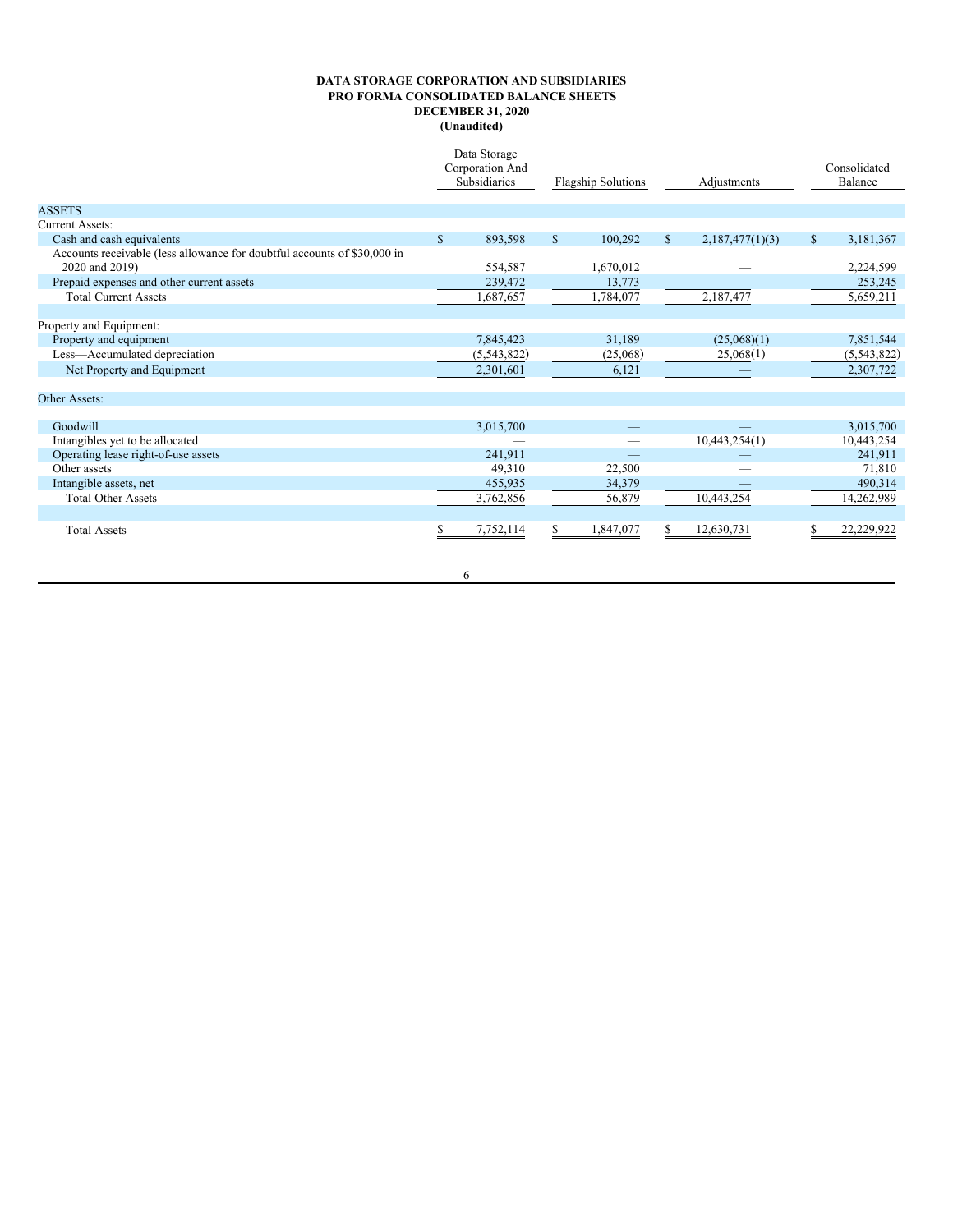| LIABILITIES AND STOCKHOLDERS' DEFICIT               |                 |               |            |              |                  |               |                |
|-----------------------------------------------------|-----------------|---------------|------------|--------------|------------------|---------------|----------------|
| <b>Current Liabilities:</b>                         |                 |               |            |              |                  |               |                |
| Accounts payable and accrued expenses               | \$<br>979,552   | <sup>\$</sup> | 666,368    | $\mathbb{S}$ |                  | $\mathbf S$   | 1,645,920      |
| Contingent consideration                            |                 |               |            |              | 4,950,000(1)     |               | 4,950,000      |
| Dividend payable                                    | 1,115,674       |               |            |              | (1, 115, 674)(3) |               |                |
| Deferred revenue                                    | 461.893         |               | 217,320    |              |                  |               | 679.213        |
| Line of credit                                      | 24              |               | 375,000    |              | (375,000)(1)     |               | 24             |
| Finance leases payable                              | 168,139         |               |            |              |                  |               | 168,139        |
| Finance leases payable related party                | 1,149,403       |               |            |              |                  |               | 1,149,403      |
| Operating lease liabilities short term              | 104.549         |               |            |              |                  |               | 104.549        |
| Note payable                                        | 374,871         |               | 245,435    |              |                  |               | 620,306        |
| <b>Total Current Liabilities</b>                    | 4,354,105       |               | 1,504,123  |              | 3,459,326        |               | 9,317,554      |
|                                                     |                 |               |            |              |                  |               |                |
| Note payable long term                              | 107,106         |               | 571,765    |              | (509,900)(1)     |               | 168,971        |
| Operating lease liabilities long term               | 147,525         |               |            |              |                  |               | 147,525        |
| Finance leases payable, long term                   | 247,677         |               |            |              |                  |               | 247,677        |
| Finance leases payable related party, long term     | 974,743         |               |            |              |                  |               | 974,743        |
| <b>Total Long Term Liabilities</b>                  | 1,477,051       |               | 571,765    |              | (509.900)        |               | 1,538,916      |
|                                                     |                 |               |            |              |                  |               |                |
| <b>Total Liabilities</b>                            | 5,831,156       |               | 2,075,888  |              | 2,949,426        |               | 10,856,470     |
|                                                     |                 |               |            |              |                  |               |                |
| Stockholders' Equity:                               |                 |               |            |              |                  |               |                |
| Preferred stock,                                    | 1,402           |               |            |              | (1,402)(3)       |               |                |
| Common stock                                        | 128,539         |               |            |              | (123,682)(3)     |               | 4,857          |
| Additional paid in capital                          | 17,620,459      |               |            |              | 9,577,578(3)     |               | 27,198,037     |
| Accumulated deficit                                 | (15, 734, 737)  |               | (228, 811) |              | 228,811(1)       |               | (15, 734, 737) |
| Total Data Storage Corp Stockholders' Equity        | 2,015,663       |               | (228, 811) |              | 9,681,305        |               | 11,468,157     |
| Non-controlling interest in consolidated subsidiary | (94,705)        |               |            |              |                  |               | (94,705)       |
| Total Stockholder's Equity                          | 1,920,958       |               | (228, 811) |              | 9.681.305        |               | 11,373,452     |
| Total Liabilities and Stockholders' Equity          | \$<br>7,752,114 | <sup>\$</sup> | 1,847,077  | S            | 12,630,731       | <sup>\$</sup> | 22,229,922     |

The accompanying notes are an integral part of these consolidated Financial Statements.

7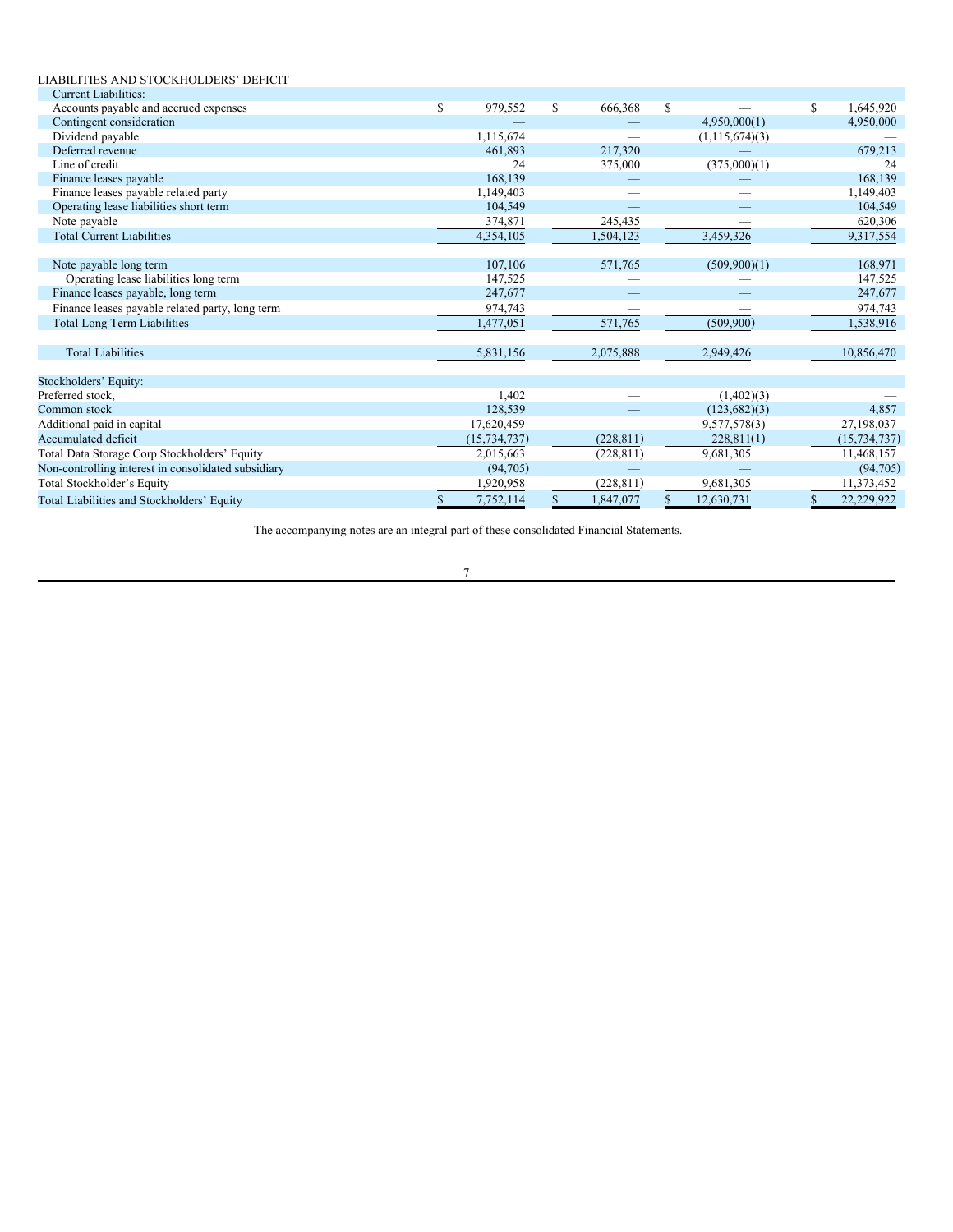# **DATA STORAGE CORPORATION AND SUBSIDIARIES PRO FORMA CONSOLIDATED STATEMENTS OF OPERATIONS December 31, 2020**

**(Unaudited)**

|                                                       | Data Storage<br>Corporation And<br>Subsidiaries |              | <b>Flagship Solutions</b> |              | Adjustments |              | Consolidated<br>Balance |
|-------------------------------------------------------|-------------------------------------------------|--------------|---------------------------|--------------|-------------|--------------|-------------------------|
| <b>Sales</b>                                          | \$<br>9,320,933                                 | $\mathbb{S}$ | 8,851,260                 | $\mathbb{S}$ |             | $\mathbb{S}$ | 18,172,193              |
| Cost of sales                                         | 5,425,205                                       |              | 6,469,914                 |              |             |              | 11,895,119              |
| <b>Gross Profit</b>                                   | 3,895,728                                       |              | 2,381,346                 |              |             |              | 6,277,074               |
| Selling, general and administrative                   | 3,896,791                                       |              | 2,300,547                 |              |             |              | 6,197,338               |
| Income (loss) from Operations                         | (1,063)                                         |              | 80,799                    |              |             |              | 79,736                  |
| Other Income (Expense)                                |                                                 |              |                           |              |             |              |                         |
| Interest income                                       | 24                                              |              |                           |              |             |              | 24                      |
| Interest expense                                      | (175, 602)                                      |              | (44,958)                  |              | 44,958(1)   |              | (175, 602)              |
| Gain on contingent liability                          | 350,000                                         |              |                           |              |             |              | 350,000                 |
| Other income                                          |                                                 |              |                           |              |             |              |                         |
| Total Other Income (Expense)                          | 174,422                                         |              | (44,958)                  |              | 44,958      |              | 174,422                 |
| Income (loss) before provision for income taxes       | 173,359                                         |              | 35,841                    |              | 44,958      |              | 254,158                 |
| Provision for income taxes                            |                                                 |              |                           |              |             |              |                         |
| Net Income                                            | 173,359                                         |              | 35,841                    |              | 44,958      |              | 254,158                 |
| Non-controlling interest in consolidated subsidiary   | 26,657                                          |              |                           |              |             |              |                         |
| Net Income attributable to Data Storage Corp          | 200,016                                         |              | 35,841                    |              | 44,958      |              | 254,158                 |
| Preferred Stock Dividends                             | (144, 677)                                      |              |                           |              | 144,677(3)  |              |                         |
| Net Income (Loss) Attributable to Common Stockholders | 55,339                                          | \$           | 35,841                    | \$           | 189,635     | \$           | 254,158                 |
| Earnings (Loss) per Share - Basic                     |                                                 |              |                           |              |             | \$           | 0.05                    |
| Earnings (Loss) per Share – Diluted                   |                                                 |              |                           |              |             | $\mathbf{s}$ | 0.06                    |
| Weighted Average Number of Shares - Basic             |                                                 |              |                           |              |             |              | 7,270,156               |
| Weighted Average Number of Shares - Diluted           |                                                 |              |                           |              |             |              | 6,216,413               |
|                                                       |                                                 |              |                           |              |             |              |                         |

The accompanying notes are an integral part of these consolidated Financial Statements.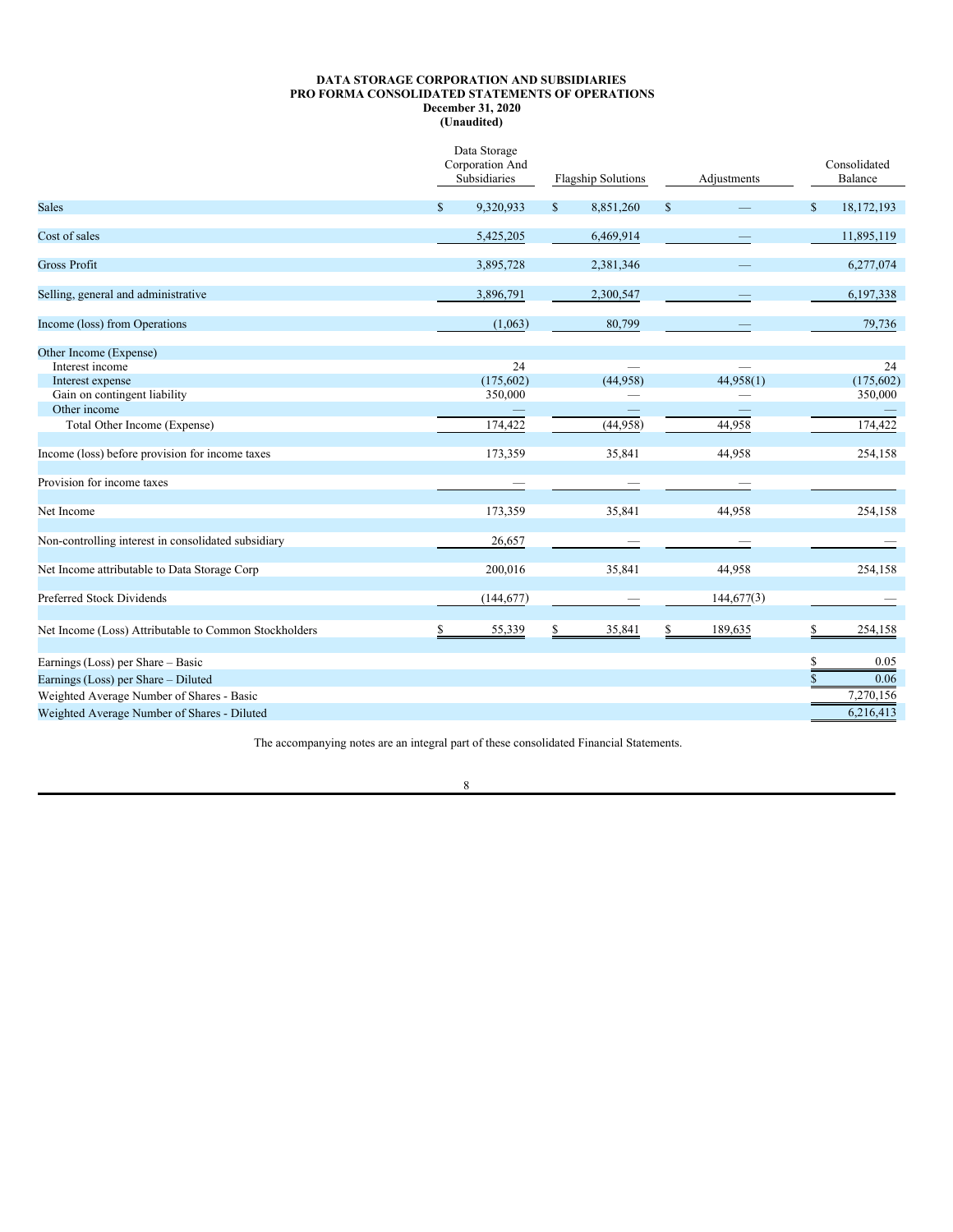### **DATA STORAGE CORPORATION AND SUBSIDIARIES NOTES TO PROFORMA FINANCIAL STATEMENTS (Unaudited)**

# **1. BASIS OF PRO FORMA PRESENTATION**

The unaudited pro forma consolidated balance sheet has been derived from the historical financial statements of Data Storage after giving effect to the acquisition of Flagship.

Historical financial information has been adjusted in the pro forma balance sheet and statements of operations to give effect to pro forma events that are: directly attributable to the (1) Merger; (2) reverse stock split; and (3) the public offering.

Under the terms of the Merger Agreement and in connection with the Merger, Data Storage acquired all assets of Flagship. As a result of the transaction, (i) Data Storage is the sole shareholder of Flagship, and Flagship has become a wholly-owned subsidiary of the Company; (ii) Flagship's financial statements has been consolidated with the Consolidated Financial Statements of Data Storage (collectively, the "Merger Transaction").

The unaudited pro forma consolidated statements do not necessarily represent the actual results that would have been achieved had the companies been combined at the beginning of the year, nor may they be indicative of future operations. These unaudited pro forma financial statements should be read in conjunction with the companies' respective historical financial statements and notes included thereto.

# **2. MERGER CONSIDERATION STRUCTURE**

The following details the merger with Flagship:

- \$6,149,343 was paid in cash to Equityholders at Closing, subject to: (1) reduction for Excluded Liabilities, and (2) adjustment in connection with a NWC adjustment pursuant to Section 1.9(a) (i.e., Closing NWC is more or less than Target NWC). Any Excluded Liabilities or downward NWC adjustment at Closing would reduce the \$5,550,000 Closing cash payment on a dollar-for-dollar basis. The Closing cash payment is not subject to adjustment based on the 2020 Audit-related Company Valuation.
- Upon completion of the 2021 Audit, the Equityholders will receive additional shares of our common stock equal to the excess of: (1) the Company Valuation calculated based on 2021 Audit (up to a maximum of \$10,500,000), over (2) the \$5,550,000 base Closing cash payment (ignoring for this purpose any reduction relating to Excluded Liabilities or adjustment relating to a NWC adjustment).